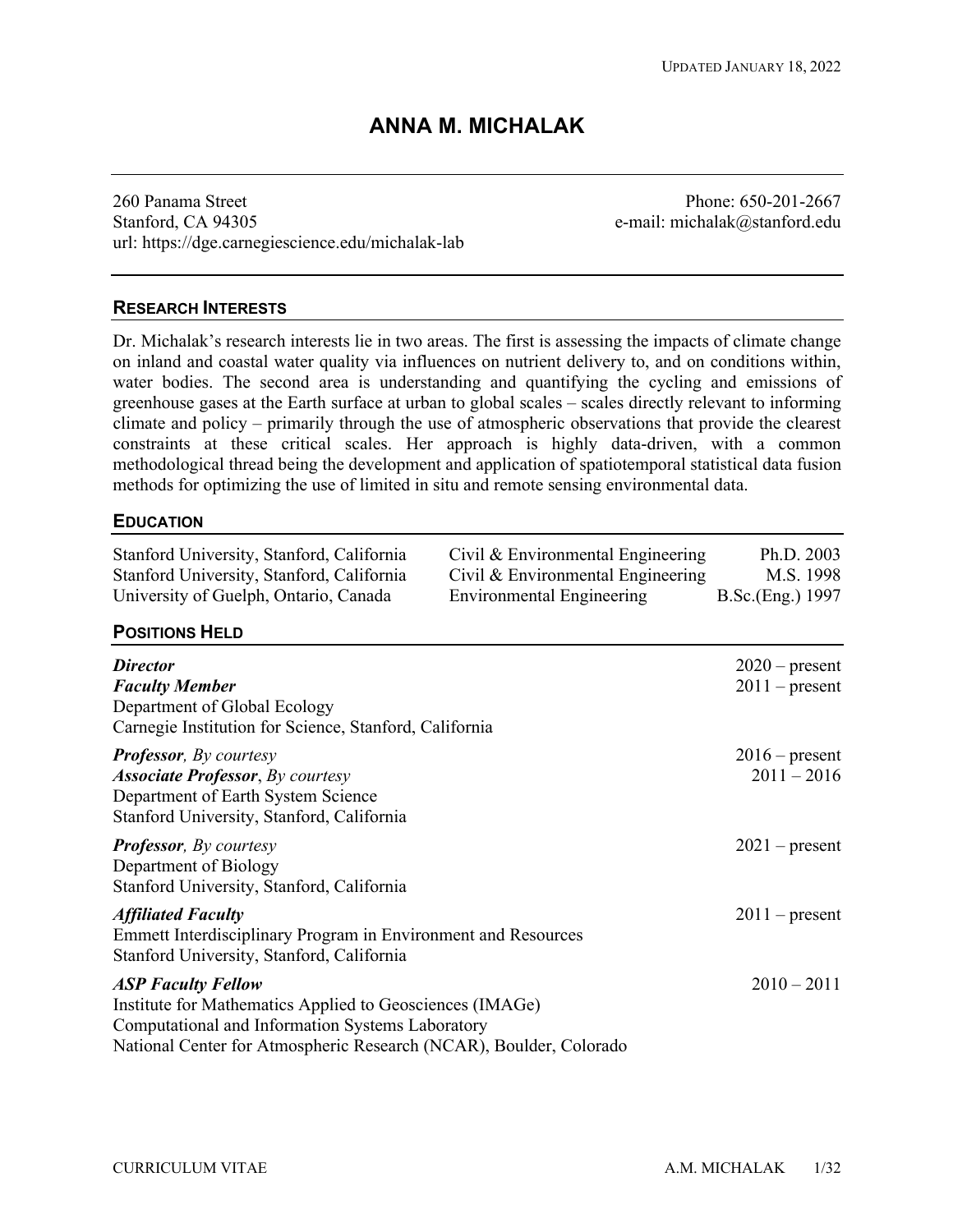| <b>Adjunct Associate Professor</b>                                 | $2011 - 2015$ |
|--------------------------------------------------------------------|---------------|
| <b>Frank and Brooke Transue Faculty Scholar</b>                    | $2010 - 2011$ |
| <b>Associate Professor</b> , with tenure                           | $2009 - 2011$ |
| <b>Assistant Professor</b>                                         | $2004 - 2009$ |
| Department of Civil and Environmental Engineering,                 |               |
| University of Michigan, Ann Arbor, Michigan                        |               |
| <b>Associate Professor</b> , with tenure                           | $2009 - 2011$ |
| <b>Assistant Professor</b>                                         | $2005 - 2009$ |
| Department of Atmospheric, Oceanic and Space Sciences,             |               |
| University of Michigan, Ann Arbor, Michigan                        |               |
| <b>NOAA Climate and Global Change Postdoctoral Fellow</b>          | $2003 - 2004$ |
| Climate Monitoring and Diagnostics Laboratory (CMDL)               |               |
| National Oceanic and Atmospheric Administration, Boulder, Colorado |               |

# **PROFESSIONAL SERVICE** (selected)

### **Scientific advisory board and committee service**

- • *Advisory Committee,* Earth and Biological Sciences Directorate, Pacific Northwest National Laboratory, 2021 – present
- Sciences, Engineering, and Medicine, 2018 present • *Committee on Earth Science and Applications from Space (CESAS)*, The National Academies of
- *Chair of Scientific Advisory Board,* Integrated Carbon Observation System (ICOS) European Research Infrastructure Consortium (ERIC), 2016 – present
- $(EPSCoR)$ , 2011 present • *External Advisory Committee*, Vermont Experimental Program to Stimulate Competitive Research
- Ridge, Tennessee, 2013 2018 • *Scientific Advisory Board*, Oak Ridge National Laboratory Climate Change Science Institute, Oak
- *Earth Science Subcommittee*, NASA Advisory Council, 2009 2017
- *Scientific Advisory Board*, Max Planck Institute for Biogeochemistry, Jena, Germany, 2014 2016
- Berkeley, California, 2014 • *Earth Sciences Division Director's Review Board*, Lawrence Berkeley National Laboratory,
- Program, 2010 2014 • *North American Carbon Program Science Steering Group*, U.S. Global Change Research
- • *Body of Knowledge Second Edition (BOK2) task committee*, Committee on academic prerequisites for professional practice, American Society of Civil Engineers (ASCE), 2006 – 2008

### **Scientific community roles**

- *Member,* NASA Science and National Interest Senior Review, Earth Science Operating Missions Evaluation Team, 2020
- • *Member,* The National Academies of Sciences, Engineering, and Medicine, Division on Engineering and Physical Sciences Space Studies Board, Committee to Review the NASA Science Mission Directorate Science Plan, 2019
- • *Co-Lead,* North American regional synthesis, Regional Carbon Cycle Assessment and Processes-2 (RECCAP2), Global Carbon Project, 2019 – present
- *Chapter Co-Lead*, 2<sup>nd</sup> State of the Carbon Cycle Report (SOCCR-2), U.S. Global Change Research Program (USGCRP), 2016 – 2018<br>CURRICULUM VITAE A.M. MICHALAK 2/32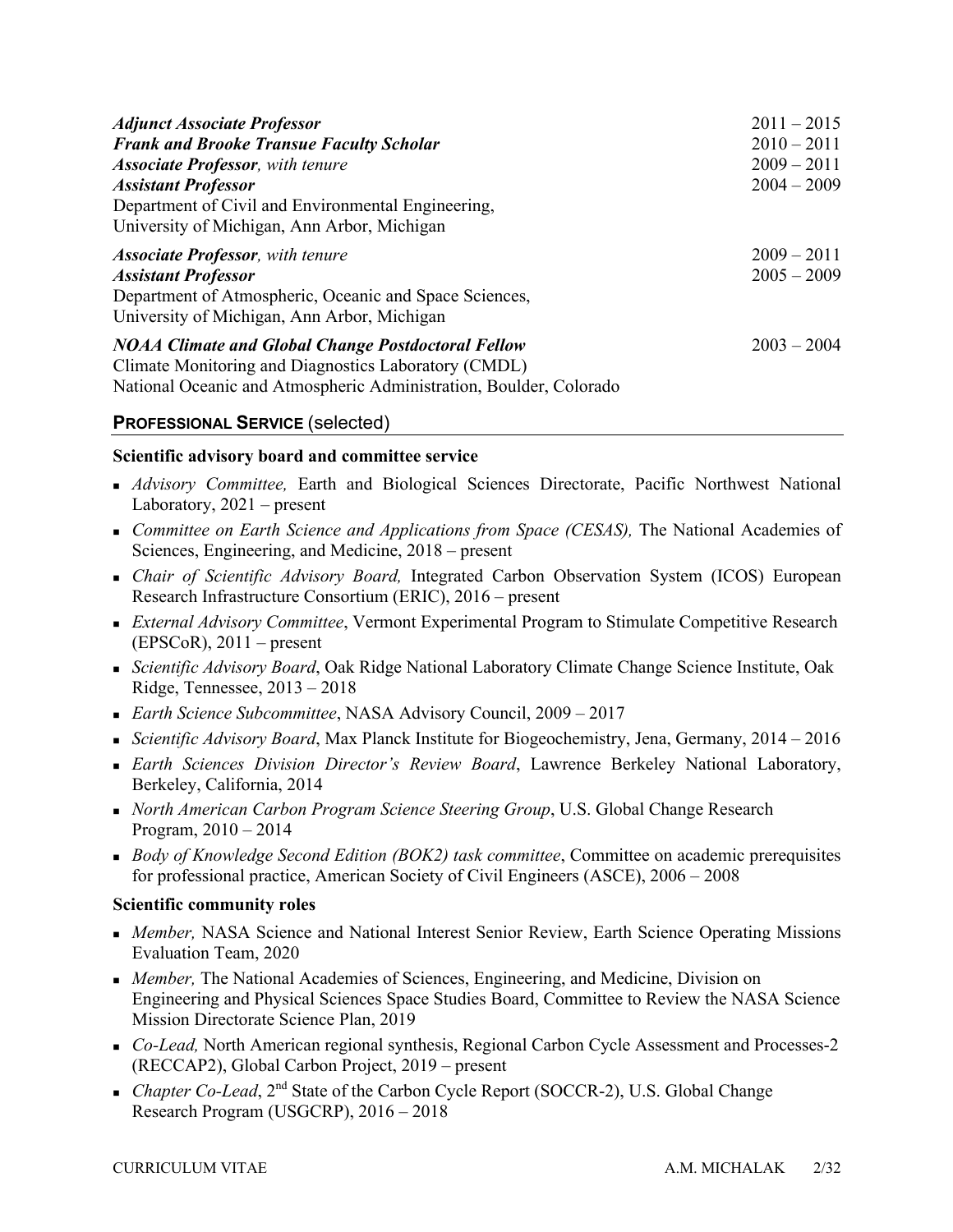- *Member*, Orbiting Carbon Observatory 2 (OCO-2) satellite science team, 2011 present
- *Member,* NASA Carbon Monitoring System Science Definition Team, 2011 present
- *Member, Steering Committee, ASCENDS (Active Sensing of CO<sub>2</sub> Emissions over Nights, Days,* and Seasons) Satellite Mission, *,* 2011 – present; *Co-chair* 2008 – 2011
- • *Member,* The National Academies of Sciences, Engineering, and Medicine, Division on Earth and World for the National Geospatial-Intelligence Agency," 2015 – 2016 Life Studies, and Division on Engineering and Physical Sciences, Committee for "Models of the
- (UCAR), 2009 2011 • *University of Michigan Representative,* University Corporation for Atmospheric Research
- • *Co-lead*, U.S. Carbon Cycle Science Working Group (CCS WG) charged with the development of the U.S. Carbon Cycle Science Plan, U.S. Global Change Research Program, 2008 – 2011
- *Associate,* Orbiting Carbon Observatory (OCO) satellite science team, 2005 2009

### **Editorial roles**

- • *Editor,* Water Resources Research, American Geophysical Union, 2013 2017; *Associate Editor*  2008 – 2013
- *Editorial board member*, Advances in Water Resources, Elsevier, 2009 present
- System Dynamics, as well as Biogeosciences, 2013 2015 • *Guest Editor,* Inter-journal special issue on "9th International Carbon Dioxide Conference (ICDC9)" in European Geophysical Union journals of Atmospheric Chemistry and Physics, Earth
- Sciences, 2013 2015 • *Co-editor,* Special issue on Water for Dædalus, the journal of the American Academy of Arts and

### **Scientific conference planning and organization**

- **•** *Member of organizing committee, Computational Methods in Water Resources XXIII (CMWR* 2020), Stanford, California, December 2020.
- *Member of scientific steering committee*, 10<sup>th</sup> International Carbon Dioxide Conference, Interlaken, Switzerland, August 2017.
- Context," Stanford, California, February 2016. • *Co-lead,* American Academy of Arts & Sciences event on "Water: California in a Global
- **•** *Member of scientific steering committee*, 9<sup>th</sup> International Carbon Dioxide Conference, Beijing, China, June 2013.
- • *Co-organizer*, Program on "Simulating our complex world: Modeling, Computation and Analysis," Institute for Mathematics and Its Applications (IMA), Minneapolis, Minnesota, 2010- 2011.
- University of Michigan, Ann Arbor, Michigan, April 2009. • *Co-chair and local host,* ASCENDS Satellite Mission instrument and modeling workshop,
- *Invited member*, Planning Committee, 2<sup>nd</sup> North American Carbon Program (NACP) Investigators' Meeting, February 2009.
- • *Co-organizer*, Symposium entitled "The Carbon Budget: Can We Reconcile Flux Estimates with (AAAS) Annual Meeting, Chicago, Illinois, February 2009 Those Reported to the UNFCCC?" American Association for the Advancement of Science
- • *Co-chair and local host*, ASCENDS Satellite Mission community workshop, University of Michigan, Ann Arbor, Michigan, July 2008.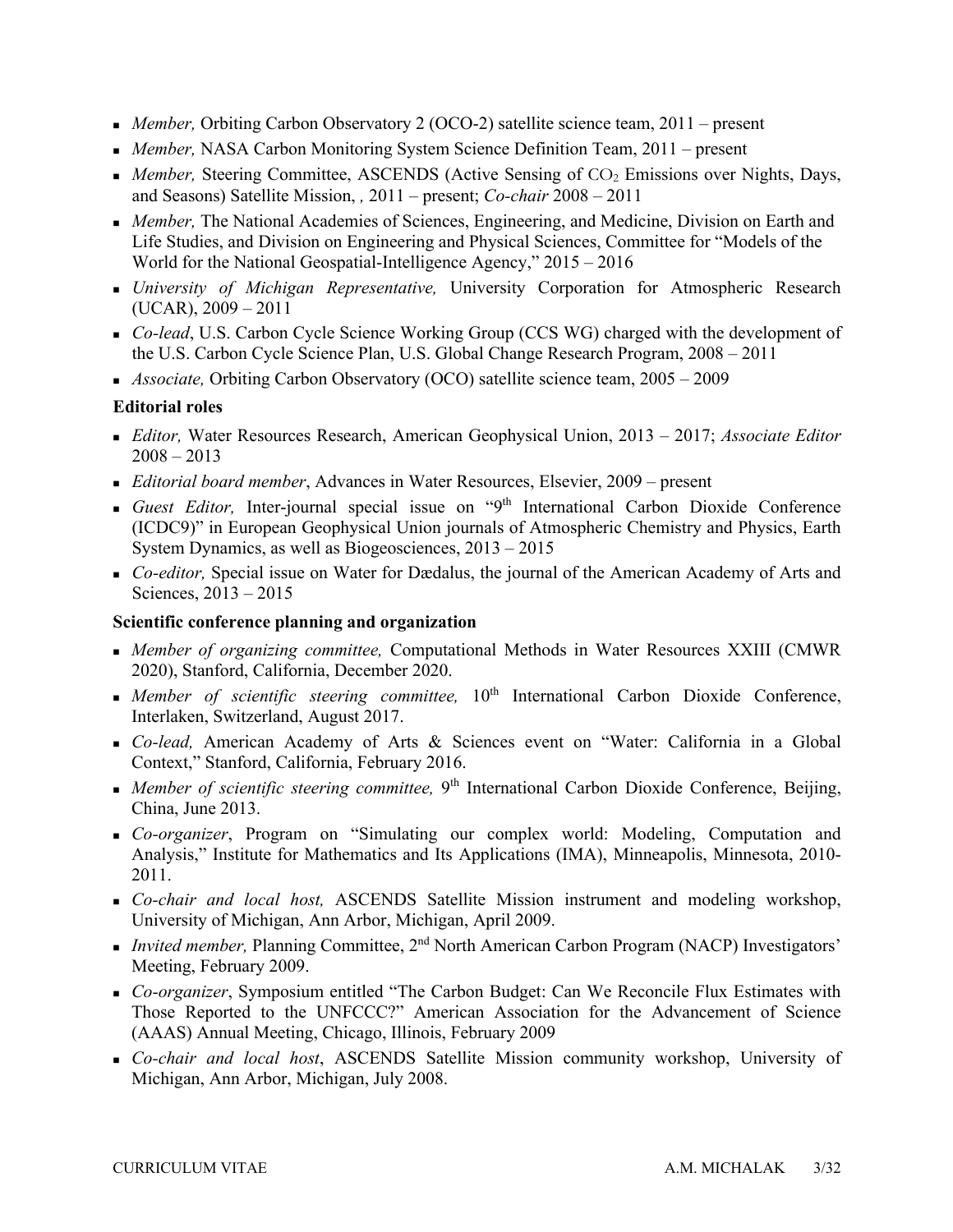- *Invited member*, International Scientific Committee, *6th International Conference on Inverse Problems in Engineering: Theory and Practice* (ICIPE), Paris, France, June 2008
- • American Geophysical Union Fall Meetings, special session planning and organization:
	- *Co-organizer and convener,* Special session entitled "A Decade of Progress in Carbon Cycle Science," December 2020
	- • *Co-organizer*, Special session entitled "Remote Sensing of CH4 and CO2 from Space: The Advancing Observing System," New Orleans, Louisiana, December 2017
	- across Geophysical Sciences," New Orleans, Louisiana, December 2017 • *Co-organizer*, Special session entitled "Combining Physical Simulation and Machine Learning
	- *Co-organizer and convener,* Special session entitled "*Remote Sensing of CO2 and CH4 from space: Moving towards an observing system*," San Francisco, California, December 2016
	- *Co-organizer and convener,* Special session entitled "*Remote Sensing of CO2 and CH4 from space: Exploiting New Measurements*," San Francisco, California, December 2015
	- *Co-organizer and convener,* Special session entitled "*Remote Sensing of the Carbon Cycle: Exploiting New Measurements and Linkages to the Water Cycle*," San Francisco, California, December 2014
	- *Co-organizer and convener,* Special session entitled "*Remote sensing of CO2, CO, and CH4: From missions to science*," San Francisco, California, December 2013
	- *Co-organizer and convener,* Special session entitled "*Model Intercomparisons: Syntheses That Inform Scientific Understanding,*" San Francisco, California, December 2013
	- *Co-organizer and convener,* Special session entitled "*Remote sensing of CO2, CO, and CH4*," San Francisco, California, December 2012
	- *Co-organizer and convener,* Special session entitled "*Remote sensing of CO2: Observations, modeling, and synthesis*," San Francisco, California, December 2011
	- *Co-organizer and convener,* Special session entitled "*Remote sensing of CO2 emissions and atmospheric transport*," San Francisco, California, December 2010
	- *Observation, validation, modeling, and assimilation*," San Francisco, California, December • *Co-organizer and convener,* Special session entitled "*Atmospheric carbon dioxide:*  2009
	- *Co-organizer and convener*, Special session entitled "*Towards a policy-relevant, open and transparent global greenhouse gas monitoring and information system (GHGIS),*" San Francisco, California, December 2009
	- *Carbon Dioxide: Retrieval, Validation, Modeling, and Assimilation,"* San Francisco, • *Co-organizer and convener,* Special session entitled "*Space Observations of Atmospheric*  California, December 2008
	- *Carbon Dioxide: Retrieval, Validation, Modeling and Assimilation*," San Francisco, California, • *Co-organizer and convener*, Special session entitled "*Space Observations of Atmospheric*  December 2007
	- *Co-organizer and convener*, Special session entitled "*Remote Sensing and Modeling of Greenhouse and Related Gases and Implications for Understanding Their Sources and Sinks*," San Francisco, California, December 2005
	- *Co-organizer and convener*, Special session entitled "*Inverse Modeling and Conditional Uncertainty Propagation in Heterogeneous Aquifers*," San Francisco, California, December 2005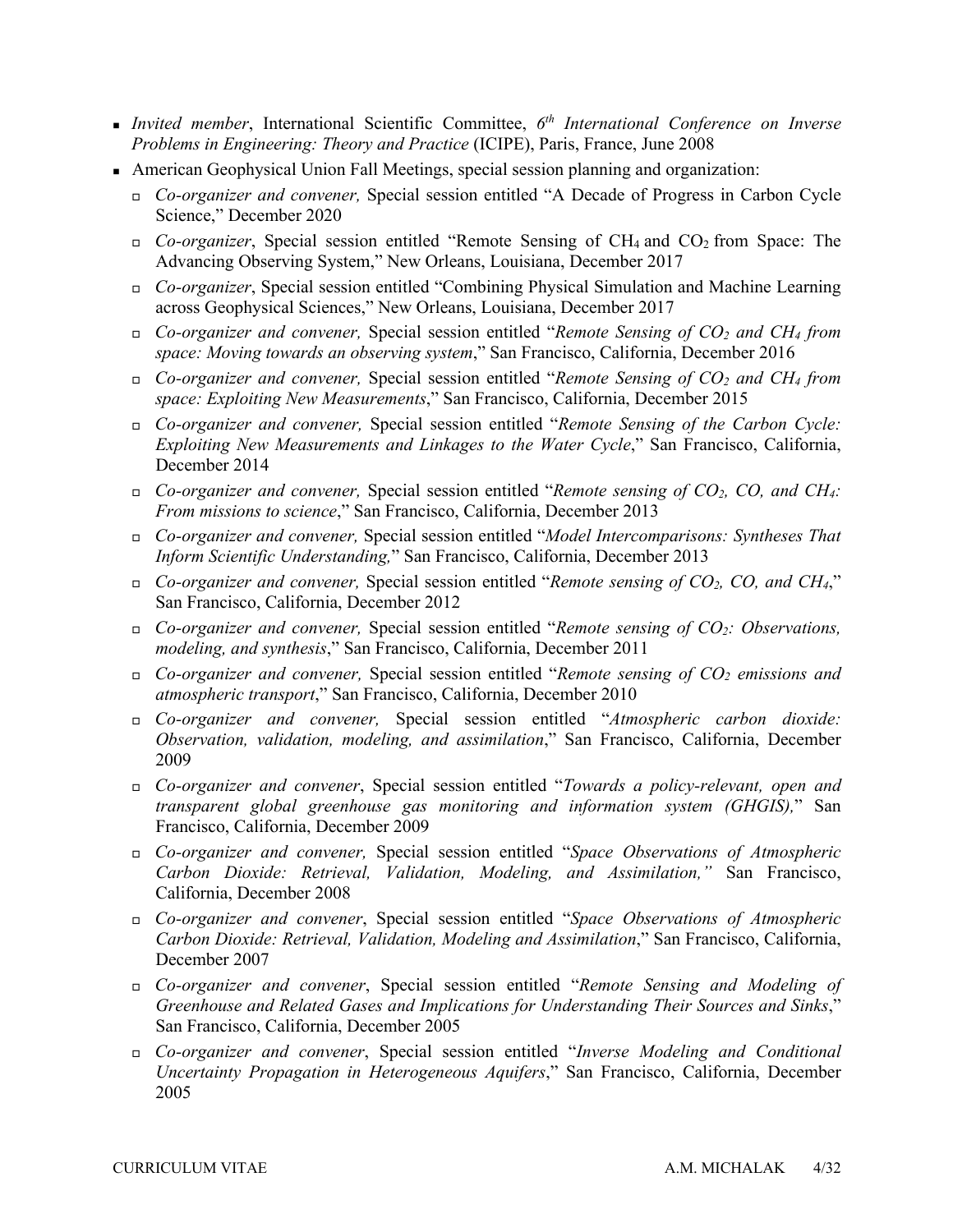- *Constraining Global and Regional Budgets of Atmospheric Trace Gases*," San Francisco, • *Co-organizer and convener*, Special session entitled "*Use of Inverse Modeling for*  California, December 2004
- *Constraining Global Budgets of Atmospheric Trace Gases*," San Francisco, California, December 2003 • *Co-organizer and convener*, Special session entitled "*Use of Inverse Modeling for*

### **TEACHING EXPERIENCE**

### **New Courses Introduced at Stanford University**

| <b>ESS 214 Introduction to Geostatistics and Modeling of Spatial Uncertainty</b> |                                         |  |  |  |
|----------------------------------------------------------------------------------|-----------------------------------------|--|--|--|
|                                                                                  | <i>Department:</i> Earth System Science |  |  |  |
| <i>First introduced:</i> Spring 2012                                             |                                         |  |  |  |
| CEE 333 / GES 333, Water Policy Colloquium                                       |                                         |  |  |  |
| Department:                                                                      | Geological and Environmental Sciences   |  |  |  |
| <i>First introduced:</i>                                                         | Spring 2002                             |  |  |  |

### **New Courses Introduced at the University of Michigan**

| CEE 682 Section 039: Inverse Problems in Environmental Science and Engineering |                                                 |  |
|--------------------------------------------------------------------------------|-------------------------------------------------|--|
| Department:                                                                    | Civil and Environmental Engineering             |  |
| <i>First introduced</i> : Winter 2008                                          |                                                 |  |
| <b>CEE 570/NRE 569: Introduction to Geostatistics</b>                          |                                                 |  |
| Department:                                                                    | Civil and Environmental Engineering, and        |  |
|                                                                                | School of Natural Resources and the Environment |  |
| <i>First introduced</i> : Winter 2005                                          |                                                 |  |
| <b>CEE 270: Statistical Methods for Data Analysis and Uncertainty Modeling</b> |                                                 |  |
| Department:                                                                    | Civil and Environmental Engineering             |  |
| First introduced: Fall 2005                                                    |                                                 |  |

# **Short Courses Taught**

|                  | <b>Autumn School on Data Assimilation in Biogeochemical Cycles</b>                                                                                                                   |
|------------------|--------------------------------------------------------------------------------------------------------------------------------------------------------------------------------------|
| <i>Location:</i> | International Centre for Theoretical Physics, Trieste, Italy                                                                                                                         |
|                  | <b>Workshop on Geostatistical Inverse Modeling</b>                                                                                                                                   |
| <i>Location:</i> | University of Michigan, Ann Arbor, Michigan                                                                                                                                          |
| <i>Location:</i> | <b>Summer Colloquium on Regional Biogeochemistry, Needs and Methodologies</b><br>National Center for Atmospheric Research, Boulder, Colorado                                         |
| <i>Location:</i> | <b>Summer Graduate Workshop on Data Assimilation for the Carbon Cycle</b><br>Mathematical Sciences Research Institute, University of California at<br>Berkeley, Berkeley, California |
|                  | <b>Ecosystem Modeling Workshop</b>                                                                                                                                                   |
| <i>Location:</i> | University of Michigan Biological Station (UMBS), Pellston, Michigan                                                                                                                 |
|                  | <b>Mathematical Geophysics Summer School</b>                                                                                                                                         |
| <i>Location:</i> | Stanford University, Stanford, California                                                                                                                                            |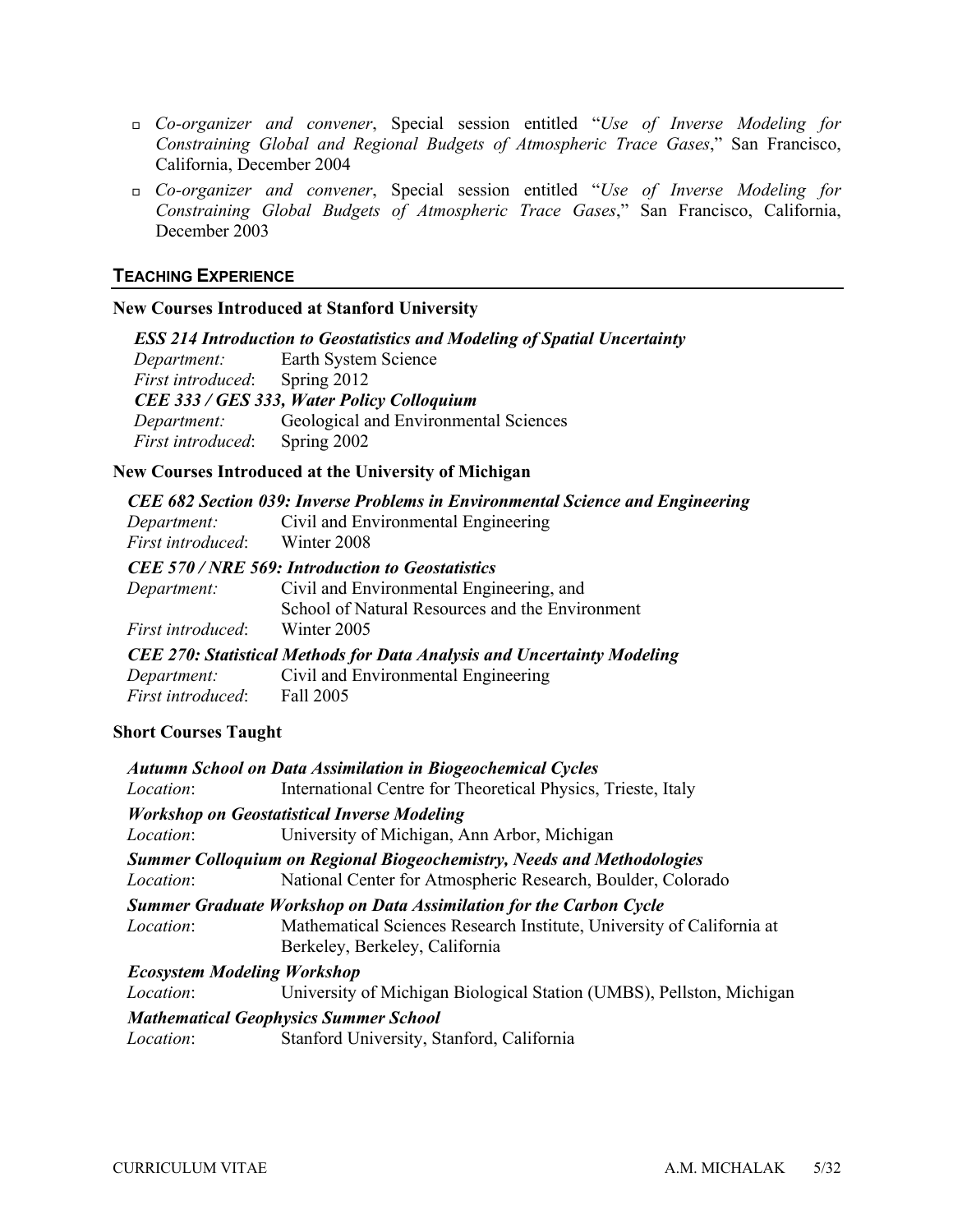# **HONORS AND AWARDS** (selected)

| Simpson Medal, American Geophysical Union                                                                                                                                 |               | 2021 |
|---------------------------------------------------------------------------------------------------------------------------------------------------------------------------|---------------|------|
| AGU Fellow, American Geophysical Union                                                                                                                                    |               | 2021 |
| Leopold Leadership Fellow                                                                                                                                                 |               | 2015 |
| Frank and Brooke Transue Faculty Scholar, University of Michigan                                                                                                          | $2010 - 2011$ |      |
| Henry Russel Award, University of Michigan                                                                                                                                |               | 2011 |
| ASP Faculty Fellowship, National Center for Atmospheric Research (NCAR)                                                                                                   | $2010 - 2011$ |      |
| Merit Award, University of Michigan Department of Civil and Environmental Engineering                                                                                     |               | 2010 |
| 1938 Award, University of Michigan College of Engineering                                                                                                                 |               | 2009 |
| AEESP Outstanding Educator Award for "Outstanding Teaching in Environmental<br>Engineering and Science", Association for Environmental Engineering and Science Professors |               | 2008 |
| Presidential Early Career Award for Scientists and Engineers (PECASE), nominated by the<br>National Aeronautics and Space Administration (NASA)                           |               | 2007 |
| Michigan Memorial Phoenix Energy Institute (MMPEI) Faculty Fellow, University of<br>Michigan                                                                              | $2007 - 2011$ |      |
| NSF CAREER Award, National Science Foundation                                                                                                                             |               | 2007 |
| Elizabeth Crosby Research Award, University of Michigan                                                                                                                   |               | 2005 |
| NOAA Postdoctoral Program in Climate and Global Change Fellowship,<br>University Corporation for Atmospheric Research                                                     | $2003 - 2005$ |      |
| Roe Legal Fellowship, Property and Environmental Research Center                                                                                                          |               | 2002 |
| PERC Summer Fellowship, Property and Environmental Research Center                                                                                                        |               | 2001 |
| Hydrology Section Outstanding Student Paper Award, American Geophysical Union                                                                                             |               | 1999 |
| Gabilan Fellowship, Stanford University                                                                                                                                   |               | 1999 |
| Stanford Graduate Fellowship, Stanford University                                                                                                                         | $1997 - 2000$ |      |

# **STUDENTS AND RESEARCHERS SUPERVISED**

### **Ph.D. advisor or co-advisor:**

- • *Kelsey Foster,* Department of Earth System Science (ESS), Stanford University, *Principal advisor*, 2019 – present
- • *Tristan Ballard,* Department of Earth System Science (ESS), Stanford University, *Principal advisor,* Ph.D. completed 01/2022
- • *Nina Randazzo,* Department of Earth System Science (ESS), Stanford University, *Principal advisor,* Ph.D. completed 03/2021
- • *Eva Sinha*, Department of Earth System Science (ESS), Stanford University, *Principal advisor,*  Ph.D. completed 11/2018
- • *Jeff Ho*, Department of Civil and Environmental Engineering (CEE), Stanford University,  *Principal advisor,* Ph.D. completed 08/2018
- *Yoichi Shiga*, CEE, Stanford University, *Principal advisor,* Ph.D. completed 03/2018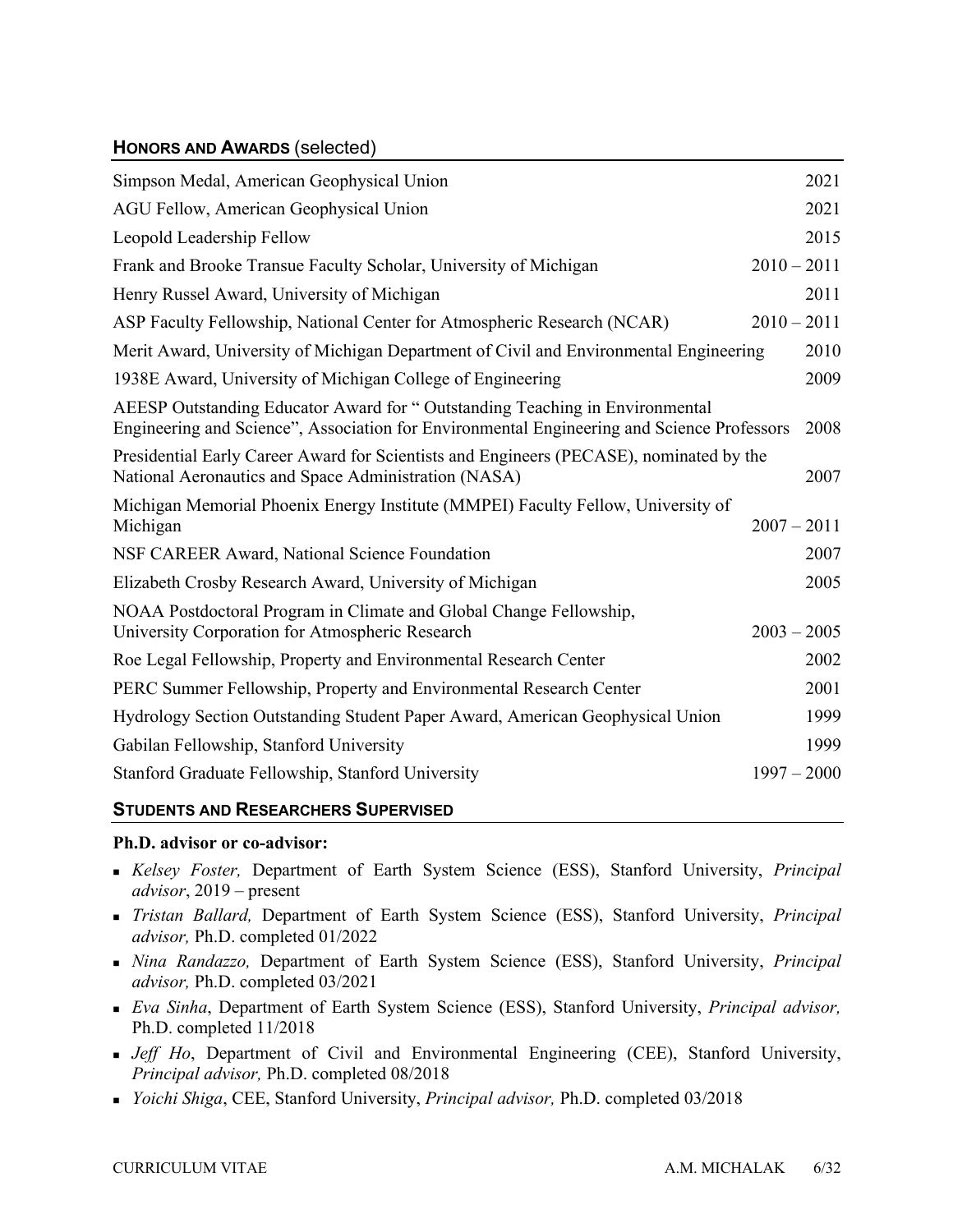- • *Daniel R. Obenour*, CEE / School of Natural Resources and Environment, University of Michigan, *Co-advisor*, Ph.D. completed 08/2013
- *Yuntao Zhou*, CEE, University of Michigan / Carnegie Institution for Science, *Principal advisor,*  Ph.D. completed 01/2013
- *Abhishek Chatterjee*, CEE, University of Michigan / Carnegie Institution for Science, *Principal advisor,* Ph.D. completed 11/2012
- *Dorit Hammerling*, CEE, University of Michigan, *Principal advisor,* Ph.D. completed 11/2012
- *Kimberly Mueller*, CEE, University of Michigan, *Principal advisor,* Ph.D. completed 02/2011
- *Sharon Gourdji*, CEE, University of Michigan, *Principal advisor,* Ph.D. completed 02/2011
- *Alanood Alkhaled,* CEE, University of Michigan, *Principal advisor,* Ph.D. completed 03/2009
- *Shahar Shlomi,* CEE, University of Michigan, *Principal advisor,* Ph.D. completed 02/2009
- *Meng-Ying Li*, CEE, University of Michigan, *Co-advisor,* Ph.D. completed 02/2008

# **Postdoctoral research advisor:**

- *Julian Merder,* Carnegie Institution for Science, 10/2020 present
- *Gang Zhao,* Carnegie Institution for Science, 06/2020 present
- *Wu Sun,* Carnegie Institution for Science, 04/2019 present
- *Yuanyuan Fang,* Carnegie Institution for Science, 08/2012 11/2018
- *Dario del Giudice,* Carnegie Institution for Science, 11/2015 01/2018
- *Scot Miller,* Carnegie Institution for Science, 07/2015 12/2017
- *Chao Li,* Carnegie Institution for Science, 07/2013 07/2016
- *Jovan Tadic,* Carnegie Institution for Science, 03/2013 06/2016
- *Yuntao Zhou,* Carnegie Institution for Science, 02/2013 02/2015
- *Kimberly Mueller*, University of Michigan, 02/2011 08/2011
- *Sharon Gourdji*, University of Michigan, 02/2011 06/2011
- *Vineet Yadav*, University of Michigan and Carnegie Institution for Science, 02/2008 09/2014
- *Deborah Huntzinger*, University of Michigan, 10/2007 08/2011

# **Completed service as doctoral external examiner (international):**

- *Martine Rivest*, Génie civil, géologique et des mines, Université de Montréal, Canada, 2012
- *Andrew Keats*, Dept. of Mechanical Engineering, University of Waterloo, Canada, 2009
- *Arun Kansal*, Dept. of Civil and Environmental Engineering, Indian Institute of Technology, 2007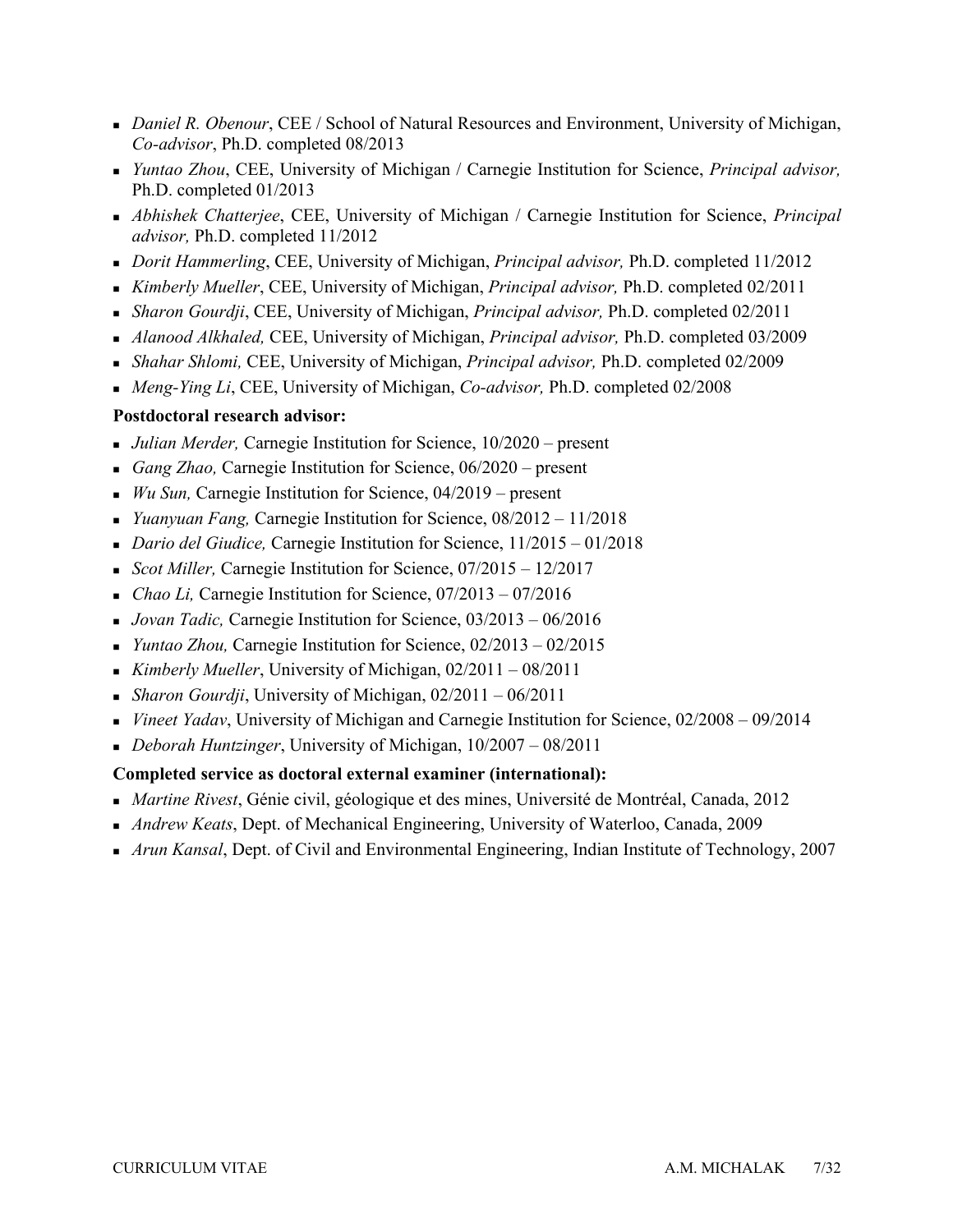### **PUBLICATIONS**

**Journal Publications** (*double underline denotes Michalak group students*, *dashed underline denotes* Michalak group postdoctoral scholars and research associates)

### **2020 – 2021**

- 1. Randazzo, NA, **A.M. Michalak**, C.E. Miller, Y.P. Shiga, Y. Fang (2021) "Higher autumn temperatures lead to contrasting CO2 flux responses in boreal forests versus tundra and shrubland," *Geosphysical Research Letters*, 48, e2021GL093843, doi:10.1029/2021GL093843.
- 2. Famiglietti, C.A., **A.M. Michalak**, A.G. Konings (2021) "Extreme wet events as important as extreme dry events in controlling spatial patterns of vegetation greenness anomalies," *Environmental Research Letters*, 16, 074014, doi:10.1088/1748-9326/abfc78.
- 3. Sun, W., Y. Fang, X. Luo, Y.P. Shiga, Y. Zhang, A.E. Andrews, K.W. Thoning, J.B. Fisher, T.F. Keenan, **A.M. Michalak** (2021) "Midwest U.S. croplands determine model divergence in North American carbon fluxes, *AGU Advances*, 2, e2020AV000310, doi:10.1029/2020AV00310.
- 4. Ho, J.C., **A.M. Michalak**, N. Pahlevan (2021) "Reply to: Concerns about phytoplankton bloom trends in global lakes," *Nature*, 590, E48-E50, doi:10.1038/s41586-021-03255-2.
- 5. Schwalm, C.R., D.N. Huntinzger, **A.M. Michalak**, K. Schaefer, J.B. Fisher, Y. Fang, Y. Wei (2020) "Modeling suggests fossil fuel emissions have been driving increased land carbon uptake since the turn of the 20th Century," *Scientific Reports*, 10 (9059), doi:10.1038/s41598-020- 66103-9.
- 6. Ho, J.C., **A.M. Michalak** (2020) "Exploring temperature and precipitation impacts on harmful algal blooms across continental U.S. lakes," *Limnology and Oceanography*, 63, 992-1009, doi: 10.1002/lno.11365.
- *and Data Science* 3:107–128, [doi.org/10.1007/s42081-020-00077-w](https://doi.org/10.1007/s42081-020-00077-w). (April) 7. Stough, N., N. Cressie, E.L. Kang, **A.M. Michalak**, K. Sahr (2020) "Spatial analysis and visualization of global data on multi-resolution hexagonal grids," *Japanese Journal of Statistics*
- 8. He, Y., S. Peng, Y. Liu, X. Li, K. Wang, P. Ciais, M.A. Arain, Y. Fang, J.B. Fisher, D. Goll, D. Hayes, D.N. Huntzinger, A. Ito, A.K. Jain, I.A. Janssens, J. Mao, C. Matteo, **A.M. Michalak**, C. Peng, J. Penuelas, B. Poulter, D. Qin, D.M. Ricciuto, K. Schaefer, C.R. Schwalm, X Shi, H. Tian, S. Vicca, Y. Wei, N. Zeng. Q. Zhu (2020) "Global vegetation biomass production efficiency constrained by models and observations," *Global change biology*, 26 (3), 1474-1484, doi:10.1111/gcb.14816.
- 9. Huntzinger, D.N., K. Schaefer, C. Schwalm, J.B. Fisher, D. Hayes, E. Stofferahn, J. Carey, **A.M. Michalak**, Y. Wei, A.K. Jain, H. Kolus, J. Mao, B. Poulter, X. Shi, J. Tang, H. Tian (2020) "Evaluation of simulated soil carbon dynamics in Arctic-Boreal ecosystems," *Environmental Research Letters*, 15, 025005, doi:10.1088/1748-9326/ab6784.
- 10. Randazzo, N.A., **A.M. Michalak**, A.R. Desai (2020) "Synoptic Meteorology Explains Temperate Forest Carbon Uptake," *Journal of Geophysical Research: Biogeosciences*, 125, e2019JG005476, doi:10.1029/2019JG005476.
- 11. Miller, S.M., **A.M. Michalak** (2020) "The impact of improved satellite retrievals on estimates of biospheric carbon balance," *Atmospheric Chemistry and Physics*, 20 (1), 323–331, doi:10.5194/acp-20-323-2020.

### **2015 – 2019**

 12. Rayner, P.J. , **A.M. Michalak**, F. Chevallier (2019) "Fundamentals of data assimilation applied to biogeochemistry," *Atmospheric Chemistry and Physics*, 19, 13911–13932, doi: 10.5194/acp-19-13911-2019.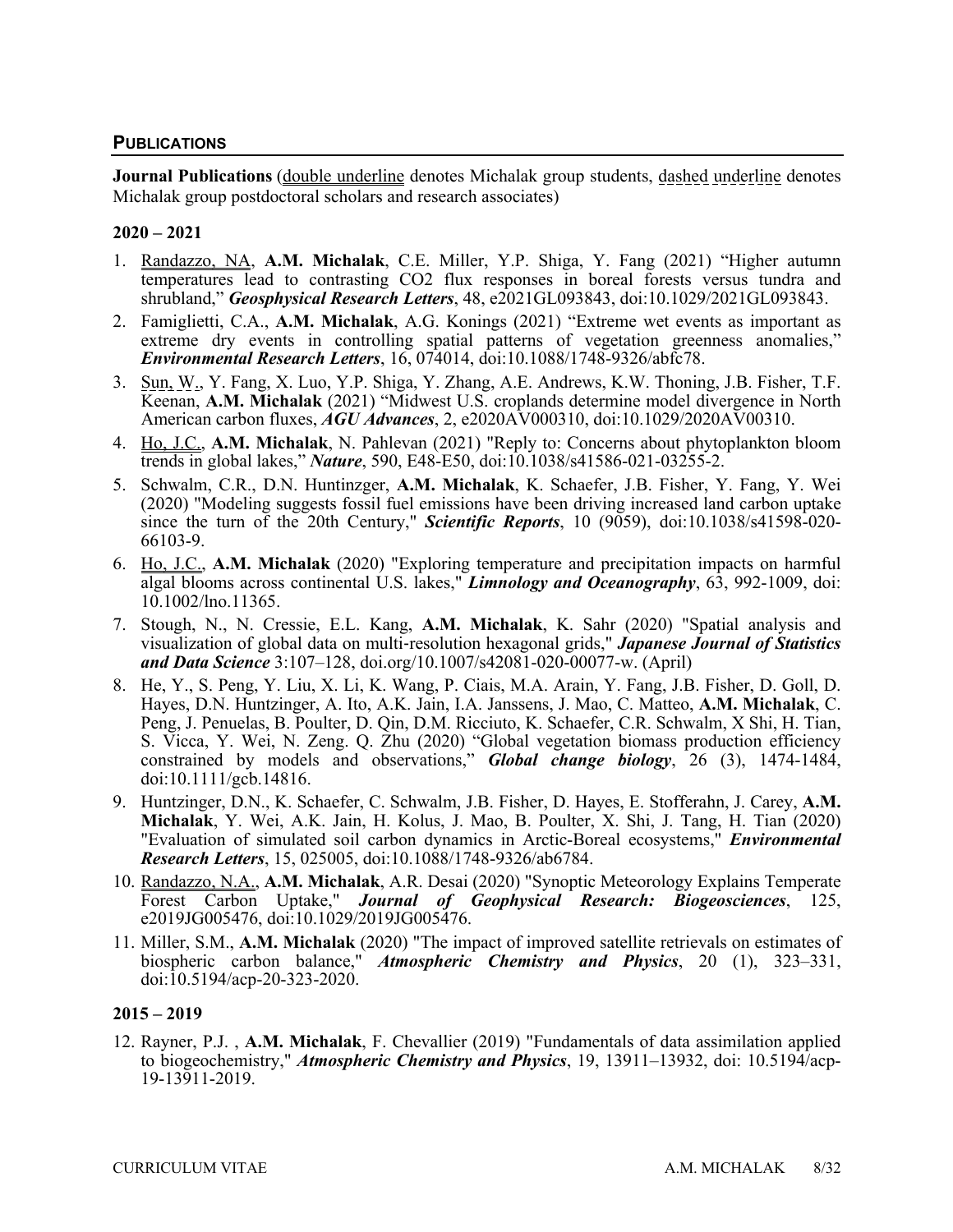- Jafarov, **A.M. Michalak**, M. Piper, E. Stofferahn, K. Wang, Y. Wei (2019) "Divergence in land 13. Schwalm, C.R., K. Schaefer, J.B. Fisher, D. Huntzinger, Y. Elshorbany, Y. Fang, D. Hayes, E. surface modeling: linking spread to structure," *Environmental Research Communications*, 1, 111004, doi:10.1088/2515-7620/ab4a8a.
- 14. Ho, J.C., **A.M. Michalak**, N. Pahlevan (2019) "Widespread global increase in intense lake phytoplankton blooms since the 1980s," *Nature*, 574, 667–670, doi:10.1038/s41586-019-1648-7.
- 15. El Masri, B., C. Schwalm, D.N. Huntzinger, J. Mao, X. Shi, C. Peng, J.B. Fisher, A.K. Jain, H. Tian, B. Poulter, **A.M. Michalak** (2019) "Carbon and Water Use Efficiencies: A Comparative Analysis of Ten Terrestrial Ecosystem Models under Changing Climate," *Scientific Reports*, 9, 14680, doi:10.1038/s41598-019-50808-7.
- 16. Liu,Y., S. Piao, T. Gasser, P. Ciais, H. Yang, H. Wang, T.F. Keenan, M. Huang, S. Wan, J. Song, K. Wang, I.A. Janssens, J. Penuelas, C. Huntingford, X. Wang, M.A. Arain, Y. Fang, J.B. Fisher, M. Huang, D.N. Huntzinger, A. Ito, A.K. Jain, J. Mao, **A.M. Michalak**, C. Peng, B. Poulter, C. constraints on the enhancement of the terrestrial carbon sink by  $CO<sub>2</sub>$  fertilization,<sup>"</sup> *Nature* Schwalm, X. Shi, H. Tian, Y. Wei, N. Zeng, Q. Zhu, T. Wang (2019) "Field-experiment *Geoscience*, doi:10.1038/s41561-019-0436-1.
- 'Legacy nitrogen may prevent achievement of water quality goals in the Gulf of Mexico'," 17. Ballard, T.C., **A.M. Michalak**, G.F. McIsaac, N.N. Rabalais, R.E. Turner (2019) "Comment on *Science*, 365 (6455), doi:10.1126/science.aau840.
- 18. Hu, L., A.E. Andrews, K.W. Thoning, C. Sweeney, J.B. Miller, **A.M. Michalak**, E. Dlugokencky, P.P. Tans, *Y.P. Shiga*, M. Mountain, T. Nehrkorn, S.A. Montzka, K. McKain, J. Kofler, M. Trudeau, S.E. Michel, S.C. Biraud, M.L. Fischer, D.E.J. Worthy, B.H. Vaughn, J.W.C. White, V. Yadav, S. Basu, I.R. van der Velde (2019) "Enhanced North American carbon uptake associated with El Nino," *Science Advances*, 5 (6), doi:10.1126/sciadv.aaw0076.
- 19. Ryoo, J., L.T. Iraci, T. Tanaka, J.E. Marrero, E.L. Yates, I. Fung, **A.M. Michalak**, J. Tadic, W. Gore, T.P. Bui, J.M. Dean-Day, C.S. Chang  $(2019)$  "Quantification of  $CO<sub>2</sub>$  and CH<sub>4</sub> emissions over Sacramento, California, based on divergence theorem using aircraft measurements," *Atmospheric Measurement Techniques*, 12, 2949-2966, doi:10.5194/amt-12-2949-2019
- 20. Cui, E., K. Huang, M.A. Arain, J.B. Fisher, D.N. Huntzinger, A. Ito, Y. Luo, A.K. Jain, J. Mao, Q. Zhu, J. Xia (2019) "Vegetation Functional Properties Determine Uncertainty of Simulated Ecosystem Productivity: A Traceability Analysis in the East Asian Monsoon Region," *Global*  **A.M. Michalak**, S. Niu, N.C. Parazoo, C. Peng, S. Peng, B. Poulter, D.M. Ricciuto, K.M. Schaefer, C.R. Schwalm, X. Shi, H. Tian, W. Wang, J. Wang, Y. Wei, E. Yan, L. Yan, N. Zeng, *Biogeochemical Cycles*, 33, doi:10.1029/2018GB005909.
- 21. Ballard, T.C., E. Sinha, **A.M. Michalak** (2019) "Long-Term Changes in Precipitation and Temperature Have Already Impacted Nitrogen Loading," *Environmental Science & Technology*, 53, 5080-5090, doi:10.1021/acs.est.8b06898.
- mitigation will have dramatic impacts on eutrophication in the 21st century," *Nature*  22. Sinha, E., **A.M. Michalak**, K.V. Calvin, P.J. Lawrence (2019) "Societal decisions about climate *Communications*, 10 (939), doi:10.1038/s41467-019-08884-w.
- 23. Kolus, H.R., D.N. Huntzinger, C.R. Schwalm, J.B. Fisher, N. McKay, Y. Fang, **A.M. Michalak**, K. Schaefer, Y. Wei, B. Poulter, J. Mao, N.C. Parazoo, X. Shi (2019) "Land carbon models underestimate the severity and duration of drought's impact on plant productivity," *Scientific Reports*, 9 (2758), doi:10.1038/s41598-019-39373-1.
- 24. Miller, S.M., **A.M. Michalak**, R.G. Detmers, O.P. Hasekamp, L.M.P. Bruhwiler, S. Schwietzke (2019) "China's coal mine methane regulations have not curbed growing emissions," *Nature Communications*, 10 (303), doi:10.1038/s41467-018-07891.
- 25. Huang K., J. Xia, Y. Wang, A. Ahlstrom, J. Chen, R.B. Cook, E. Cui, Y. Fang, J.B. Fisher, D.N. Huntzinger, Z. Li, **A.M. Michalak**, Y. Qiao, K. Schaefer, C. Schwalm, J. Wang, Y. Wei, X. Xu, L. Yan, C. Bian, Y. Luo (2018) "Enhanced peak growth of global vegetation and its key mechanisms," *Nature Ecology & Evolution*, 2, 1897-1905, doi:10.1038/s41559-018-0714-0.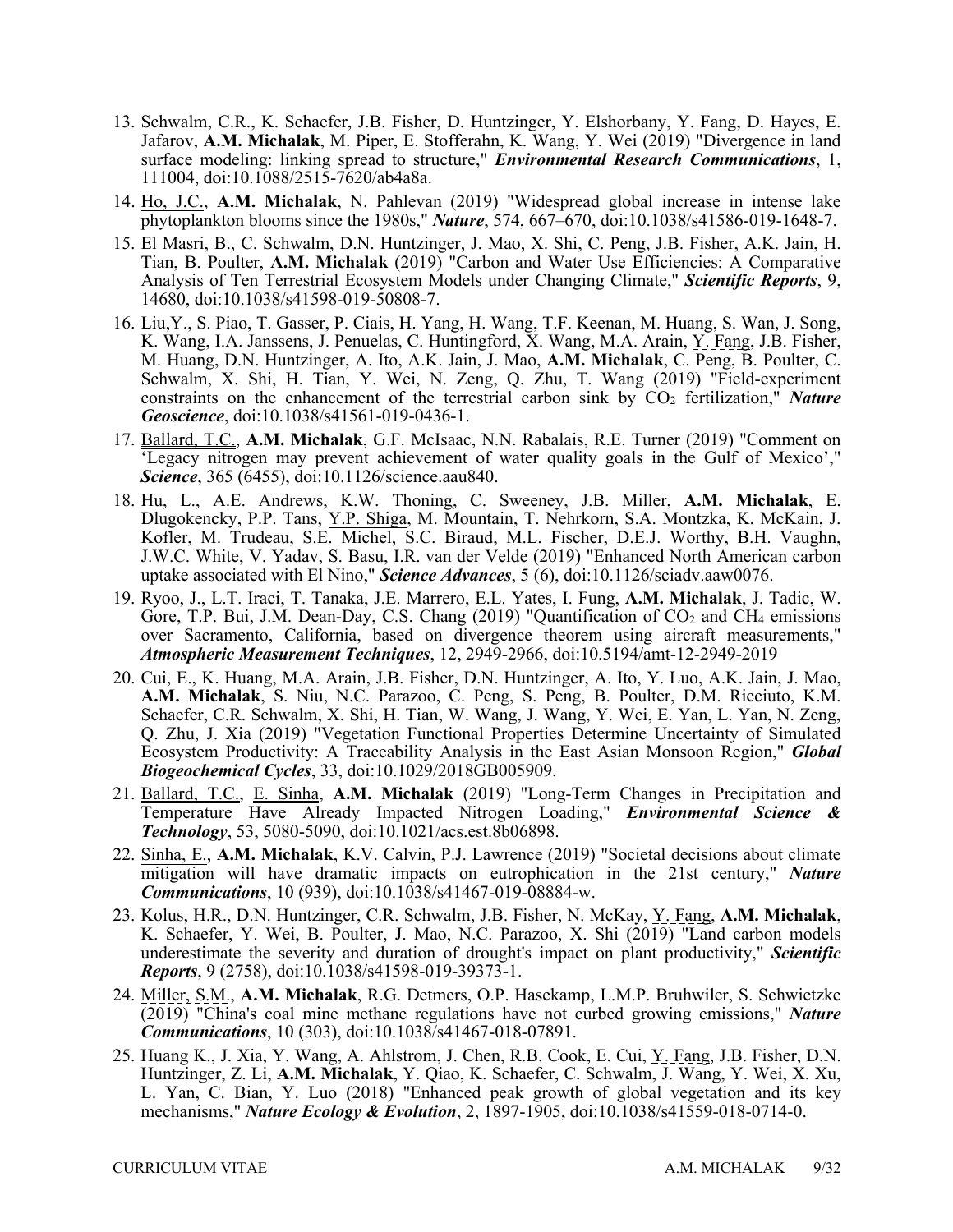- 26. Touma D., **A.M. Michalak** , D.L. Swain, N.S. Diffenbaugh (2018) "Characterizing the Spatial Scales of Extreme Daily Precipitation in the United States," *Journal of Climate*, 31, 8023-8037, doi:10.1175/JCLI-D-18-0019.1.
- 27. Shiga, Y.P., **A.M. Michalak**, Y. Fang, K. Schaefer, A.E. Andrews, D.H. Huntzinger, C.R. Schwalm, K. Thoning, Y. Wei (2018) "Forests dominate the interannual variability of the North American carbon sink," *Environmental Research Letters,* 084015, doi:10.1088/1748- 9326/aad505.
- 28. Jeong, S, A.A. Bloom, D. Schimel, C. Sweeney, N.C. Parazoo, D. Medvigy, G. Schaepman-Strub, C. Zheng, C.R. Schwalm, D.N. Huntzinger, **A.M. Michalak**, C.E. Miller (2018) "Accelerating rates of Arctic carbon cycling revealed by long-term atmospheric  $CO<sub>2</sub>$ measurements," *Science Advances*, 4 (7), eaao1167, doi:10.1126/sciadv.aao1167.
- 105, 29. Del Giudice, D., R.L. Muenich, M.M. Kalcic, N.S. Bosch, D. Scavia, **A.M. Michalak** (2018) "On the practical usefulness of least squares for assessing uncertainty in hydrologic and water quality predictions," *Environmental Modelling & Software,* 105, 286-295, doi:10.1016/j.envsoft.2018.03.009.
- 30. Miller, S.M., **A.M. Michalak**, V. Yadav, J.M. Tadić (2018) "Characterizing biospheric carbon balance using CO2 observations from the OCO-2 satellite," *Atmospheric Chemistry and Physics*, 18 (9), 6785-6799, doi:10.5194/acp-18-6785-2018.
- 31. Shiga, Y.P., J.M. Tadić, X. Qiu, V. Yadav, A.E. Andrews, J.A. Berry, **A.M. Michalak** (2018) doi:10.1002/2017GL076630. "Atmospheric  $CO<sub>2</sub>$  observations reveal strong correlation between regional net biospheric carbon uptake and solar-induced chlorophyll fluorescence," *Geophysical Research Letters*, 45,
- $\hat{8}$  (1007), doi:10.1038/s41598-018-19288-z. 8 (1007), doi:10.1038/s41598-018-19288-z. 33. Del Giudice, D., Y. Zhou, E. Sinha, **A.M. Michalak** (2018) "Long-Term phosphorus loading doi:10.1002/2017GL076630. 32. Li, C., Y. Fang, K. Caldeira, X. Zhang, N.S. Diffenbaugh, **A.M. Michalak** (2018) "Widespread persistent changes to temperature extremes occurred earlier than predicted," *Scientific Reports*,
- lake," *Environmental Science & Technology*, 52(4) 2046-2054, 10.1021/acs.est.7b04730. lake," *Environmental Science & Technology*, 52(4) 2046-2054, 10.1021/acs.est.7b04730. 34. Zhou, S., B. Yu, C.R. Schwalm, P. Ciais, Y. Zhang, J.B. Fisher, **A.M. Michalak**, W. Wang, B. and springtime temperatures explain interannual variability of hypoxia in a large temperate
- Huang, G. Wang (2017) "Response of water use efficiency to global environmental change doi:10.1002/2017GB005733. Poulter, D.N. Huntzinger, S. Niu, J. Mao, A. Jain, D.M. Ricciuto, X. Shi, A. Ito, Y. Wei, Y. based on output from terrestrial biosphere models," *Global Biogeochemical Cycles*, 31,
- within 20 years," *Earth's Future*, doi:10.1002/2017EF000639. within 20 years," *Earth's Future*, doi:10.1002/2017EF000639.<br>36. Zheng, Y., N. Unger, <u>J.M. Tadić,</u> R. Seco, A.B. Guenther, M.P. Barkley, M.J. Potosnak, L.T. 35. Li, C., X. Zhang, F. Zwiers, Y. Fang, A.M. Michalak (2017) "Recent very hot summers in northern hemispheric land areas measured by wet bulb globe temperature will be the norm
- Murray, **A.M. Michalak**, X. Qiu, S. Kim, T. Karl, L. Gu, S.G. Pallardy (2017) "Drought impacts on photosynthesis, isoprene emission and atmospheric formaldehyde in a mid-latitude forest," *Atmospheric Environment*, 167, 190-201, doi:10.1016/j.atmosenv.2017.08.017.
- K. Ogle, J.D. Shaw, A. Wolf, D.N. Huntzinger, K. Schaefer, R. Cook, Y. Wei, Y. Fang, D. Hayes, M. Huang, A. Jain, H. Tian (2017) "Global patterns of drought recovery," *Nature*, 548 37. Schwalm, C.R., W.R.L. Anderegg, **A.M. Michalak**, J.B. Fisher, F. Biondi, G. Koch, M. Litvak, (7666), 202–205, doi:10.1038/nature23021
- 38. Sinha, E., **A.M. Michalak**, V. Balaji (2017) "Eutrophication will increase during the 21st century as a result of precipitation changes," *Science*, 357 (6349), 405-408, doi:10.1126/science.aan2409.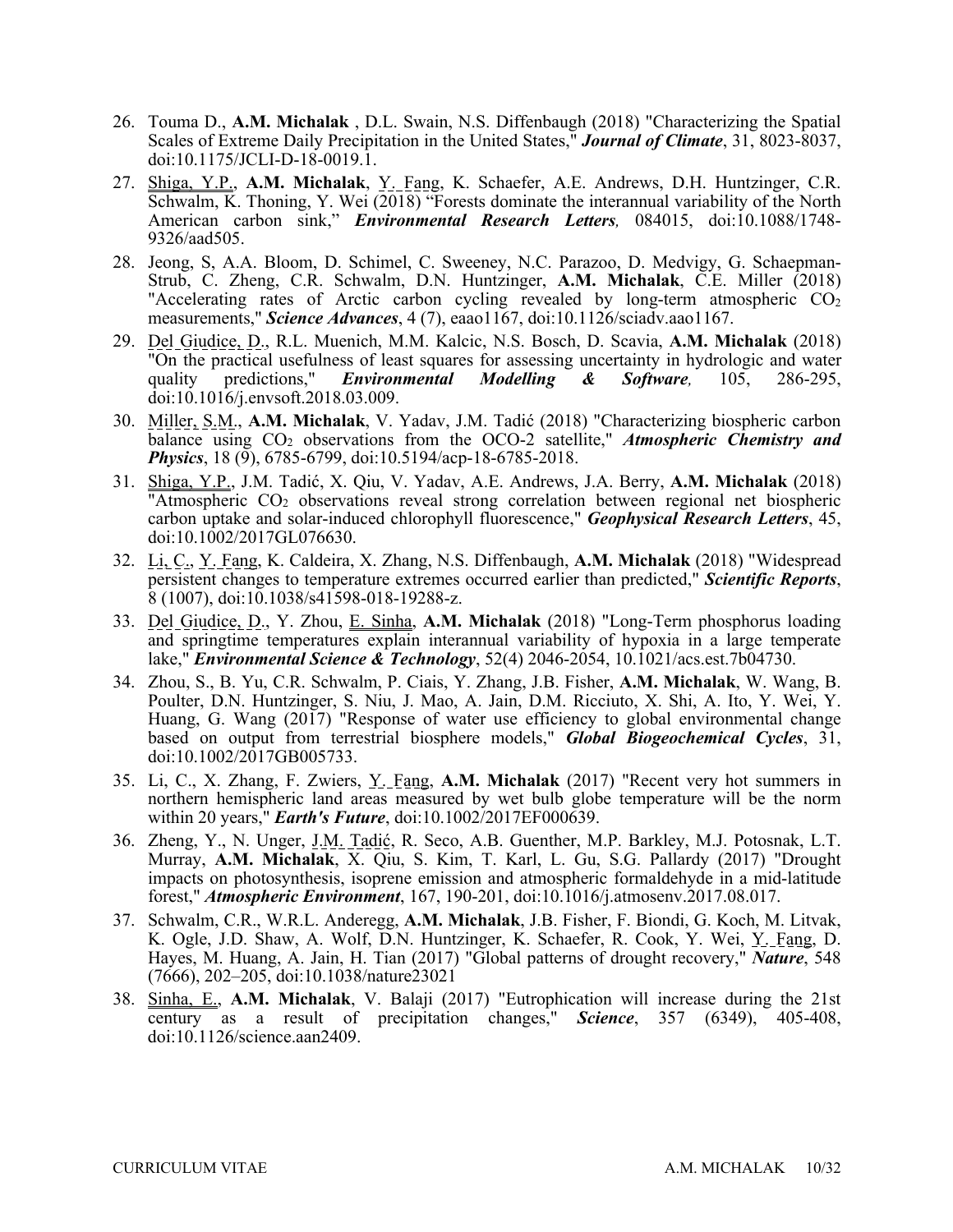- M. Loewenstein, S. Jeong, M.L. Fischer, E.L. Yates, J. Ryoo (2017) "Elliptic Cylinder Airborne 39. Tadić, J.M., **A.M. Michalak**, L. Iraci, V. Ilić, S.C. Biraud, D.R. Feldman, T. Bui, M.S. Johnson, Sampling and Geostatistical Mass Balance Approach for Quantifying Local Greenhouse Gas Emissions," *Environmental Science & Technology*, doi:10.1021/acs.est.7b03100.
- 40. Kim, J., J. Kug, S. Jeong, D.N. Huntzinger, **A.M. Michalak**, C.R. Schwalm, Y. Wei, K. Schaefer (2017) "Reduced North American terrestrial primary productivity linked to anomalous Arctic warming," *Nature Geoscience*, doi:10.1038/ngeo2986.
- Wei, R.B. Cook, J.B. Fisher, D. Hayes, M. Huang, A. Ito, A. K. Jain, H. Lei, C. Lu, F. Maignan, Zhao (2017) "Uncertainty in the response of terrestrial carbon sink to environmental drivers 41. Huntzinger, D.N., **A.M. Michalak**, C. Schwalm, P. Ciais, A.W. King, Y. Fang, K. Schaefer, Y. J. Mao, N. Parazoo, S. Peng, B. Poulter, D. Ricciuto, X. Shi, H. Tian, W. Wang, N. Zeng, F. undermines carbon-climate feedback predictions," *Scientific Reports*, 7 (4765), doi:10.1038/s41598-017-03818-2.
- 42. **Michalak, A.M.**, N.A. Randazzo, F. Chevallier (2017) "Diagnostic methods for atmospheric inversions of long-lived greenhouse gases," *Atmospheric Chemistry and Physics*, 17 (12), 7405-7421, doi:10.5194/acp-17-7405-2017.
- Poulter, J.B. Fisher, R.B. Cook, D. Hayes, M. Huang, A. Ito, A. Jain, H. Lei, C. Lu, J. Mao, N.C. Parazoo, S. Peng, D.M. Ricciuto, X. Shi, B. Tao, H. Tian, W. Wang, Y. Wei, J. Yang phase," *Environmental Research Letters*, 12:064007, doi:10.1088/1748-9326/aa6e8e. 43. Fang, Y., **A.M. Michalak**, C.R. Schwalm, D.N. Huntzinger, J.A. Berry, P. Ciais, S. Piao, B. (2017) "Global land carbon sink response to temperature and precipitation varies with ENSO
- 44. Ho, J.C., A.M. Michalak (2017) "Phytoplankton blooms in Lake Erie impacted by both longterm and springtime phosphorus loading," *Journal of Great Lakes Research*, 43 (4), 221-228, doi:10.1016/j.jglr.2017.04.001.
- 45. Miller, S.M., A.M. Michalak (2017) "Constraining sector-specific CO<sub>2</sub> and CH<sub>4</sub> emissions in the US," *Atmospheric Chemistry and Physics,* 17 (6), 3963-3985, doi:10.5194/acp-17-3963- 2017*.*
- 46. **Michalak, A.M.** (2017) "Troubled waters on the Great Lakes," *Nature*, 543 (7646), 488-489, doi:10.1038/543488a.
- 47. Tadić, J.M., X. Qiu, S. Miller, **A.M. Michalak** (2017) "Spatio-temporal approach to moving window block kriging of satellite data v1.0," *Geoscientific Model Development*, 10, 709-720, doi:10.5194/gmd-10-709-2017.
- 48. Ho, J.C., R.P. Stumpf, T.B. Bridgeman, **A.M. Michalak** (2017) "Using Landsat to extend the historical record of lacustrine phytoplankton blooms: A Lake Erie case study," *Remote Sensing of Environment*, 191, 273-285, doi:10.1016/j.rse.2016.12.013.
- 49. Houweling, S., P. Bergamaschi, F. Chevallier, M. Heimann, T. Kaminski, M. Krol, **A.M.**  Michalak, P. Patra (2017) "Global inverse modeling of CH<sub>4</sub> sources and sinks: An overview of methods," *Atmospheric Chemistry and Physics,* 17(1), 235-256, doi:10.5194/acp-17-235-2017*.*
- 50. Sinha, E. and **A.M. Michalak** (2016) "Precipitation dominates interannual variability of riverine nitrogen loading across the continental United States," *Environmental Science & Technology*, 50, 12874-12884, doi:101021/acs.est.6b04455.
- 51. Thomas, R.T., I.C. Prentice, H. Graven, P. Ciais, J.B. Fisher, D.J. Hayes, M. Huang, D.N. Huntzinger, A. Ito, A. Jain, J. Mao, **A.M. Michalak**, S. Peng, B. Poulter, D.M. Ricciuto, X. Shi, C. Schwalm, H. Tian, N. Zeng (2016) "Increased light-use efficiency in northern terrestrial ecosystems indicated by CO<sub>2</sub> and greening observations," *Geophysical Research Letters*, 43, 11,339-11,349, doi:10.1002/2016GL070710.
- 52. Yadav, V., **A.M. Michalak**, J. Ray, Y.P. Shiga (2016) "A statistical approach for isolating fossil fuel emissions in atmospheric inverse problems," *Journal of Geophysical Research – Atmospheres,* 121, 12,490-12,504, doi:10.1002/2016JD025642.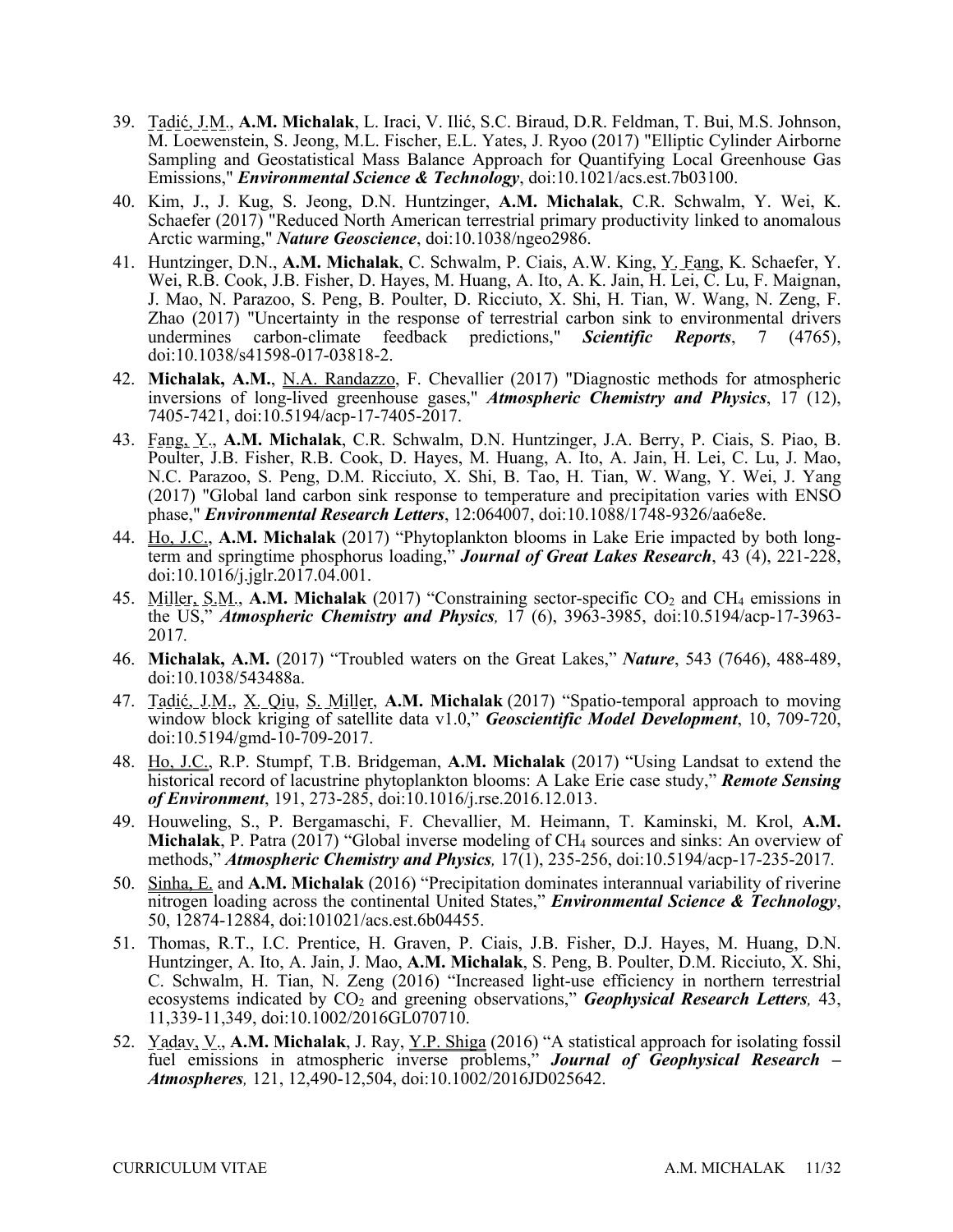- 53. Yadav, V., **A.M Michalak** (2016) "Technical Note: Improving the computational efficiency of sparse matrix multiplication in linear atmospheric inverse problems," *Geoscientific Model Development Discussions,* doi:10.5194/gmd-2016-204.
- Karion, J. Lindaas, J.R. Melton, J.B. Miller, C. Sweeney, S.C. Wofsy, **A.M. Michalak** (2016), 54. Miller, S.M., C.E. Miller, R. Commane, R.Y.W. Chang, S.J. Dinardo, J.M. Henderson, A. "A multi-year estimate of methane fluxes in Alaska form CARVE atmospheric observations," *Global Biogeochemical Cycles,* 30, 1441-1453, doi:10.1002/2016GB005419.
- 55. **Michalak, A.M.** (2016) "Study role of climate change in extreme threats to water quality," *Nature*, 535, 349-350, doi:10.1038/535349a.
- D. Huntzinger, A.K. Jain, J. Mao, J. Meng, **A.M. Michalak**, N.C. Parazoo, C. Peng, B. Poulter, C.R. Schwalm, X. Shi, R. Sun, F. Tao, H. Tian, Y. Wei, N. Zeng, Q. Zhu, W. Zhu (2016) during 1901-2005," *Journal of Geophysical Research – Biogeosciences,* 121, 1372-1393, 56. Shao, J., X. Zhou, Y. Luo, G. Zhang, W. Yan, J. Li, B. Li, L. Dan, J.B. Fisher, Z. Gao, Y. He, "Uncertainty analysis of terrestrial net primary productivity and net biome productivity in China doi:10.1002/2015JG003062.
- 57. Ito, A., M. Inatomi, D.N. Huntzinger, C. Schwalm, **A.M. Michalak**, R. Cook, A.W. King, J. Mao, Y. Wei, W. Mac Post, W. Wang, M. Altaf Arain, S. Huang, D.J. Hayes, D.M. Ricciuto, X. Shi, M. Huang, H. Lei, H. Tian, C. Lu, J. Yang, B. Tao, A. Jain, B. Poulter, S. Peng, P. Ciais, J.B. Fisher, N. Parazoo, K. Schaefer, C. Peng, N. Zeng, F. Zhao (2016), "Decadal trends in the seasonal-cycle amplitude of terrestrial  $CO<sub>2</sub>$  exchange resulting from the ensemble of terrestrial biosphere models", *Tellus B*, 68, 28968, doi:10.3402/tellusb.v68.28968.
- 58. Bullerjahn, G.S., R.M. McKay, T.W. Davis, D.B. Baker, G.L. Boyer, L.V. D'Anglada, G.J. Ortiz, T.G. Otten, H.W. Paerl, B. Qin, B.L. Sohngen, R.P. Stumpf, P.M. Visser, S.W. Wilhelms Doucette, J.C. Ho, E.G. Irwin, C.L. Kling, R.M. Kudela, R. Kurmayer, **A.M. Michalak**, J.D. (2016), "Global solutions to regional problems: Collecting global expertise to address the problem of harmful cyanobacterial blooms. A Lake Erie case study", *Harmful Algae*, 54, 223– 238, doi:10.1016/j.hal.2016.01.003.
- 59. Alden, C.B., J.B. Miller, L.V. Gatti, M.M. Gloor, K. Guan, **A.M. Michalak**, I.T. van der Laan- Luijkx, D. Touma, A. Andrews, L.S. Basso, C.S.C. Correia, L.G. Domingues, J. Joiner, M.C. Krol, A.I. Lyapustin, W. Peters, Y.P. Shiga, K. Thoning, I.R. van der Velde, T.T. van Leeuwen, V. Yadav, N.S. Diffenbaugh (2016), "Regional atmospheric  $CO<sub>2</sub>$  inversion reveals seasonal and geographic differences in Amazon net biome exchange", *Global Change Biology*, 22, 3427- 3443, doi:10.1111/gcb.13305.
- 60. Tian, H., C. Lu, P. Ciais, **A.M. Michalak**, J.G. Canadell, E. Saikawa, D.N. Huntzinger, K.R. Gurney, S. Sitch, B. Zhang, J. Yang, P. Bousquet, L. Bruhwiler, G. Chen, E. Dlugokencky, P. atmosphere", *Nature* 531 (7593), 225–228, doi:10.1038/nature16946. Friedlingstein, J. Melillo, S. Pan, B. Poulter, R. Prinn, M. Saunois, C.R. Schwalm, S.C. Wofsy (2016) "The terrestrial biosphere as a net source of greenhouse gases to the
- 61. Tadić, J.M., **A.M. Michalak** (2016) "On the effect of spatial variability and support on validation of remote sensing observations of CO<sub>2</sub>", *Atmospheric Environment*, 132, 309-316, doi:10.1016/j.atmosenv.2016.03.014.
- 62. Miller, S.M., R. Commane, J.R. Melton, A.E. Andrews, J. Benmergui, E.J. Dlugokencky, G. Janssens-Maenhout, **A.M. Michalak**, C. Sweeney, D.E.J. Worthy (2016) "Evaluation of wetland methane emissions across North America using atmospheric data and inverse modeling," *Biogeosciences*, 13 (4), 1329-1339, doi:10.5194/bg-13-1329-2016.
- 63. Tadić, J.M., X. Qiu, V. Yadav, **A.M. Michalak** (2015) "Mapping of satellite Earth observations using moving window block kriging," *Geoscientific Model Development,* 8, 3311-3319, doi:10.5194/gmd-8-3311-2015.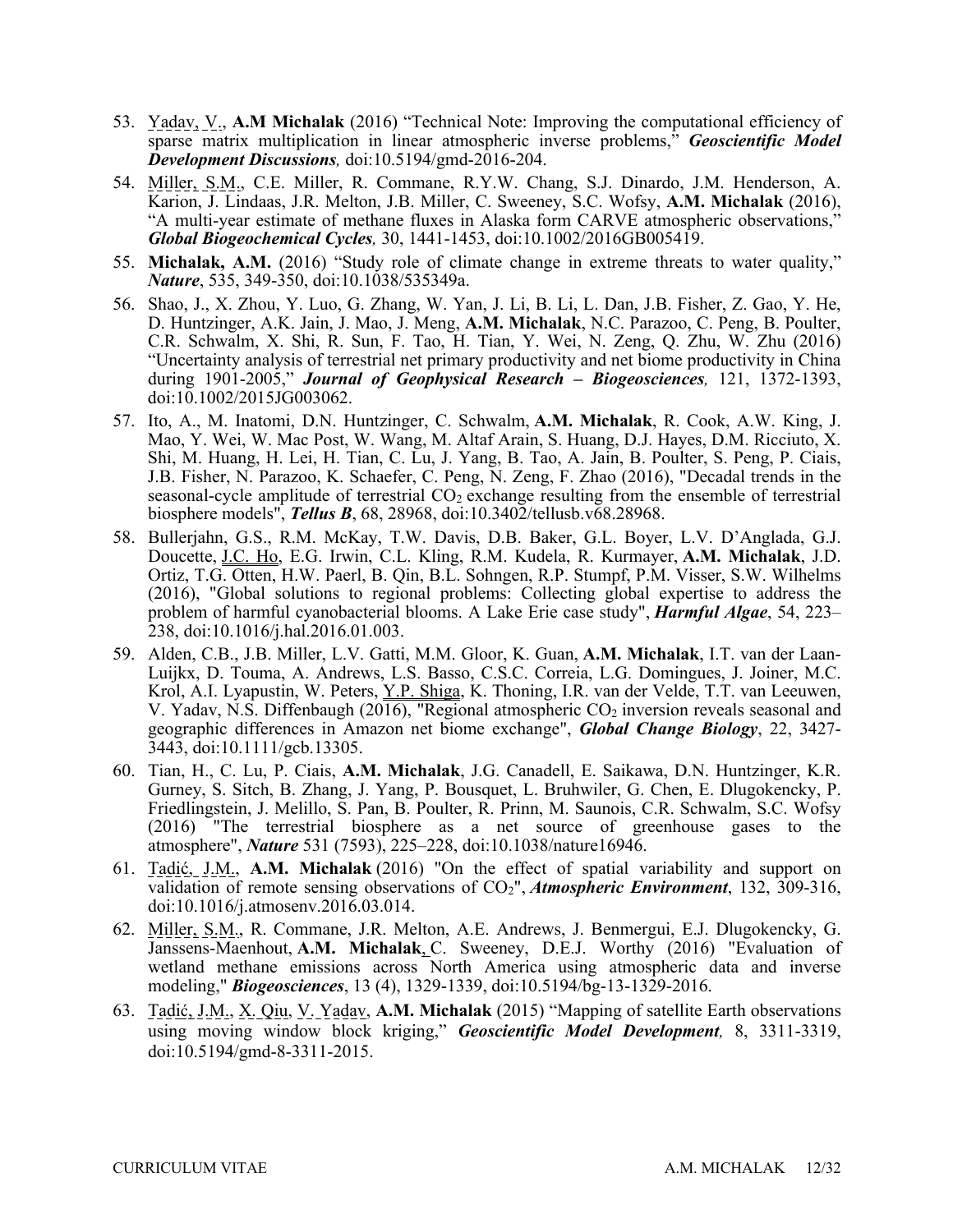- 64. Rajaram, H., J.M. Bahr, G. Bloeschl, X. Cai, D.S. Mackay, **A.M. Michalak**, A. Montanari, X. Sanchez-Villa, G. Sander (2015) "A reflection on the first 50 years of *Water Resources Research*," *Water Resources Research,* 51, 7829-7837, doi:10.1002/2015WR018089*.*
- 65. Mao, J.M., W. Fu, X. Shi, D.M. Ricciuto, J.B. Fisher, R.E. Dickinson, Y. Wei, W. Shem, S. Thornton, W. Wang, N. Zeng, Z. Zeng, F. Zhao, Q. Zhu, Z. Zhu (2015) "Disentangling climatic *Research Letters,* 10, 094008, doi:10.1088/1748-9326/10/0/094008. Piao, K. Wang, C.R. Schwalm, H. Tian, M. Mu, A. Arain, P. Ciais, R. Cook, Y. Dai, D. Hayes, F.M. Hoffman, M. Huang, S. Huang, D.N. Huntzinger, A. Ito, A. Jain, A.W. King, H. Lei, C. Lu, **A.M. Michalak**, N. Parazoo, C. Peng, S. Peng, B. Poulter, K. Schaefer, E. Jafarov, P.E. and anthropogenic controls on global terrestrial evapotranspiration trends," *Environmental*
- of hydrology," *Water Resources Research*, 51, 6797-6803, doi:10.1002/2015WR017998. 66. Montanari, A., J. Bahr, G. Bloschl, X. Cai, D.S. Mackay, **A.M. Michalak**, H. Rajaram, G. Sander (2015) "Fifty years of water resources research: Legacy and perspectives for the science
- *Academy of Arts & Sciences*, Summer 2015: On Water, 5-6, doi:10.1162/DAED\_x\_00336. 67. **Michalak, A.M.**, C.B. Field (2015) "Introduction," *Daedalus Journal of the American*
- Indispensable," *Daedalus Journal of the American Academy of Arts & Sciences*, Summer 2015: On Water, 7-17, doi:10.1162/DAED\_x\_00337. 68. Field, C.B., **A.M. Michalak** (2015) "Water, Climate, Energy, Food: Inseparable &
- B. El-Masri, D. Hayes, M. Huang, A. Ito, A. Jain, A.W. King, H. Lei, J. Liu, C. Lu, J. Mao, S. *Geophysical Research Letters,* 42(11), 4418-4428, doi:10.1002/2015GL064002*.*  69. Schwalm, C.R., D.N. Huntzinger, J.B. Fisher, **A.M. Michalak**, K. Bowman, P. Ciais, R. Cook, Peng, B. Poulter, D. Ricciuto, K. Schaefer, X. Shi, B. Tao, H. Tian, W. Wang, Y. Wei, J. Yang, N. Zeng (*in revision*) "Toward 'optimal' integration of terrestrial biosphere models,"
- 70. Ho, J.C., **A.M. Michalak** (2015) "Challenges in tracking harmful algal blooms: A synthesis of evidence from Lake Erie," *Journal of Great Lakes Research,* 41(2), 317-325, doi:10.1016/j.jglr.2015.01.001*.*
- 71. Tian, H., C. Lu, J. Yang, K. Banger, D.N. Huntzinger, C.R. Schwalm, **A.M. Michalak**, R. Cook, P. Ciais, D. Hayes, M. Huang, A. Ito, A. Jain, H. Lei, J. Mao, S. Pan, W.M. Post, S. Peng, B. Poulter, W. Ren, D. Ricciuto, K. Schaefer, X. Shi, B. Tao, W. Wang, Y. Wei, O. Yang, B. Zhang, N. Zeng (2015) "Global patterns and controls of soil carbon dynamics as simulated by multiple terrestrial biosphere models: Current status and future directions," *Global Biogeochemical Cycles,* 29(6), 775-792, doi:10.1002/2014GB005021*.*
- 72. Fang, Y<sub>.</sub>, A.M. Michalak (2015) "Atmospheric observations inform  $CO<sub>2</sub>$  flux responses to enviroclimatic drivers," *Global Biogeochemical Cycles,* 29(5), 555-566, doi:10.1002/2014GB005034*.*
- 73. Ray, J., J. Lee, V. Yadav, S. Lefantzi, **A.M. Michalak**, B. van Bloemen Waanders (2015) "A atmospheric inversion," *Geoscientific Model Development,* 8, 1259-1273, doi:10.5194/gmd-8 sparse reconstruction method for the estimation of multi-resolution emissions fields via 1259-2015*.*
- 74. Hammerling, D.M., S.R. Kawa, K. Schaefer, S. Doney, **A.M. Michalak** (2015) "Detectability of CO2 flux signals by a space-based lidar mission," *Journal of Geophysical Research – Atmospheres,* 120(5): 1794-1807, doi:10.1002/2014JD022483*.*
- Mexico hypoxia through probabilistic modeling," *Ecological Applications,* 25(2), 492-505, 75. Obenour, D.R., **A.M. Michalak**, D. Scavia (2015) "Assessing biophysical controls on Gulf of doi:10.1890/13-2257.1.
- 76. Zhou, Y., **A.M. Michalak**, D. Beletsky, Y.R. Rao, R.P. Richards (2015), "Record-breaking Lake Erie hypoxia during 2012 drought," *Environmental Science & Technology,* 49(2), 800- 807, doi:10.1021/es503981n*.*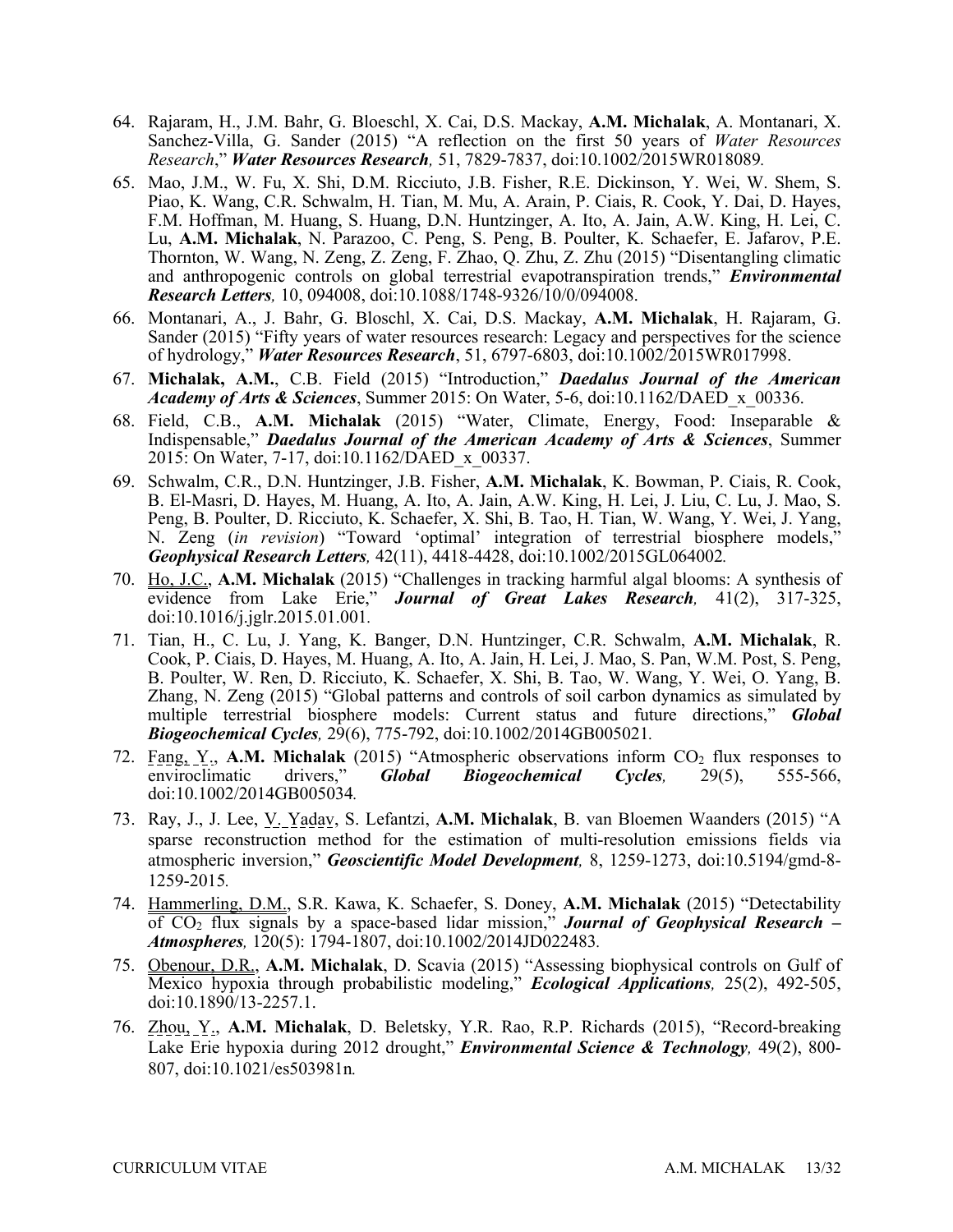- 77. Fang, Y., **A.M. Michalak**, Y.P. Shiga, V. Yadav (2014) "Using atmospheric observations to models," *Biogeosciences,* 11, 6985-6997, doi:10.5194/bg-11-6985-2014*.*  evaluate the spatiotemporal variability of  $CO<sub>2</sub>$  fluxes simulated by terrestrial biospheric
- 78. Li, C., E. Sinha, D.E. Horton, N.S. Diffenbaugh, **A.M. Michalak** (2014) "Joint bias correction of temperature and precipitation in climate model simulations," *Journal of Geophysical Research – Atmospheres,* 119, 13,153-13,162, doi:10.1002/2014JD022514*.*
- 79. Wei, Y., S. Liu, D.N. Huntzinger, **A.M. Michalak**, N. Viovy, W.M. Post, C.R. Schwalm, K. Schaefer, A.R. Jacobson, C. Lu, H. Tian, D.M. Ricciuto, R.B. Cook, J. Mao, X. Shi (2014) "The Project: Part 2 – Environmental driver data," *Geoscientific Model Development,* u, 2875-2893, North American Carbon Program Multi-scale Synthesis and Terrestrial Model Intercomparison doi:10.5194/gmd-7-2875-2014*.*
- 80. Ray, J., V. Yadav, **A.M. Michalak**, B. van Bloemen Waanders, S. A. McKenna (2014) "A multiresolution spatial parameterization for the estimation of fossil-fuel carbon dioxide emissions via atmospheric inversions", *Geoscientific Model Development*, 7, 1901-1918, doi:10.5194/gmd-7-1901-2014.
- 81. Shiga, Y.P., **A.M. Michalak**, S.M. Gourdji, K.L. Mueller, V. Yadav (2014) "Detecting fossil fuel emissions patterns from subcontinental regions using North American in situ  $CO<sub>2</sub>$ measurements", *Geophysical Research Letters*, 41, doi:10.1002/2014GL059684.
- G. Berthier, P. Ciais, R.B. Cook, B. El-Masri, M. Huang, A. Ito, A. Jain, A. King, H. Lei, C. Lu, J. Mao, S. Peng, B. Poulter, D. Ricciuto, X. Shi, B. Tao, H. Tian, N. Viovy, W. Wang, Y. Wei, 82. Zscheischler, J., **A.M. Michalak**, C. Schwalm, M.D. Mahecha, D.N. Huntzinger, M. Reichstein, J. Yang, N. Zeng (2014) "Impact of large-scale climate extremes on biospheric carbon fluxes: An intercomparison based on MsTMIP data", *Global Biogeochemical Cycles*, 28, 585–600, doi:10.1002/2014GB004826.
- 83. Miller S.M., **A.M. Michalak**, S.C. Wofsy (2014) "Reply to Hristov et al.: Linking methane emissions inventories with atmospheric observations", *Proceedings of the National Academy of Sciences*, 111:14, E1321, doi: 10.1073/pnas.1401703111.
- 84. Scavia, D., J.D. Allan, K.K. Arend, S. Bartell, D. Beletsky, N.S. Bosch, S.B. Brandt, R.D. Briland, I. Daloğlu, J.V. DePinto, D.M. Dolan, M.A. Evans, T.M. Farmer, D. Goto, H. Han, T.O. Höök, R. Knight, S.A. Ludsin, D. Mason, **A.M. Michalak**, R.P. Richards, J.J. Roberts, D.K. Rucinski, E. Rutherford, D.J. Schwab, T. Sesterhenn, H. Zhang, Y. Zhou (2014) "Assessing and addressing the re-eutrophication of Lake Erie: Central basin hypoxia", *Journal of Great Lakes Research*, 40(2), 226-246, 10.1016/j.jglr.2014.02.004.
- 85. Miller, S.M., D.E.J. Worthy, **A.M. Michalak**, S.C. Wofsy, E.A. Kort, T.C. Havice, A.E. Andrews, E.J. Dlugokencky, J.O. Kaplan, P.J. Levi, H. Tian, B. Zhang (2014) "Observational constraints on the distribution, seasonality, and environmental predictors of North American boreal methane emissions," *Global Biogeochemical Cycles*, 28, doi:10.1002/2013GB004580*.*
- 86. Miller, S.M., **A.M. Michalak**, P.J. Levi (2014) "Atmospheric inverse modeling with known  $\overline{303}$ -315, doi:10.5194/gmd-7-303-2014. physical bounds: An example from trace gas emissions," *Geoscientific Model Development,* 7,
- 384, doi: 10.4319/lo.2014.59.2.0373*.* 303-315, doi:10.5194/gmd-7-303-2014. 87. Zhou, Y., D. Scavia, **A.M. Michalak** (2014) "Nutrient loading and meteorological conditions explain variability of hypoxia in Chesapeake Bay," *Limnology and Oceanography*, 59(2), 373-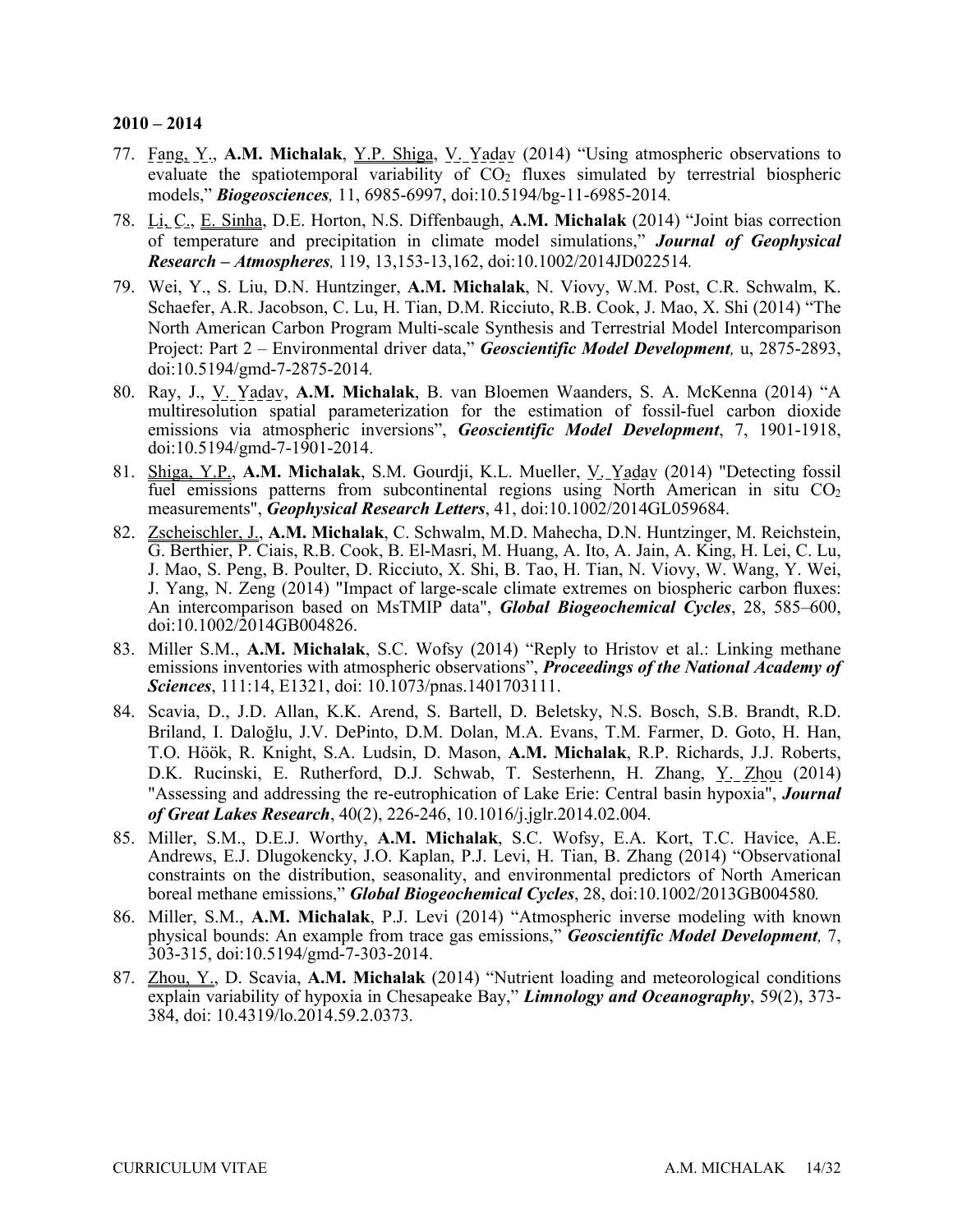- 88. Huntzinger, D.N., C.R. Schwalm, **A.M. Michalak**, K. Schaefer, A.W. King, Y. Wei, A. Lu, J. Mao, C.H. Peng, S. Peng, B. Poulter, D. Ricciuto, X. Shi, H. Tian, W. Wang, N. Zeng, F. Zhao, Q. Zhu (2013) "The North American Carbon Program Multi-Scale Synthesis and Terrestrial Model Intercomparison Project - Part I: Overview and experimental design," *Geoscientific Model Development,* 6, 2121-2133, doi:10.5194/gmd-6-2121-2013*.*  Jacobson, S. Liu, R.B. Cook, W.M. Post, G. Berthier, D.J. Hayes, M. Huang, A. Ito, H. Lei, C.
- 89. Montanari, A., G. Bloschl, X. Cai, D.S. Mackay, **A.M. Michalak**, H. Rajaram, G. Sander  (2013) "Editorial: Toward 50 years of *Water Resources Research*," *Water Resources Research*, 49, 1-2, doi:10.1002/2013WR014986.
- 90. Chatterjee, A., **A.M. Michalak** (2013) "Technical note: Comparison of ensemble Kalman filter and variational approaches for CO<sub>2</sub> data assimilation," *Atmospheric Chemistry and Physics*, 13, 11643-11660, doi:10.5194/acp-13-11643-2013.
- *91.* Miller, S.M., S.C. Wofsy, **A.M. Michalak**, E.A. Kort, A.E. Andrews, S.C. Biraud, E.J. Dlugokencky, J. Eluszkiewicz, M.L. Fischer, G. Janssens-Maenhout, B.R. Miller, J.B. Miller, US," Proceedings of the National Academy of Sciences, 110:50, 20018-20022, S.A. Montzka, T. Nehrkorn, C. Sweeney (2013) "Anthropogenic emissions of methane in the doi:10.1073/pnas.1314392110*.*
- 92. Chatterjee, A., R.J. Engelen, S.R. Kawa, C. Sweeney, **A.M. Michalak** (2013) "Background error covariance estimation for atmospheric CO<sub>2</sub> data assimilation," **Journal of Geophysical** *Research – Atmospheres,* 118, 10140-10154, doi:10.1002/jgrd.50654*.*
- *Environmental Science & Technology,* 47 (17), 9808-9815, doi:10.1021/es400983g*.*  93. Obenour, D.R., D. Scavia, N.R. Rabalais, R.E. Turner, **A.M. Michalak** (2013) "Retrospective analysis of midsummer hypoxic area and volume in the northern Gulf of Mexico, 1985-2011,"
- 94. Schwalm, C.R., D.N. Huntzinger, **A.M. Michalak**, J.B. Fisher, J.S. Kimball, B. Mueller, K. Zhang, Y. Zhang (2013) "Sensitivity of inferred climate model skill to evaluation decisions: A case study using CMIP5 evapotranspiration," *Environmental Research Letters*, 8(2013):024028, doi:10.1088/1748-9326/8/2/024028.
- *Development,* 6, 583-590, doi:10.5194/gmd-6-583-2013. 95. Yadav, V., **A.M. Michalak** (2013) "Improving computational efficiency in large linear inverse problems: an example from carbon dioxide flux estimation", *Geoscientific Model*
- Moore, D.J. Posselt, R.P. Richards, D. Scavia, A.L. Steiner, E. Verhamme, D.M. Wright, M.A. Zagorski (2013) "Record-setting algal bloom in Lake Erie caused by agricultural and meteorological trends consistent with expected future conditions", *Proceedings of the National Academy of Sciences,* 110:16, 6448-6452, 10.1073/pnas.1216006110. 96. **Michalak, A.M.**, E.J. Anderson, D. Beletsky, S. Boland, N.S. Bosch, T.B. Bridgeman, J.D. Chaffin, K. Cho, R. Confesor, I. Daloğlu, J.V. DePinto, M.A. Evans, G.L. Fahnenstiel., L. He, J.C. Ho, L. Jenkins, T.H. Johengen, K.C. Kuo, E. LaPorte, X. Liu, M.R. McWilliams, M.R.
- 97. Shiga, Y.P., A.M. Michalak, S.R. Kawa, R.J. Engelen (2013) "In-situ CO<sub>2</sub> monitoring network *Geophysical Research – Atmospheres,* 118, 1-12, doi:10.1002/jgrd.50168. evaluation and design: A criterion based on atmospheric  $CO<sub>2</sub>$  variability," **Journal of**
- 98. Yadav, V., K.L. Mueller, **A.M. Michalak** (2013) "A backward elimination discrete optimization algorithm for model selection in spatio-temporal regression models," *Environmental Modelling & Software,* 42 (2013): 88-98, [dx.doi.org/j.envsoft.2012.12.009](https://dx.doi.org/j.envsoft.2012.12.009).
- 99. Zhou, Y., D.R. Obenour, D. Scavia, T.H. Johengen, **A.M. Michalak** (2013) "Spatial and temporal trends in Lake Erie hypoxia, 1987-2007", *Environmental Science & Technology*, 47, 899-905, [dx.doi.org/10.102/es303401b](https://dx.doi.org/10.102/es303401b).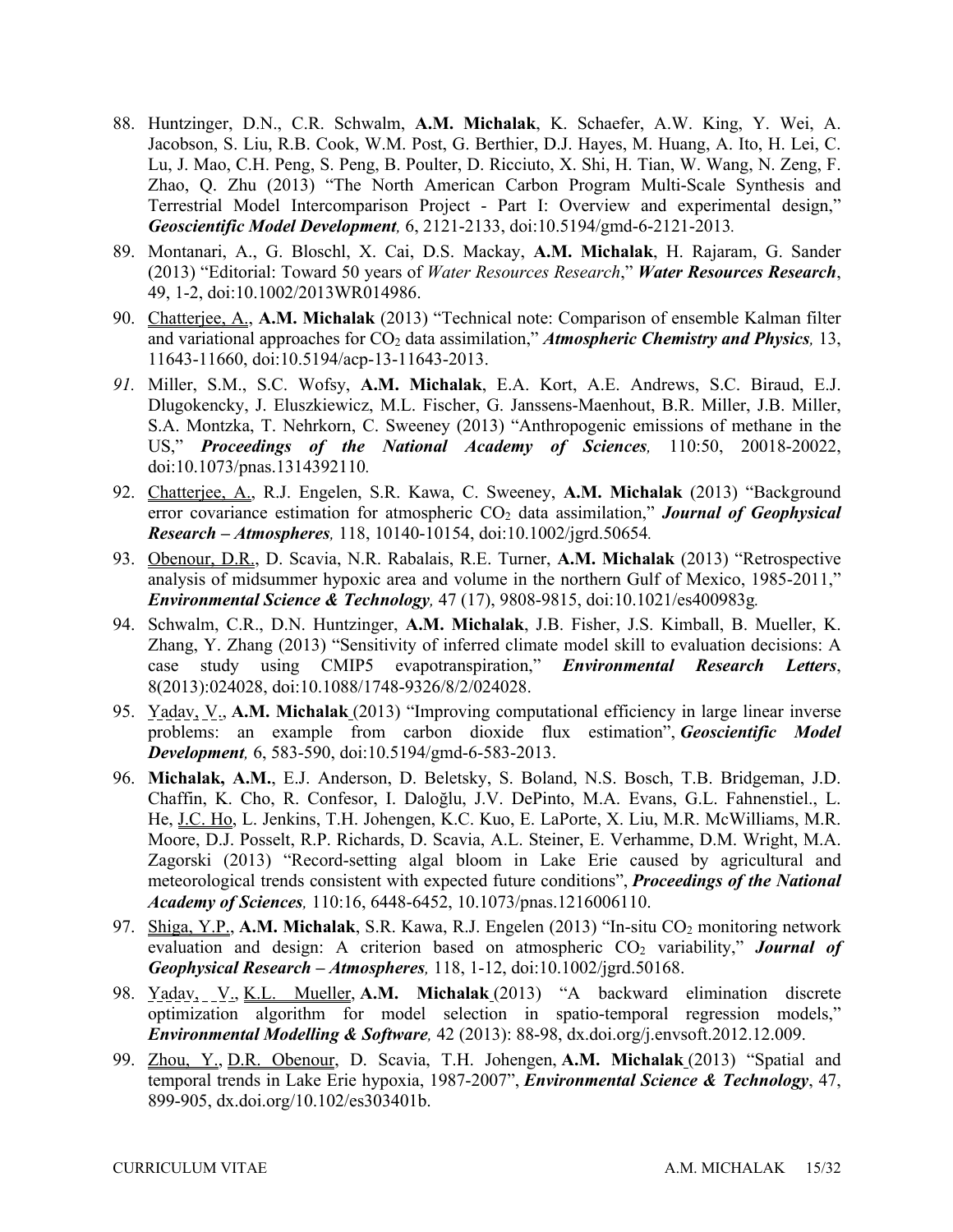- reliable ensemble Kalman filter estimates of CO<sub>2</sub> fluxes," *Journal of Geophysical Research* 100. Chatterjee, A., **A.M. Michalak**, J.L. Anderson, K.L. Mueller, V. Yadav (2012) "Toward *Atmospheres*, 117, D22306, doi:10.1029/2012JD018176.
- 101. Obenour, D.R., **A.M. Michalak**, Y. Zhou, D. Scavia (2012) "Quantifying the impacts of *Science & Technology,* 46(10), 5489-5496, doi:10.1021/es204481a stratification and nutrient loading on hypoxia in the Northern Gulf of Mexico," *Environmental*
- J.M. Chen, K.J. Davis, D.J. Hayes, F.M. Hoffman, A.K. Jain, S. Liu, A.D. McGuire, R.P. Neilson, B. Poulter, H.Q. Tian, P. Thornton, E. Tomelleril, N. Viovy, J. Xiao, N. Zeng, M. Zhao, and R. Cook (2012) "North American Carbon Program (NACP) Regional Interim Synthesis: Terrestrial Biospheric Model Intercomparison," *Ecological Modelling,* 232, 144-157, 102. Huntzinger, D.N., W.M Post, Y. Wei, **A.M. Michalak**, T.O. West, A.R. Jacobson, I.T. Baker, doi:10.1016/j.ecolmodel.2012.02.004*.*
- *Letters,* 39, L08804, doi:10.1029/2012GL051203. 103. Hammerling, D.M., **A.M. Michalak**, C. O'Dell, S.R. Kawa (2012) "Global CO2 distributions over land from the Greenhouse Gases Observing Satellite (GOSAT)," *Geophysical Research*
- 104. Miller, S.M., E.A. Kort, A.I. Hirsch, E.J. Dlugokencky, A.E. Andrews, X. Xu, H. Tian, T. Nehrkorn, J. Eluszkiewicz, **A.M. Michalak**, S.C. Wofsy (2012) "Regional sources of nitrous oxide over the United States: Seasonal variation and spatial distribution," *Journal of Geophysical Research – Atmospheres*, 117, D06310, doi:10.1029/2011JD016951.
- *Journal of Geophysical Research Atmospheres,* 117, D06306, doi:10.1029/2011JD017015. 105. Hammerling, D.M., A.M. Michalak, S.R. Kawa (2012) "Mapping of CO<sub>2</sub> at high spatiotemporal resolution using satellite observations: Global distributions from OCO-2,"
- 106. Gourdji, S.M., K.L. Mueller, V. Yadav, D.N. Huntzinger, A.E. Andrews, M. Trudeau, G. estimates with results from a fine-scale atmospheric inversion," *Biogeosciences,* 9, 1, 457-475, Petron, T. Nehrkorn, J. Eluszkiewicz, J. Henderson, D. Wen, J. Lin, M. Fischer, C. Sweeney, A.M. Michalak (2012) "North American CO<sub>2</sub> exchange: Inter-comparison of modeled doi:10.5194/bg-9-457-2012.
- 107. Vasys, V.N., A.R. Desai, G.A. McKinley, V. Bennington, **A.M. Michalak**, A.E. Andrews results from Lake Superior," *Environmental Research Letters,* 6, 3, 034016, doi:10.1088/1748- (2011) "The influence of carbon exchange of a large lake on regional tracer-transport inversions: 9326//6/3/034016*.*
- 108. Huntzinger, D.N., S.M. Gourdji, K.L. Mueller, **A.M. Michalak**, (2011) "A systematic approach for comparing modeled biospheric carbon fluxes across regional scales," *Biogeosciences,* 8, 6, 1579-1593, doi:10.5194/bg-8-1579-2011.
- 109. Bruhwiler, L.M.P., **A.M Michalak**, and P.P. Tans (2011), "Spatial and temporal resolution of carbon flux estimates for 1983-2002," *Biogeosciences*, 8, 1309-1331, doi:10.5194/bg-8-1309- 2011.
- 110. Erickson, T.A., **A.M. Michalak**, and J.C. Lin (2011) "A data system for visualizing 4-D atmospheric CO2 models and data," *OSGeo Journal,* 8, 37-47*.*
- *Journal of Geophysical Research - Atmospheres*, 116, D06110, doi:10.1029/2010JD015048. 111. Huntzinger, D.N., S.M. Gourdji, K.L. Mueller, **A.M. Michalak**, (2011) "The utility of continuous atmospheric measurements for identifying biospheric  $CO<sub>2</sub>$  Flux Variability,"
- 112. Goeckede, M., D.P. Turner, **A.M. Michalak**, D. Vickers, B.E. Law (2010) "Sensitivity of a subregional scale atmospheric inverse CO<sub>2</sub> modeling framework to boundary conditions." **Journal** *of Geophysical Research – Atmospheres*, 115, D24112, doi:10.1029/2010JG014443*.*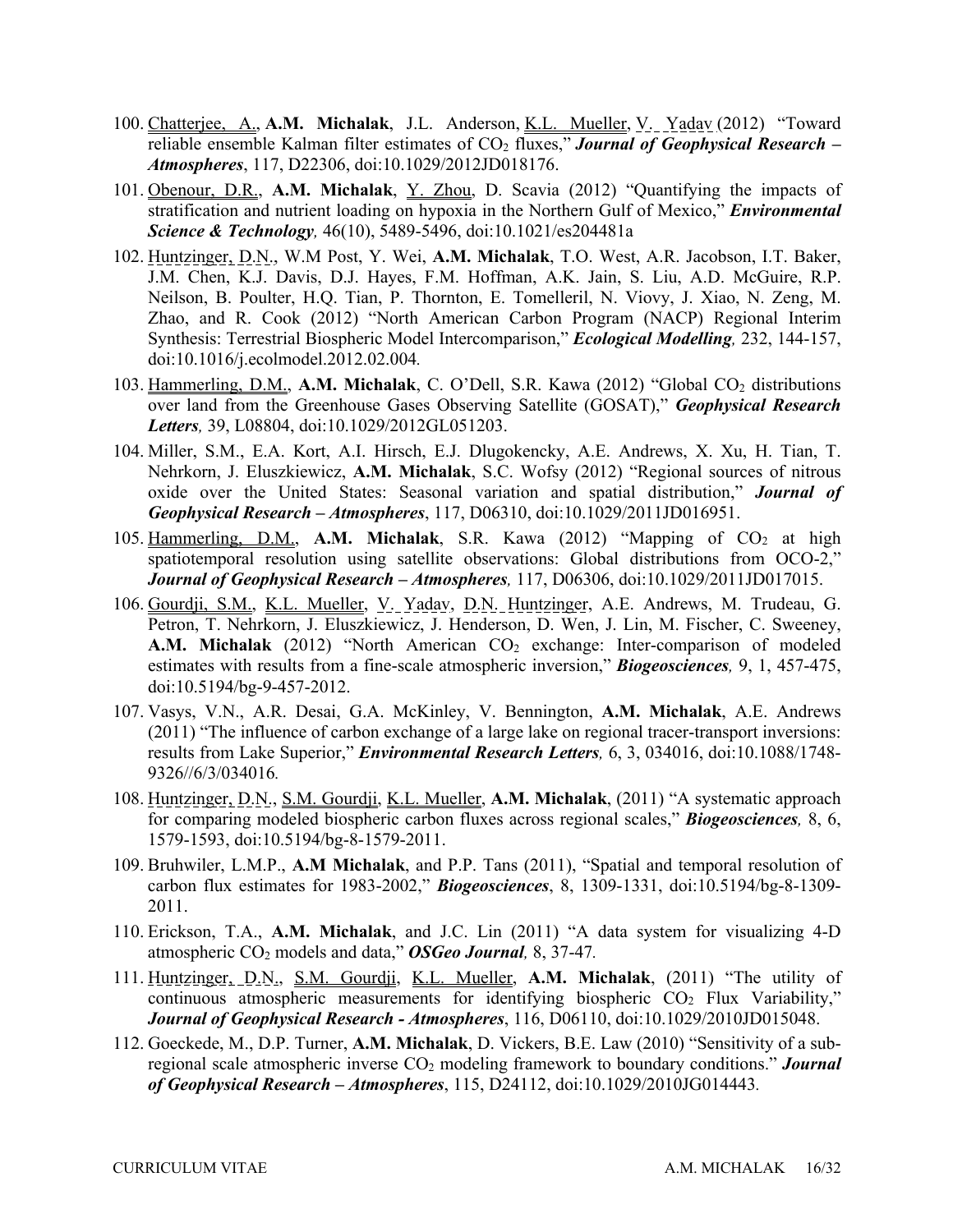- biophysical feedbacks." *Proceedings of the National Academy of Sciences,* 107:46, 19685- 113. Steiner, A.L., A.J. Davis, S. Sillman, R.C. Owen, **A.M. Michalak**, A.M. Fiore (2010) "Observed suppression of ozone formation at extremely high temperatures due to chemical and 19690, 10.1073/pnas.1008336107.
- 114. Kort, E.A., A. Andrews, E. Dlugokencky, C. Sweeney, A. Hirsch, J. Eluszkiewicz, T. Nehrkorn, **A. Michalak**, B. Stephens, C. Gerbig, J. Miller, J. Kaplan, S. Houweling, B.C. Daube, P. Tans, *Journal of Integrative Environmental Sciences,* Vol. 7, No. S1, 125–133, S.C. Wofsy (2010) "Atmospheric constraints on 2004 emissions of methane and nitrous oxide in North America from atmospheric measurements and receptor-oriented modeling framework," doi: 10.1080/19438151003767483.
- *Biogeosciences,* 7, 2655-2671, doi:10.5194/bg-7-2655-2010. 115. Yadav, V. K.L. Mueller, D. Dragoni, **A.M. Michalak** (2010) "A geostatistical synthesis study of factors affecting gross primary productivity in various ecosystems of North America,"
- 115, D20207, doi:10.1029/2009JD013765*.*  116. Chatterjee, A., **A.M. Michalak**, S.R. Paradise, C.E. Miller, A.J. Braverman, R.S. Kahn (2010) "A geostatistical data fusion technique for merging remote sensing and ground-based observations of aerosol optical thickness," *Journal of Geophysical Research – Atmospheres*,
- 24, GB3023, doi:10.1029/2009GB003642. 117. Mueller, K.L., V. Yadav, P.S. Curtis, C. Vogel, and **A.M. Michalak** (2010) "Attributing the variability of eddy-covariance  $CO<sub>2</sub>$  flux measurements across temporal scales using geostatistical regression for a mixed northern hardwood forest," *Global Biogeochemical Cycles*,
- 118. Goeckede, M., **A.M. Michalak**, D. Vickers, D.P. Turner, and B.E. Law (2010), "Atmospheric inverse modeling to constrain regional-scale  $CO<sub>2</sub>$  budgets at high spatial and temporal resolution," *Journal of Geophysical Research – Atmospheres*, 115, D15113, doi: 10.1029/ 2009JD012257.
- 119. Gourdji, S., A.I. Hirsch, K. Mueller, A.E. Andrews, and **A.M. Michalak** (2010) "Regional-scale geostatistical inverse modeling of North American  $CO<sub>2</sub>$  fluxes: A synthetic data study," *Atmospheric Chemistry and Physics*, 10, 6151–6167, 2010, doi:10.5194/acp-10-6151-2010.

- 120. Zhou, Y., and **A.M. Michalak**, (2009), "Characterizing attribute distributions in water sediments by geostatistical downscaling," *Environmental Science & Technology,* 43 (24), 9267-9273, doi:10.1021/es901431y.
- 121. Batterman, S., J. Eisenberg, R. Hardin, M.E. Kruk, M.C. Lemos, **A.M. Michalak**, B. Mukherjee, E. Renne, H. Stein, C. Watkins, and M.L. Wilson (2009), "Sustainable Control of Water-Related Infectious Diseases: A Review and Proposal for Interdisciplinary Health-Based Systems Research," *Environmental Health Perspectives*, 117:7, doi:10.1289/ehp.0800423.
- representation errors of satellite CO<sub>2</sub> retrievals," *Geophysical Research Letters*, 35, L16813, 122. Alkhaled, A.A., **A.M. Michalak**, S.R. Kawa (2008), "Using CO<sub>2</sub> spatial variability to quantify doi:10.1029/2008GL034528.
- 123. Mueller, K., S. Gourdji, and A.M. Michalak (2008), "Global monthly-averaged CO<sub>2</sub> fluxes recovered using a geostatistical inverse modeling approach: 1. Results using atmospheric measurements" *Journal of Geophysical Research – Atmospheres,* 113, D21114, doi:10.1029/2007JD009734*.*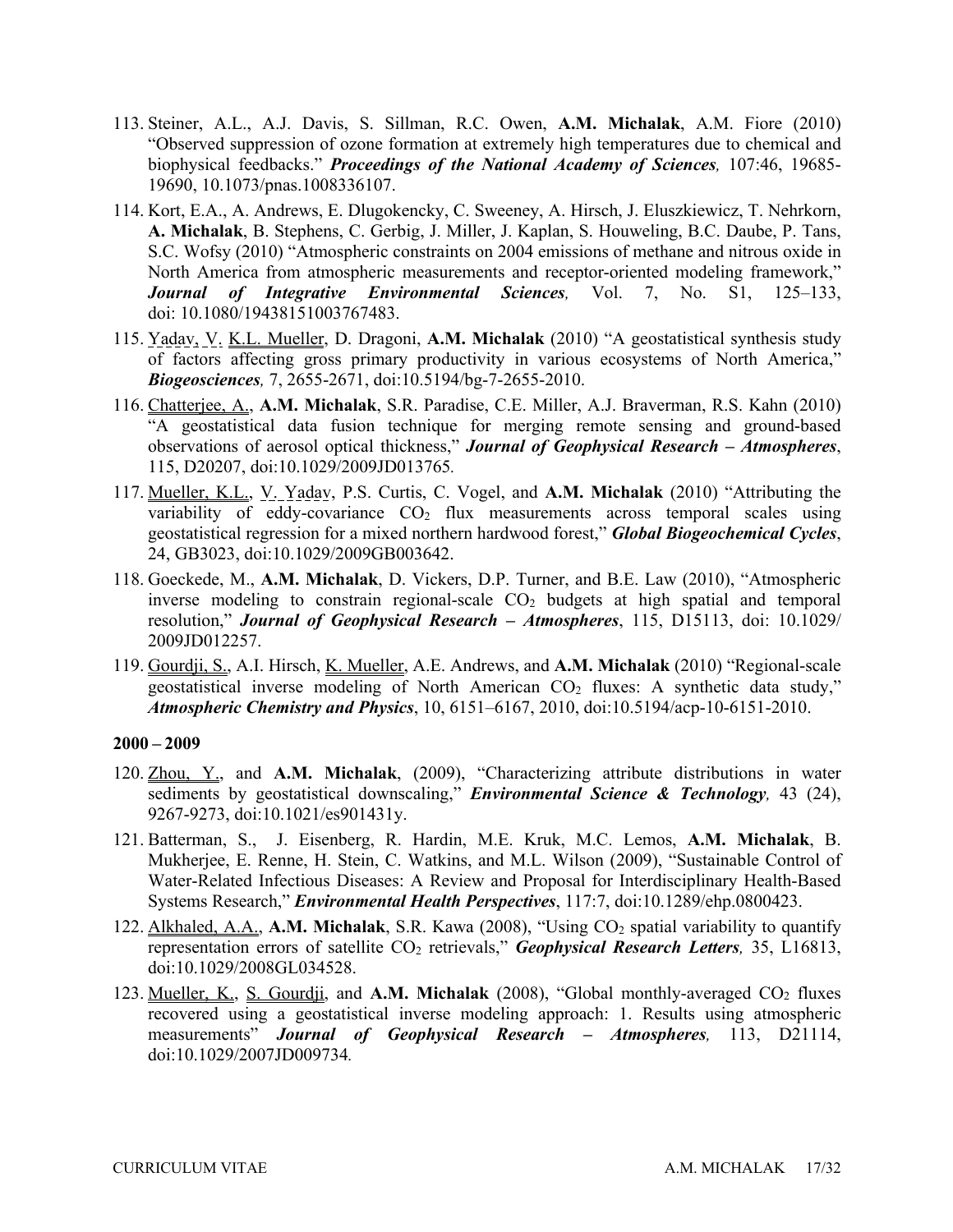- 124. Gourdji, S., K. Mueller, K. Schaefer, and **A.M. Michalak** (2008), "Global monthly-averaged auxiliary environmental data," *Journal of Geophysical Research – Atmospheres,* 113, D21115, CO2 fluxes recovered using a geostatistical inverse modeling approach: 2. Results including doi:10.1029/2007JD009733*.*
- 125. Alkhaled, A.A., **A.M. Michalak**, S. Olsen, S.R. Kawa, J.-W. Wang (2008), "A global *Geophysical Research – Atmospheres,* 113, D20303, doi:10.1029/2007JD009693. evaluation of the regional spatial variability of column integrated CO<sub>2</sub> distributions," **Journal of**
- interpolation and inverse modeling," *Water Resources Research,* 44, W09437, 126. **Michalak, A.M.** (2008), "A Gibbs sampler for inequality-constrained geostatistical doi:10.1029/2007WR006645*.*
- 127. **Michalak, A.M.** (2008), "A geostatistical fixed-lag Kalman smoother for atmospheric inversions," *Atmospheric Chemistry and Physics,* 8, 6789–6799*.*
- 128. Miller, C.E., D. Crisp, P.L. DeCola, S.C. Olsen, J.T. Randerson, A.M. Michalak, A. Alkhaled, requirements for space-based X<sub>CO2</sub> data," **Journal of Geophysical Research**, 112, D10314, doi: P. Rayner, D.J. Jacob, P. Suntharalingam, D. Jones, A.S. Denning, M.E. Nicholls, S.C. Doney, S. Pawson, H. Boesch, B.J. Connor, I.Y. Fung, D. O'Brien, R.J. Salawitch. S.P. Sander, B. Sen, P. Tans, G.C. Toon, P.O. Wennberg, S.C. Wofsy, Y.L. Yung, R.M. Law (2007), "Precision 10.1029/2006JD007659.
- Union (AGU) Geophysical Monograph Series 171, doi:10.1029/171GM08. 129. **Michalak, A.M.**, and S. Shlomi (2007), "A geostatistical data assimilation approach for estimating groundwater plume distributions from multiple monitoring events," Invited paper, *Subsurface Hydrology: Data Integration for Properties and Processes,* American Geophysical
- *Resources Research*, 43, W03412, doi:10.1029/2006WR005121. 130. Shlomi, S. and **A.M. Michalak** (2007), "A geostatistical framework for incorporating transport information in estimating the distribution of a groundwater contaminant plume," *Water*
- 131. Adriaens, P., M.-Y. Li, and **A.M. Michalak** (2006), "Scaling methods of sediment bioremediation processes and applications," *Engineering in Life Sciences*, 6(3), 217-227, doi:10.1002/elsc.200520127.
- *Global Biogeochemical Cycles,* 20, GB1008, doi:10.1029/2004GB002443. 132. Hirsch, A.I., **A.M. Michalak**, L.M. Bruhwiler, W. Peters, E.J. Dlugokencky, and P.P. Tans (2006), "Inverse modeling estimates of the global nitrous oxide surface flux from 1998-2001,"
- 133. **Michalak, A.M.**, A. Hirsch, L. Bruhwiler, K.R. Gurney, W. Peters, and P.P. Tans (2005), "Maximum likelihood estimation of covariance parameters for Bayesian atmospheric trace gas surface flux inversions," *Journal of Geophysical Research*, 110, D24107, doi:10.1029/ 2005JD005970.
- 134. Bruhwiler, L.M.P., **A.M. Michalak**, W. Peters, D.F. Baker, and P. Tans (2005), "An improved Kalman smoother for atmospheric inversions," *Atmospheric Chemistry and Physics,* 5, 2691- 2702.
- 135. **Michalak, A.M.**, and P.K. Kitanidis (2005), "A method for the interpolation of nonnegative functions with an application to contaminant load estimation," *Stochastic Environmental Research and Risk Assessment*, 19, 8 - 23, doi:10.1007/s00477-004-0189-1.
- 136. **Michalak, A.M.**, L. Bruhwiler, and P.P. Tans (2004), "A geostatistical approach to surface flux estimation of atmospheric trace gases," *Journal of Geophysical Research*, 109, D14109, doi:10.1029/2003JD004422.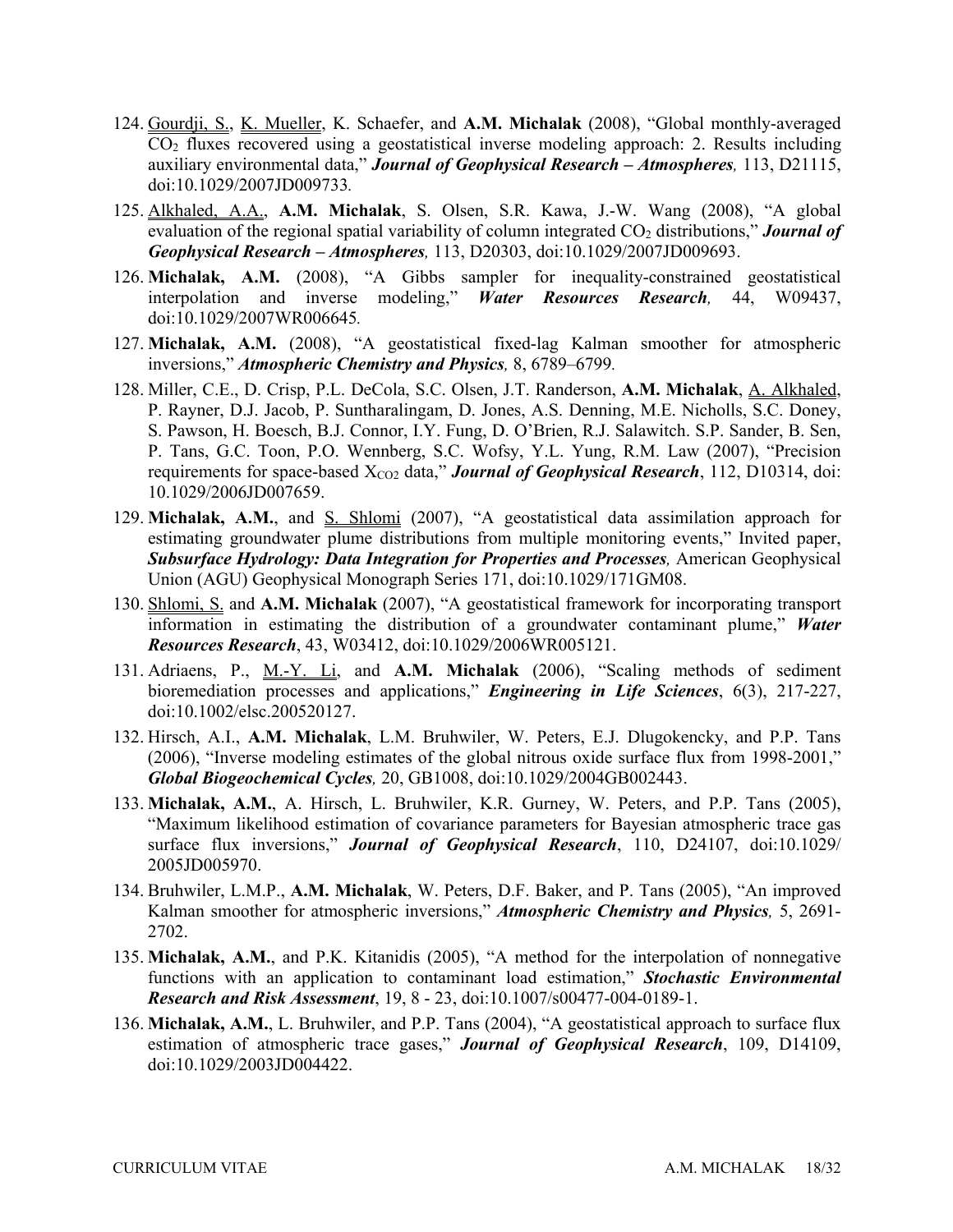- 137. **Michalak, A.M.**, and P.K. Kitanidis (2004), "Estimation of historical groundwater contaminant distribution using the adjoint state method applied to geostatistical inverse modeling," *Water Resources Research*, 40, W08302, doi:10.29/2004WR003214.
- 138. **Michalak, A.M.**, and P.K. Kitanidis (2004), "Application of geostatistical inverse modeling to *Research*, 42 (special issue), 9-18. contaminant source identification at Dover AFB, Delaware," *IAHR Journal of Hydraulic*
- 139. **Michalak, A.M.**, and P.K. Kitanidis (2003), "A method for enforcing parameter nonnegativity in Bayesian inverse problems with an application to contaminant source identification," *Water Resources Research*, 39(2), 1033, doi:10.1029/2002WR001480.
- 140. **Michalak, A.M.** (2002), "Environmental contamination with multiple potential sources and the common law: Current approaches and emerging opportunities," *Fordham Environmental Law Journal*, XIV(1), 147-206.
- 141. **Michalak, A.M.**, and P.K. Kitanidis (2000), "Macroscopic behavior and random walk particle  tracking of kinetically sorbing solutes," *Water Resources Research*, 36(8), 2133-2146.

### **Book Chapters, Conference Proceedings, and Other Significant Publications**

- 142. National Academies of Sciences, Engineering, and Medicine (2019) *Review of the Draft 2019 Science Mission Directorate Science Plan*, Washington, D.C.: The National Academies Press, doi:10.17226/25587.
- 143. Huntzinger, D. N., A. Chatterjee, D. J. P. Moore, S. Ohrel, T. O. West, B. Poulter, A. P. Walker,  J. Dunne, S. R. Cooley, **A. M. Michalak**, M. Tzortziou, L. Bruhwiler, A. Rosenblatt, Y. Luo, P.  J. Marcotullio, and J. Russell (2018) *Chapter 19: Future of the North American carbon cycle*. In Cavallaro, N., G. Shrestha, R. Birdsey, M. A. Mayes, R. G. Najjar, S. C. Reed, P. Romero- Lankao, and Z. Zhu (eds.). U.S. Global Change Research Program, Washington, DC, USA, pp. Second State of the Carbon Cycle Report (SOCCR2): A Sustained Assessment Report 760-809, [https://doi.org/10.7930/SOCCR2.2018.Ch19.](https://doi.org/10.7930/SOCCR2.2018.Ch19)
- 144. Bruhwiler, L., **A.M. Michalak**, R. Birdsey, J. B. Fisher, R. A. Houghton, D. N. Huntzinger, and  J. B. Miller (2018) *Chapter 1: Overview of the global carbon cycle*. In Second State of the Carbon Cycle Report (SOCCR2): A Sustained Assessment Report, Cavallaro, N., G. Shrestha, R. Birdsey, M. A. Mayes, R. G. Najjar, S. C. Reed, P. Romero-Lankao, and Z. Zhu (eds.). U.S. Global Change Research Program, Washington, DC, USA, pp. 42-70, <https://doi.org/10.7930/SOCCR2.2018.Ch1>.
- 145. Bruhwiler, L., **A. M. Michalak**, R. Birdsey, J. B. Fisher, R. A. Houghton, D. N. Huntzinger, and J. B. Miller (2018) "Chapter 1: Overview of the global carbon cycle," in *Second State of the*  Carbon Cycle Report (SOCCR2): A Sustained Assessment Report, U.S. Global Change Research Program, Washington, DC, USA, pp. 42-70, [https://doi.org/10.7930/SOCCR2.2018.Ch1.](https://doi.org/10.7930/SOCCR2.2018.Ch1)
- 146. Huntzinger, D. N., A. Chatterjee, D. J. P. Moore, S. Ohrel, T. O. West, B. Poulter, A. P. Walker,  J. Dunne, S. R. Cooley, **A. M. Michalak**, M. Tzortziou, L. Bruhwiler, A. Rosenblatt, Y. Luo, P. Global Change Research Program, Washington, DC, USA, pp. 760-809, <https://doi.org/10.7930>/ J. Marcotullio, and J. Russell (2018) "Chapter 19: Future of the North American carbon cycle," in *Second State of the Carbon Cycle Report (SOCCR2): A Sustained Assessment Report, U.S.* SOCCR2.2018.Ch19.
- 147. National Academies of Sciences, Engineering, and Medicine (2016) *From Maps to Models: Augmenting the Nation's Geospatial Intelligence Capabilities*, Washington, D.C.: The National Academies Press, doi:10.17226/23650.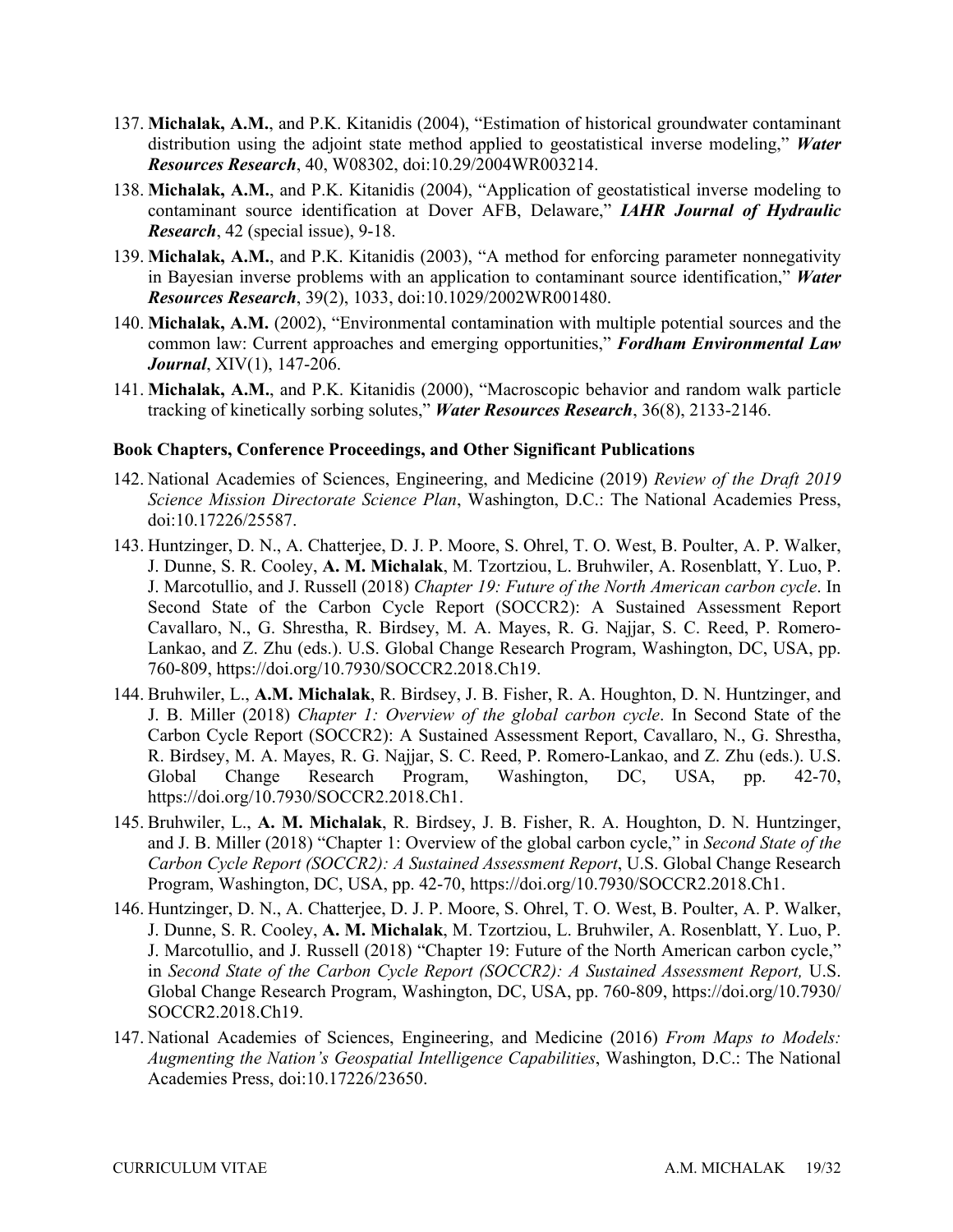- *Advances in Integrated Science, Management, and Policy*, pp. 144-177, edited by D.G. Brown, D.T. Robinson, N.H. French, and B.C. Reed, Cambridge University Press, New York, NY. 148. **Michalak, A.M.** (2013) "Atmospheric observations and inverse modeling approaches for identifying geographical sources and sinks of carbon", in *Land Use and the Carbon Cycle:*
- 149. **Michalak, A.**, D. Huntzinger, G. Shrestha (2013) "Progress and Future Directions in North  American Carbon Cycle Science," *EOS Transactions, American Geophysical Union,* 94(20), 184, doi:10.1029/2013EO200004.
- 150. **Michalak, A.M.**, R. Jackson, G. Marland, C. Sabine, and the Carbon Cycle Science Working Group (2011) "A U.S. Carbon Cycle Science Plan," a report of the University Corporation for Atmospheric Research, Boulder, Colorado, <https://www.carboncyclescience.us>/ USCarbonCycleSciencePlan-August2011
- 151. **Michalak, A.M.**, R. Jackson, G. Marland, C. Sabine (2009) "The U.S. Carbon Cycle Science Plan First Meeting of the Carbon Cycle Science Working Group," *EOS Transactions, American Geophysical Union*, 90(11), 102-103, doi:10.1029/2009ES002558.
- 152. Erickson, T.A., J.C. Lin, **A.M. Michalak** (2009) "A data system for visualizing 4-D atmospheric CO<sub>2</sub> models and data," in Proceedings of the Free and Open Source Software for Geospatial (FOSS4G) conference, Sydney, Australia, October 2009.
- Great Lakes combining radar and rain gages," in Proceedings of the International Conference of 153. Chatterjee, A., C. DeMarchi, **A.M. Michalak**, (2009) "Estimating over-lake precipitation in the Science and Information Technologies for Sustainable Management of Aquatic Ecosystems, A joint meeting of the  $7<sup>th</sup>$  International Symposium on Ecohydraulics, and the  $8<sup>th</sup>$  International Conference on Hydroinformatics, ISE-3A6-ENV7, Concepción, Chile.
- 154. Body of Knowledge Committee of the Committee on Academic Prerequisites for Professional Civil Engineer for the Future," Second Edition, American Society of Civil Engineers, 181p., Reston, Virginia, Contributor to Outcome 12: Risk and Uncertainty. Practice (2008), "Civil Engineering Body of Knowledge for the 21<sup>st</sup> Century: Preparing the
- 155. Birdsey, R.A., R. Cook, S. Denning, W. Emanuel, P. Griffith, B.E. Law, J. Masek, **A.M. Michalak**, S. Ogle, D. Ojima, Y. Pan, C.L. Sabine, E. Sheffner, E.T. Sundquist (2007), "NACP Investigators Share Improved Understanding of the North American Carbon Cycle," *EOS Transactions, American Geophysical Union*, 88(24), 255.
- *Environmental & Water Resources Congress 2007: Restoring Our Natural Habitat*, 10p., 156. Alkhaled, A.A., **A.M. Michalak**, and J.W. Bulkley (2007), "Applications of risk assessment in the development of climate change adaptation policy," in Proceedings of the *American Society of Civil Engineers (ASCE) Environmental and Water Resources Institute (EWRI) World*  Tampa, Florida.
- *Hazardous Waste Conference,* pp. 86-92, edited by G.A. Sorial and A. Bagtzoglou, Cincinnati, 157. Shlomi, S., T. Sakaki, T. Illangasekare, and **A.M. Michalak** (2007), "Evaluation of geostatistical data assimilation methodologies for estimating groundwater plume distributions using 3D sand-tank tracer-tests," in Proceedings of the *37th Mid-Atlantic Industrial &*  Ohio.
- 158. Erickson, T.A., and **A.M. Michalak** (2006), "Merging of variable-resolution imagery using geostatistics and sensor PSFs," in *American Society for Photogrammetry and Remote Sensing (ASPRS) 2006 Conference Proceedings*, 8p., Reno, Nevada.
- 159. **Michalak, A.M.** (2004), "Feasibility of contaminant source identification for property rights pp. 81-106, edited by Daniel K. Benjamin, PERC, Bozeman, Montana. enforcement," in *Incentives and Conservation, The Next Generation of Environmentalists*,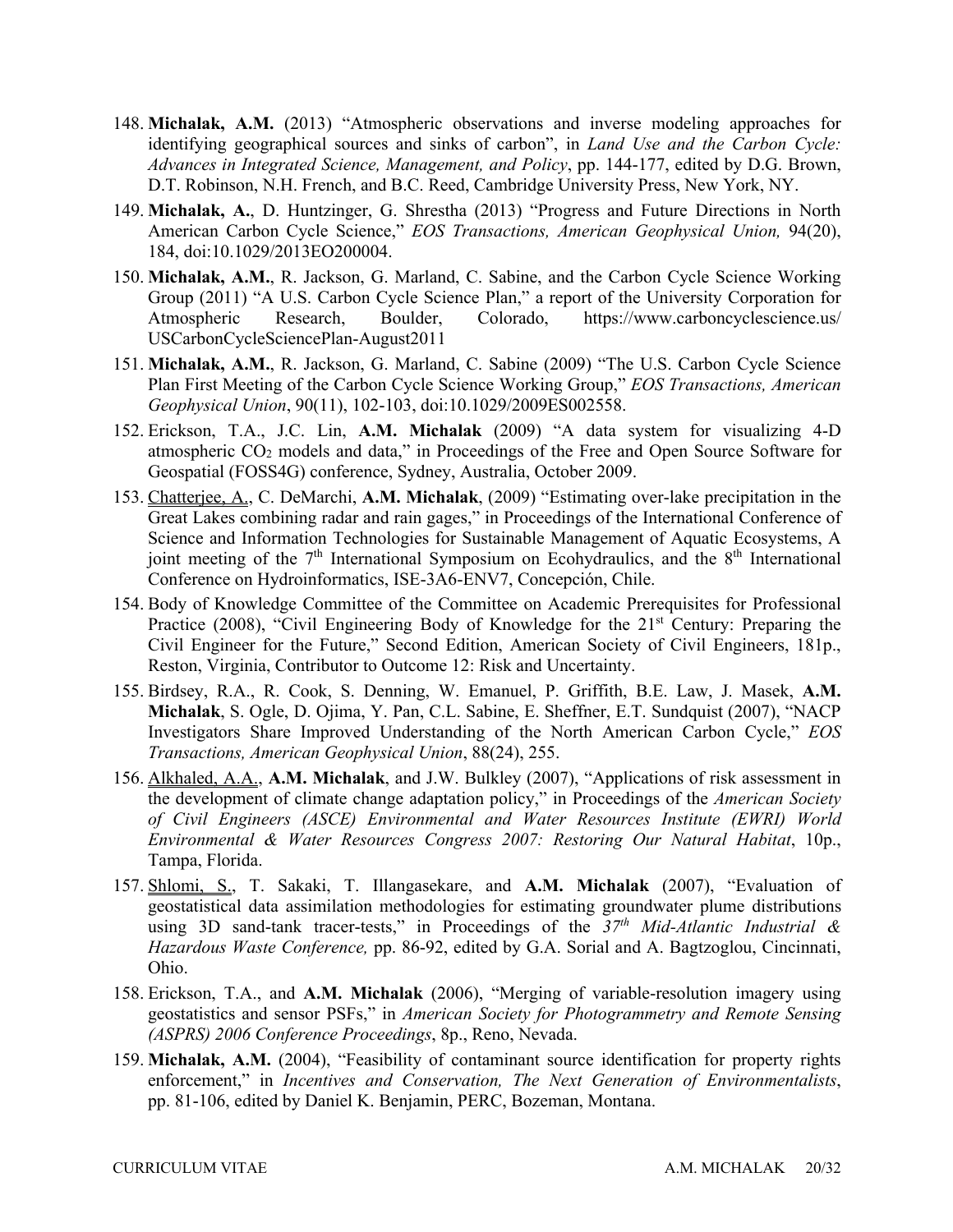- *International Workshop on Brominated Flame Retardants*, pp. 63-66, edited by M. Alacee, G. Arsenault, et al., Toronto, Canada. 160. Adriaens, P., K. Hayes, C. Lastoskie, **A. Michalak**, A.M. Sastry, S. Batterman, S. Cherniak, A. Franzblau, and M. Philbert (2004), "Fetal determinants of adult disease: Probabilistic application of genomic tools for pre- and post-remedial PDBE exposures," in *The Third*
- 161. **Michalak, A.M.** (2003), "Application of Bayesian Inference Methods to Inverse Modeling for Contaminant Source Identification," *Ph.D. Dissertation submitted to the Department of Civil and Environmental Engineering*, Stanford University, Stanford, California, 292 p.
- 162. **Michalak, A.M.**, and P.K. Kitanidis (2002), "Application of Bayesian inference methods to  *Computational Methods in Water Resources XIV, Volume 2*, pp.1259-1266, edited by S.M. Hassanizadeh, R.J. Schotting, W.G. Gray and G.F. Pinder, Elsevier, Amsterdam, Netherlands. inverse modeling for contaminant source identification at Gloucester Landfill, Canada," in
- 163. **Michalak, A.M.**, and P.K. Kitanidis (2002), "Application of geostatistical inverse modeling to pp. 137-139 (extended abstract), edited by A.N. Findikakis, IAHR, Madrid, Spain. contaminant source identification at Dover AFB, Delaware," in *International Groundwater Symposium: Bridging the Gap between Measurement and Modeling in Heterogeneous Media*,
- and Peter J. Hill, Rowman and Littlefield Publishers, Inc., Lanham, Maryland. 164. **Michalak, A.M.** (2001), "Feasibility of contaminant source identification for property rights enforcement," in *The Technology of Property Rights*, pp. 123-145, edited by Terry L. Anderson
- 165. **Michalak, A.M.**, and P.K. Kitanidis (2000), "Numerical investigations of mixing in physically  *Methods in Water Resources XIII, Volume 1, Computational Methods for Subsurface Flow and Transport*, pp. 423-429, edited by L.R. Bentley, J.F. Sykes, C.A. Brebbia, W.G. Gray and G.F. heterogeneous porous media using the one- and two-particle covariance," in *Computational*  Pinder, A.A. Balkema, Rotterdam, The Netherlands.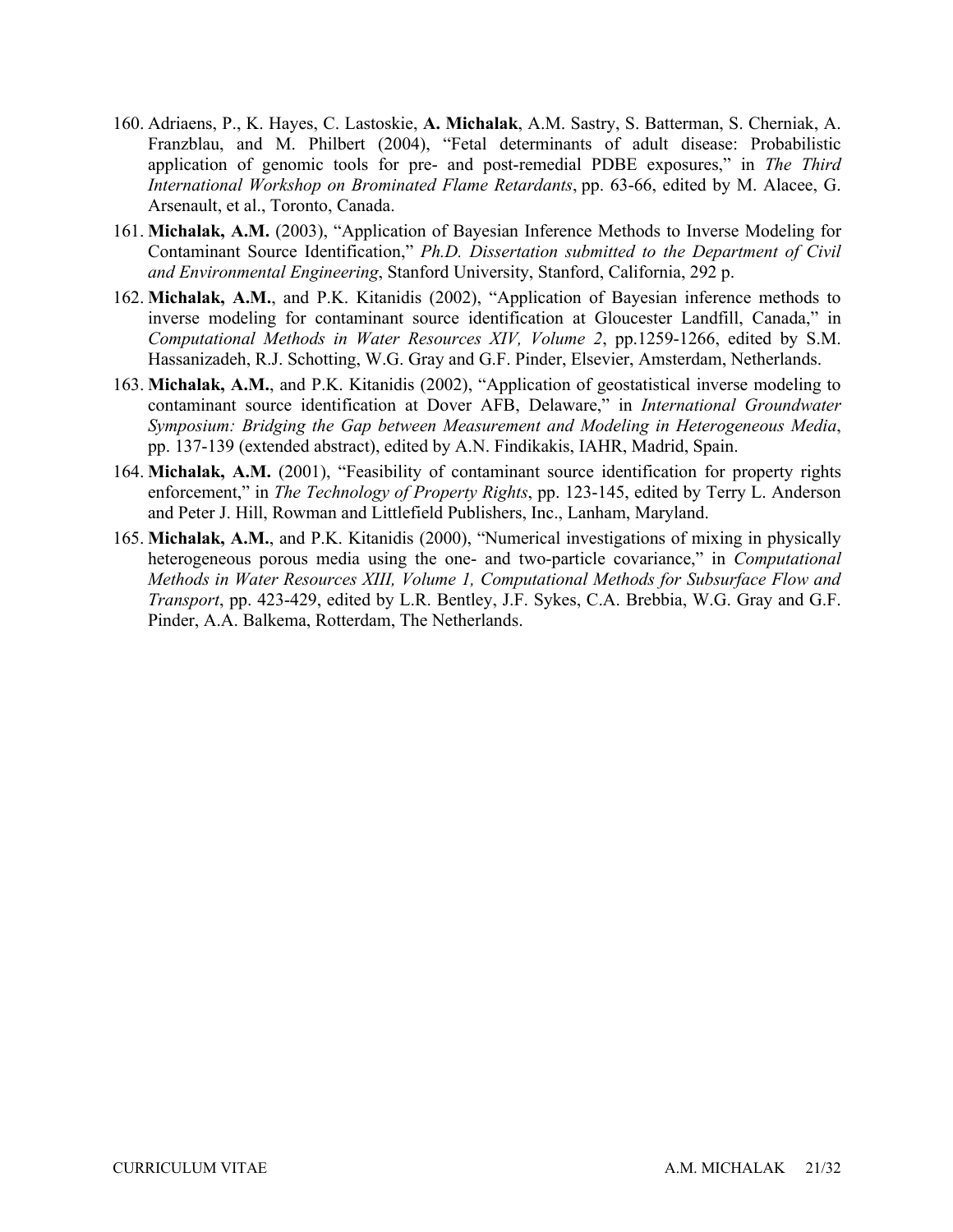- **1. Michalak, A.M.** "Climate, carbon, nad water tracking and anticipating human impacts," Invited talk presented to the Caltech – Carnegie Joint Research Workshop On Life Sciences and Global Ecology, Pasadena, California, November 2021.
- K.J. Davis, S. Feng, K. Foster, H. Graven, L. Hu, J. Liu, C. Miller, S. Miller, N. Parazoo, W. Peters, *N. Randazzo*, A. Schuh, Y. Shiga, W. Sun, Y. Yin, "Using atmospheric observations to 2. **Michalak, A.M.**, A. Andrews, A. Bloom, K. Bowman, B. Byrne, A. Chatterjee, R. Commane, assess drivers of terrestrial carbon flux variability across scales, Invited talk presented to the North American Carbon Program 7<sup>th</sup> Open Science Meeting, A Series of Virtual Events, March 2021.
- 3. **Michalak, A.M.**, "Exploring climate impacts on inland and coastal eutrophication," Talk University of Oldenburg, Oldenburg, Germany, November 2020. presented at the Institut für Chemie und Biologie des Meeres (ICBM) Colloquium Series,
- in Science and Industry, Brookhaven National Laboratory, Upton, New York, October 2020. 4. **Michalak, A.M.**, "Climate, carbon, and water – Tracking and anticipating human impacts," Keynote address presented to New York Scientific Data Summit 2020: Data-Driven Discovery
- University, Flagstaff, Arizona, September 2020. 5. **Michalak, A.M.**, "Leveraging atmospheric observations to constrain regional controls on carbon fluxes," Invited talk presented to the Ecoinformatics seminar series, Northern Arizona
- 6. **Michalak, A.M.**, "Carbon and climate: Tracking and anticipating human impacts," Invited seminar at the Carnegie Science interactive webinar series, June 2020.
- Technology, Pasadena, California, May 2020. 7. **Michalak, A.M.**, "Exploring climate impacts on inland and coastal water quality," Invited talk presented to the Environmental Science & Engineering seminar series, California Institute of
- 8. **Michalak, A.M.**, "Climate, carbon, and water: Tracking and anticipating human impacts," Invited Tech Talk presented at Google, Mountain View, California, March 2020.
- 9. **Michalak, A.M.**, "Untangling atmospheric greenhouse gas observations to inform controls on terrestrial carbon flux variability," Invited talk presented at the Western Photosynthesis Conference, Bodega Bay, California, January 2020.

- presented to the Carnegie Scientific Advisory Council, Washington, D.C., September 2019. 10. **Michalak, A.M.**, "Exploring climate impacts on inland and coastal eutrophication," Invited talk
- Climate Change Seminar at the Pacific Forestry Centre, Victoria, British Columbia, Canada, 11. **Michalak, A.M.**, "Can you un-stir a creamy cup of coffee? Untangling atmospheric greenhouse gas variability to inform terrestrial carbon balance and its drivers," Invited talk presented at the July 2019.
- 12. \* **Michalak, A.M.**, "Exploring climate impacts on inland and coastal eutrophication," Opening keynote presented at the 18<sup>th</sup> International Conference on Harmful Algae, Nantes, France, October 2018.
- University of Utah, Salt Lake City, Utah, September 2018. 13. **Michalak, A.M.**, "Exploring climate impacts on inland and coastal water quality," Distinguished Lecture presented at the Scientific Computing and Imaging (SCI) Institute at the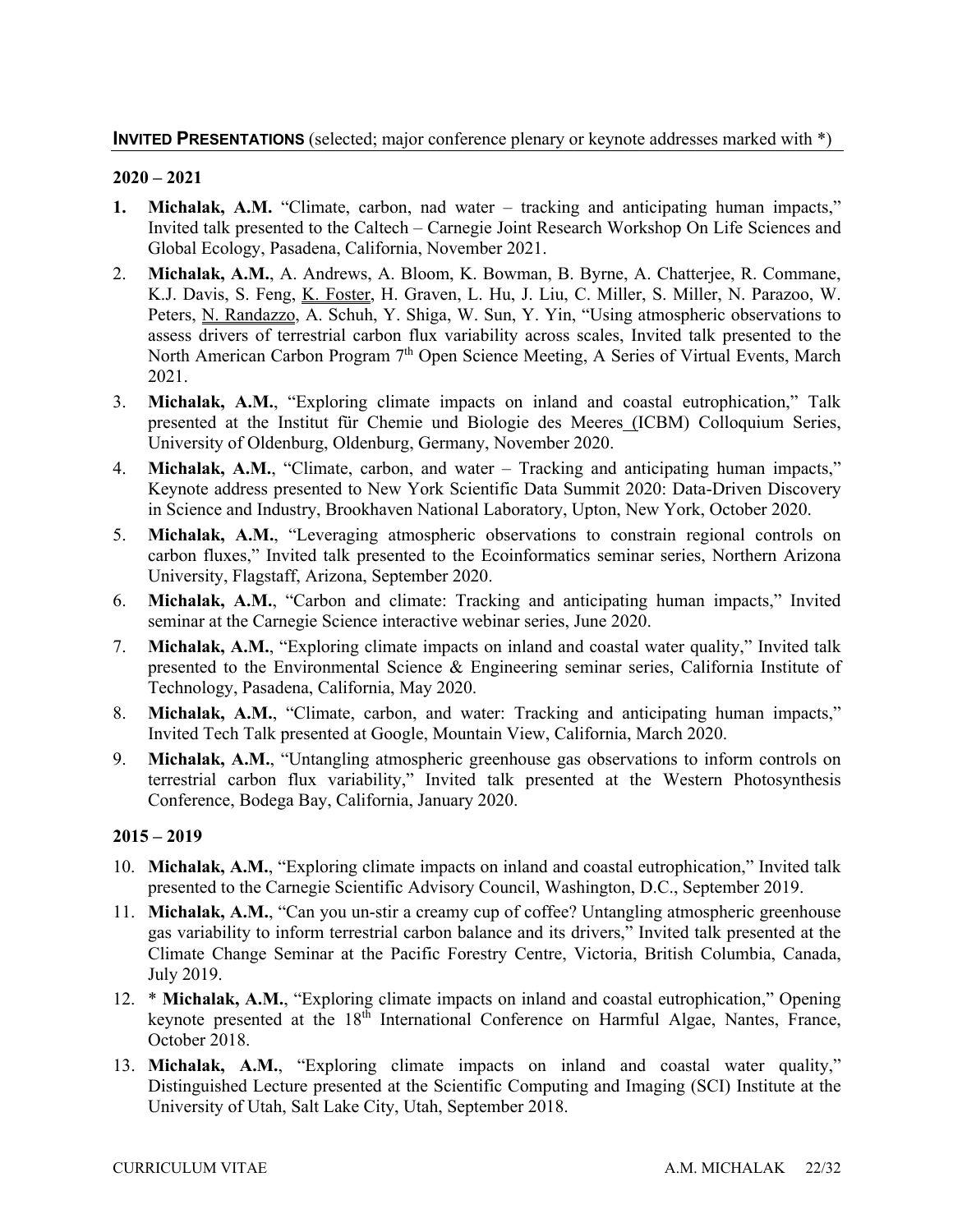- 14. **Michalak, A.M.**, "Observational needs for informing modeling in support of climate action," Invited talk presented at the Better Metrics for More Effective Decision-Making: The Need for a Regionally based Global Environmental Measurement and Monitoring Network, Stanford Photonics Research Center and The Optical Society, Stanford, California, September 2018.
- (SIAM) Imaging Science conference, University of Bologna, Bologna, Italy, June 2018. 15. \* **Michalak, A.M.**, "The expanding role of inverse problems in informing climate science and policy," Plenary lecture presented to the Society for Industrial and Applied Mathematics
- presented to the Western Numeric Nutrient Criteria Workshop, U.S. EPA Region 9, San 16. **Michalak, A.M.**, "Exploring climate impacts on inland and coastal eutrophication," Invited talk Francisco, California, May 2018.
- 17. **Michalak, A.M.**, "Global perspective on status of HABs," Invited talk presented to the 2018 Science-Policy Confluence Conference, Great Lakes Harmful Algal Blooms: Science-based Policy Solutions, Environmental Law and Policy Center, Ann Arbor, Michigan, May 2018.
- Colloquium, University of Toronto, Toronto, Canada, March 2018. 18. **Michalak, A.M.**, "Can you un-stir a creamy cup of coffee? Untangling atmospheric greenhouse gas signatures to reveal what controls emissions," Invited talk presented to the Physics
- 19. Sinha, E., A.M. Michalak, "Eutrophication will increase during the 21<sup>st</sup> century as a result of precipitation changes," Invited talk presented to the OneNOAA Science Seminar Series, Silver Springs, Maryland, January 2018.
- presented at the 9<sup>th</sup> US Symposium on Harmful Algae, Baltimore, Maryland, November 2017. 20. **Michalak, A.M.**, "Exploring climate impacts on inland and coastal waters," Invited talk
- Massachusetts, September 2017. 21. **Michalak, A.M.**, "Moving from water quantity to quality: Exploring climate impacts on eutrophication," Invited talk presented to the Paulson School of Engineering and Applied Sciences and the Department of Earth and Planetary Sciences, Harvard University, Cambridge,
- California at Berkeley, Berkeley, California, September 2017. 22. **Michalak, A.M.**, "Moving from water quantity to quality: Exploring climate impacts on eutrophication," Invited talk presented at the Berkeley Geography Colloqium, University of
- Conference on Earth System Modelling, Hamburg, Germany, August/September 2017. 23. \* **Michalak, A.M.**, "From 'missing sink' to process understanding: The expanding role of topdown studies in carbon cycle science," Keynote address presented at the Fourth International
- Carbon Dioxide Conference (ICDC10), Interlaken, Switzerland, August 2017. 24. \* **Michalak, A.M.**, "Missing sink or moving target? The expanding landscape of top-down studies in carbon cycle science," Keynote address to be presented at the  $10<sup>th</sup>$  International
- 25. **Michalak, A.M.**, "Key opportunities and challenges in using space-based observations for greenhouse gas flux estimation at regional to global scales," Invited talk presented at the 13<sup>th</sup> International Workshop on Greenhouse Gas Measurements from Space (IWGGMS), Helsinki, Finland, June 2017.
- 26. **Michalak, A.M.**, "Moving from quantity to quality: Exploring climate impacts on inland and coastal waters," Invited talk presented at the Geophysical Fluid Dynamics Laboratory seminar series, Princeton, New Jersey, March 2017.
- 27. **Michalak, A.M.**, "Inverse problems for process understanding in carbon cycle science," Invited talk presented to the Society for Industrial and Applied Mathematics (SIAM) Imaging Science conference, Albuquerque, New Mexico, May 2016.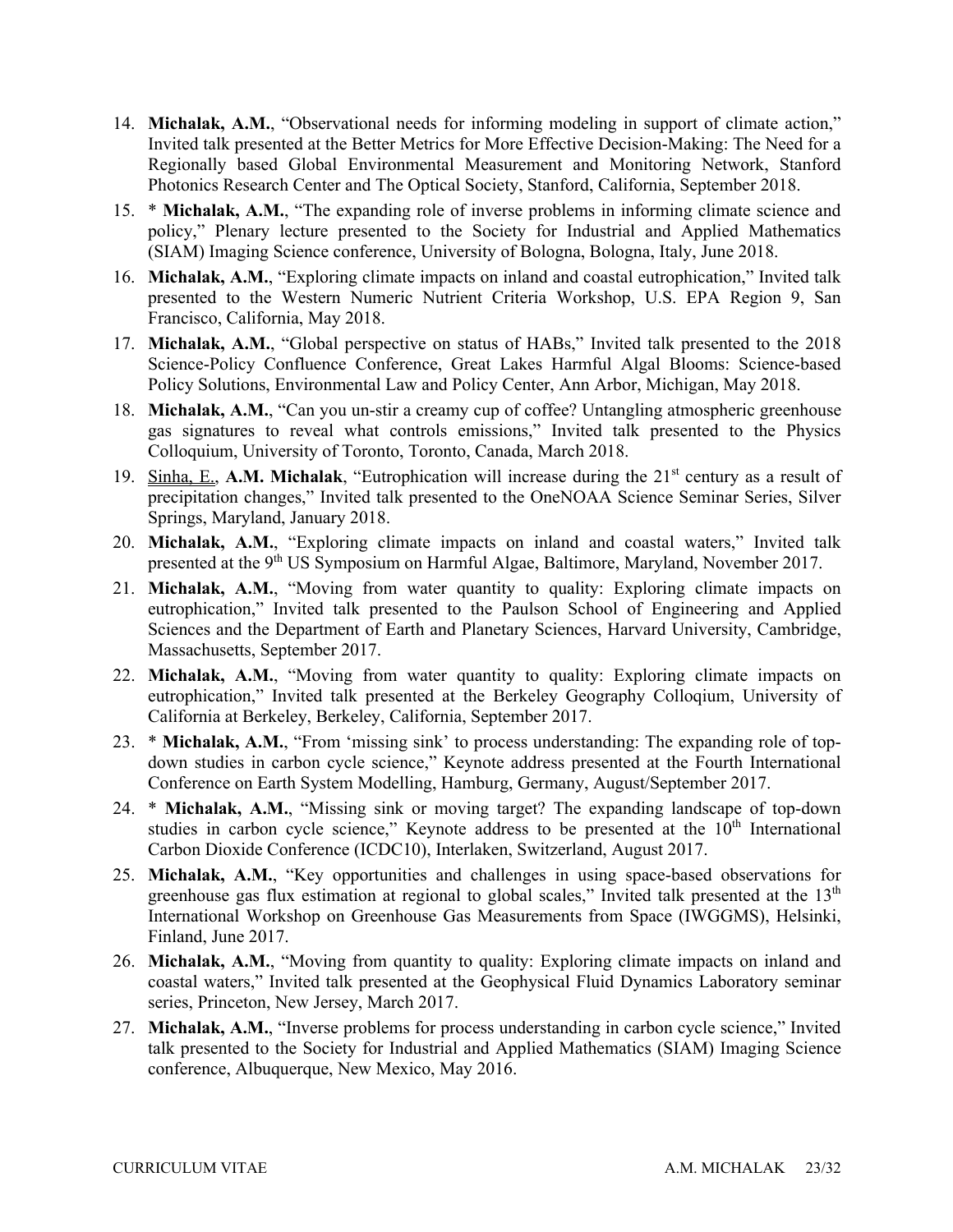- Invited talk presented to the Workshop on Sustained Observations for Carbon Cycle Science and Decision Support, NOAA Earth System Research Laboratory, Boulder, Colorado, April 28. **Michalak, A.M.**, "The role of sustained observations in the US Carbon Cycle Science Plan," 2016.
- webinar series, University of California at Davis, California, March 2016. 29. **Michalak, A.M.**, "Statistical and computational challenges of constraining greenhouse gas budgets," Invited seminar presented to the Computational Infrastructure for Geodynamics
- 30. **Michalak, A.M.**, "Atmosphere as an integrator of the carbon cycle system," Invited talk presented to the Development of Predictive Carbon Cycle Science workshop, College Park, Maryland, March 2016.
- 31. **Michalak, A.M.**, "The North American Carbon Program: It take a village," Invited talk presented at the American Geophysical Union Fall Meeting, San Francisco, California, December 2015.
- 32. **Michalak, A.M.**, "Level 3 constraint provided by OCO-2," Invited talk presented at the OCO-2 Science Team Meeting, Pasadena, California, November 2015.
- National Strategic Computing Initiative Workshop, McLean, Virginia, October 2015. 33. **Michalak, A.M.**, "Convergence of data-intensive and numerically intensive computing in environmental modeling and inverse problems," Invited talk presented at the White House
- Max Planck Institute for Biogeochemistry, Jena, Germany, May 2015. 34. **Michalak, A.M.**, "A bird's eye view of the carbon cycle: Using the atmosphere to inform processes at the land surface," seminar presented to the Biogeochemical Signals seminar series,
- Workshop, College Park, Maryland, April 2015. 35. \* **Michalak, A.M.**, "Closing science gaps: Bridging across scales and integrating across platforms," Plenary talk presented to the NASA Carbon Cycle & Ecosystems Joint Science
- of the World, Washington, D.C., March 2015. 36. **Michalak, A.M.**, "Inverse methods," Invited talk presented to the NRC Committee on Models
- Environmental Law & Policy Center, Chicago, Illinois, March 2015. 37. **Michalak, A.M.**, "Extremes in Lake Erie in the 2010s," Invited talk presented at the 2015 Science-Policy Confluence Conference: Great Lakes Nutrient Management & Water Quality,
- Engineering, Salt Lake City, Utah, March 2015. 38. \* **Michalak, A.M.**, "Statistical and computational challenges of constraining greenhouse gas budgets," Plenary talk presented at the SIAM Conference on Computational Science and
- Invited talk presented at the OCO-2 Science Team meeting, California Institute of Technology, 39. **Michalak, A.M.**, "The promise of OCO-2 in addressing new questions in carbon cycle science," Pasadena, California, February 2015.
- Sciences Seminar Series, Cambridge, Massachusetts, February 2015. 40. **Michalak, A.M.**, "A bird's eye view of the carbon cycle: Using the atmosphere to inform processes at the land surface," se presented to the Harvard Atmospheric
- American Carbon Program (NACP) All Investigators' Meeting, Washington, D.C., January 41. \* **Michalak, A.M.**, "The view from above: How have atmospheric observations informed our understanding of the North American carbon cycle?" Plenary talk presented to the North 2015.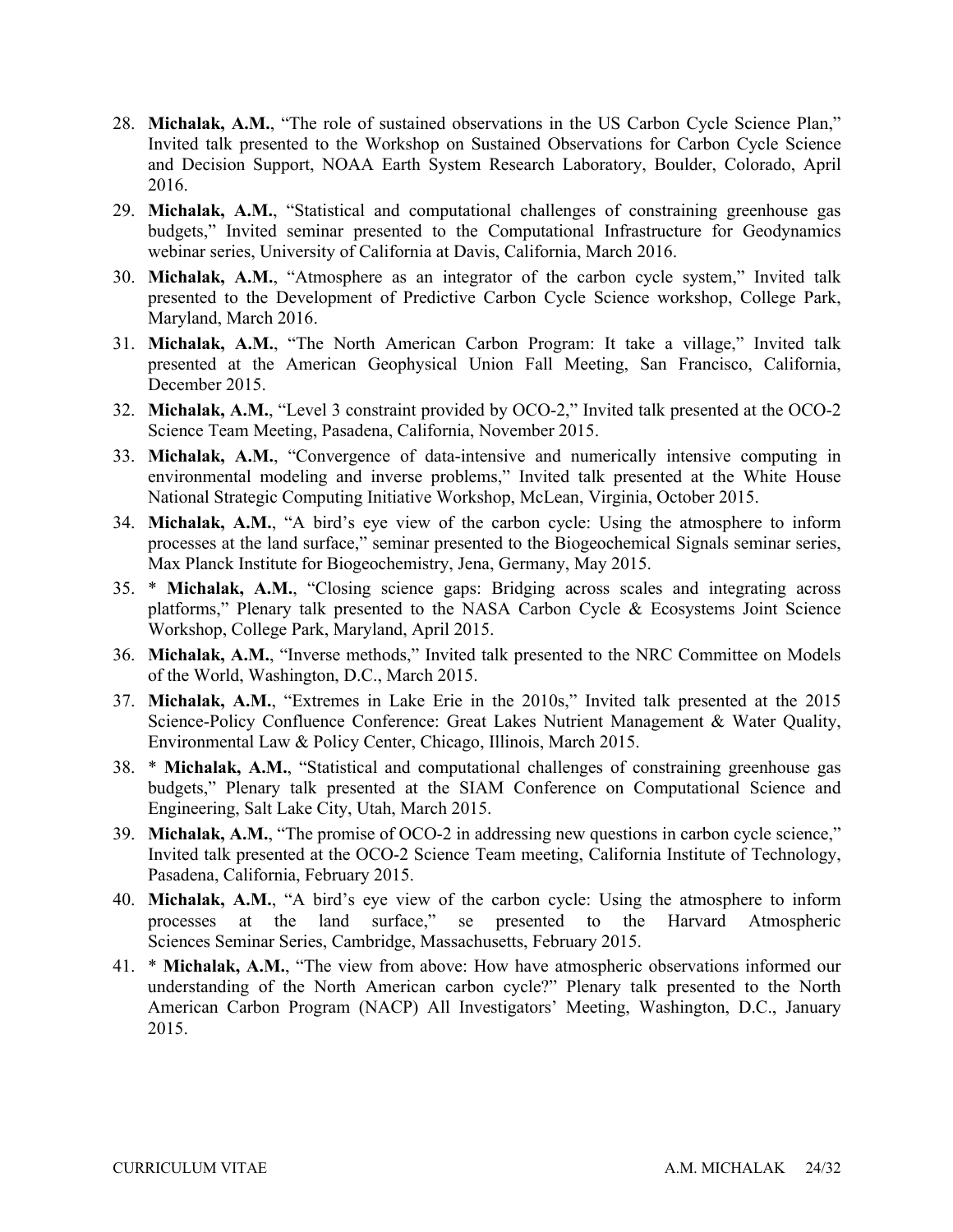- 42. **Michalak, A.M.**,Y. Fang, V. Yadav, S. Gourdji, K.L. Mueller "Environmental controls on CO2 Geophysical Union Fall Meeting, San Francisco, California, December 2014. flux variability across spatial and temporal scales," Invited talk presented at the American
- 43. **Michalak, A.M.**,J. Ray, Y.P. Shiga, V. Yadav "Assessing regional anthropogenic emissions from observations of atmospheric  $CO<sub>2</sub>$ ," Invited talk presented at the American Geophysical Union Fall Meeting, San Francisco, California, December 2014.
- 44. **Michalak, A.M.**, "The \*est: Extremes in Lake Erie in the 2010s," seminar presented to the Environmental Engineering Seminar Series, University of California at Berkeley, November 2014.
- management and meteorological trends on eutrophication," seminar presented to the Environmental & Water Studies Summer Program seminar series, Stanford University, 45. **Michalak, A.M.**, "The 2011/2012 one-two punch to Lake Erie: Impacts of agricultural Stanford, California, July 2014.
- XX. International Conference, University of Stuttgart, Germany, June 2014. 46. \* **Michalak, A.M.**,D.R. Obenour, Y. Zhou "Statistical approaches for assessing and predicting hypoxic extent," Keynote address presented at the Computational Methods in Water Resources
- 47. **Michalak, A.M.**, "A bird's eye view of the carbon cycle: Using the atmosphere to inform processes at the land surface," seminar presented to the Yale School of Forestry & Environmental Studies Seminar Lecture Series, Yale University, New Haven, Connecticut, February 2014.
- management and meteorological trends on eutrophication," seminar presented to the Yale 48. **Michalak, A.M.**, "The 2011/2012 one-two punch to Lake Erie: Impacts of agricultural School of Forestry & Environmental Studies, Yale University, New Haven, Connecticut, February 2014.
- 49. **Michalak, A.M.**, "WSC Category 2: Extreme events impacts on water quality in the Great Lakes: Prediction and management of nutrient loading in a changing climate," Invited talk presented at the Water Sustainability and Climate PI meeting, Washington, District of Columbia, January 2013.
- 50. **Michalak, A.M.**, Y. Fang, S.M. Miller, J. Ray, Y.P. Shiga, V. Yadav, J. Zscheischler, Abstract GC34C-04 presented at 2013 Fall Meeting, AGU, San Francisco, California, December "Targeting patterns: A path forward for uncertainty quantification in carbon cycle science?" 2013.
- University of Toronto, Toronto, Canada, October 2013. 51. **Michalak, A.M.**, "A Bird's-Eye View of the Carbon Cycle: Using the atmosphere to inform processes at the land surface," Seminar presented to The Centre for Global Change Science,
- 52. **Michalak, A.M.**, "The 2011/2012 one-two punch to Lake Erie: Impacts of agricultural management and meteorological trends on eutrophication," Seminar presented to Center for Applied Geoscience, University of Tübingen, Tübingen, Germany, October 2013.
- Group, University of Tübingen, Tübingen, Germany, October 2013. 53. **Michalak, A.M.**, "Large scale inverse problems in quantifying emissions and uptake of atmospheric greenhouse gases," Seminar presented to the Water Earth System Science competence cluster and the Integrated Hydrosystem Modelling International Research Training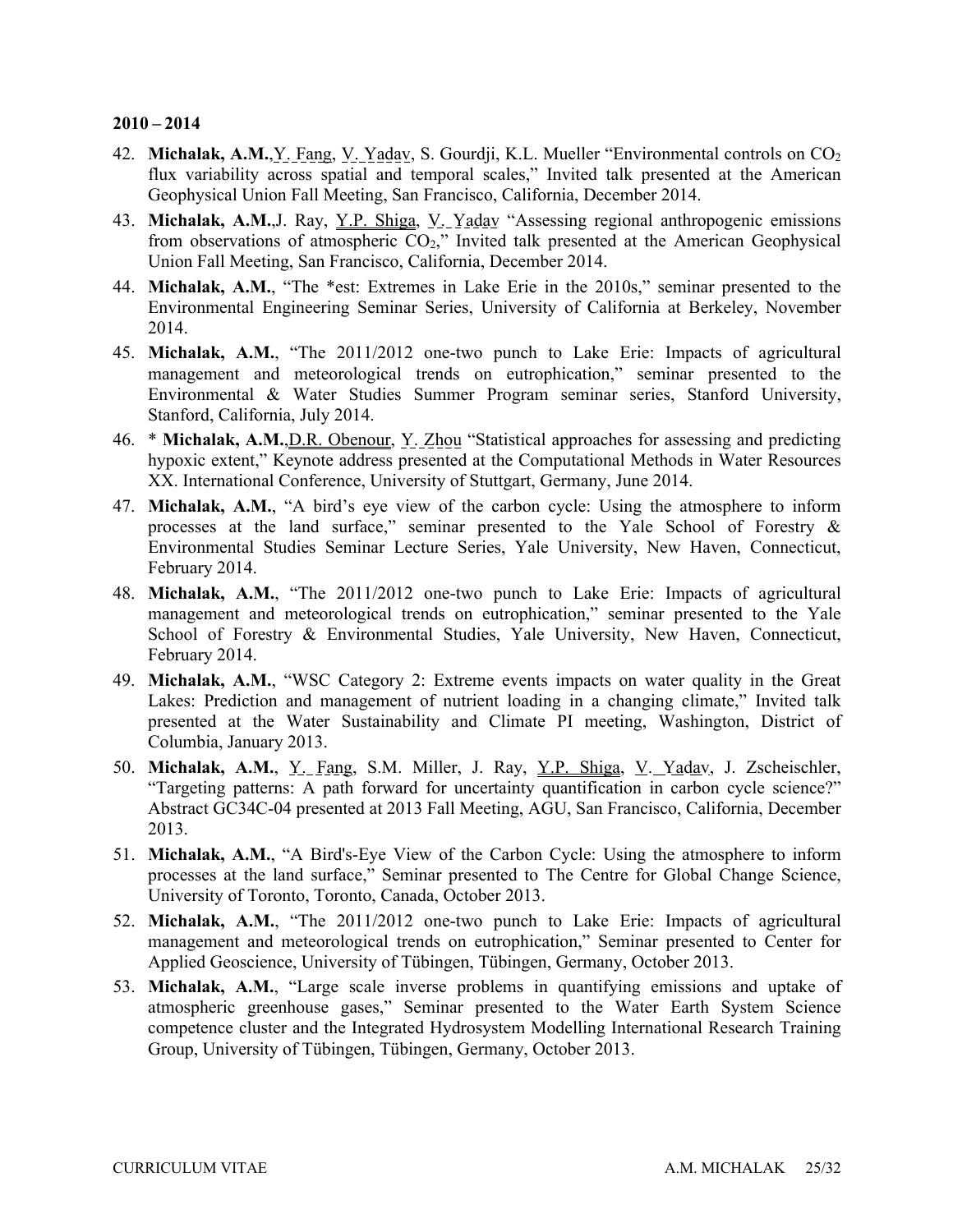- Joint Statistical Meeting, Montréal, Canada, August 2013. 54. **Michalak, A.M.**, "A Bird's-Eye View of the Carbon Cycle: Spatiotemporal Tools for Constraining the CO2 Budget from Atmospheric Observations," Invited talk presented at the
- Workshop on Large-Scale Inverse Problems and Quantification of Uncertainty: Big Data Meets Big Models, Santa Fe, New Mexico, May 2013. 55. **Michalak, A.M.**, "Big data meets big models in carbon cycle science: Spatiotemporal tools for constraining the  $CO<sub>2</sub>$  budget from atmospheric observations," Invited talk presented at the
- Department of Civil and Environmental Engineering, Stanford University, Stanford, California, 56. **Michalak, A.M.**, "A bird's eye view of the carbon cycle: Using the atmosphere to inform processes at the land surface," Seminar presented to the Atmosphere and Energy Program, May 2013.
- the UC Davis Statistical sciences symposium 2013: Analysis of complex and Massive Data, 57. **Michalak, A.M.**, "Big data meets big models in carbon cycle science," Invited talk presented at April 2013.
- Ecology meeting, La Jolla, California, April 2013. 58. \* **Michalak, A.M.**, "State of the carbon cycle (NACP and GCP): Have components and their uncertainties changed over time?" Invited plenary talk presented at the NASA Terrestrial
- conference, Boston, Massachusetts, February 2013. 59. **Michalak, A.M.**, "Big data meets big models in carbon cycle science," Invited talk presented at the Society for Industrial and Applied Mathematics (SIAM) Computational Sciences
- 60. \* **Michalak, A.M.**, "Mapping NACP progress onto long-term carbon cycle science goals," Invited plenary talk presented at the  $4<sup>th</sup>$  North American Carbon Program All-Investigators Meeting, Albuquerque, New Mexico, February 2013.
- 61. **Michalak, A.M.**, "WSC Category 2: Extreme events impacts on water quality in the Great Lakes: Prediction and management of nutrient loading in a changing climate," Invited talk presented at the Water Sustainability and Climate PI meeting, Washington, District of Columbia, January 2013.
- 62. **Michalak, A.M.**, M. Goeckede, S.M. Gourdji, D. Huntzinger, S.M. Miller, K. Mueller, V. San Francisco, California, December 2012. Yadav "Informing improvements to terrestrial biogeochemical models through statistical integration of environmental datasets," Abstract B34B-07 presented at 2012 Fall Meeting, AGU,
- 2012. 63. **Michalak, A.M.**, "A bird's eye view of the carbon cycle," Invited talk presented at opening workshop for the Program on Statistical and Computational Methodology for Massive Datasets, Statistical and Applied Mathematical Science Institute, Raleigh, North Carolina, September
- the 9<sup>th</sup> Conference on Geostatistics for Environmental Applications (GeoENV), Valencia, Spain, 2012. 64. \* **Michalak, A.M.**, "A bird's eye view of the carbon cycle: Geostatistical approaches for constraining the  $CO<sub>2</sub>$  budget from atmospheric observations," Invited plenary talk presented at September 2012.
- Methods for Measurements of Photosynthesis from Space, Keck Institute for Space Studies, Caltech, Pasadena, California, August 2012. 65. **Michalak, A.M.**, "A bird's eye view of the carbon cycle," Invited talk presented at New
- Livermore National Laboratory, Livermore, California, May 2012. 66. **Michalak, A.M.**, "A bird's eye view of the carbon cycle," Invited talk presented at Lawrence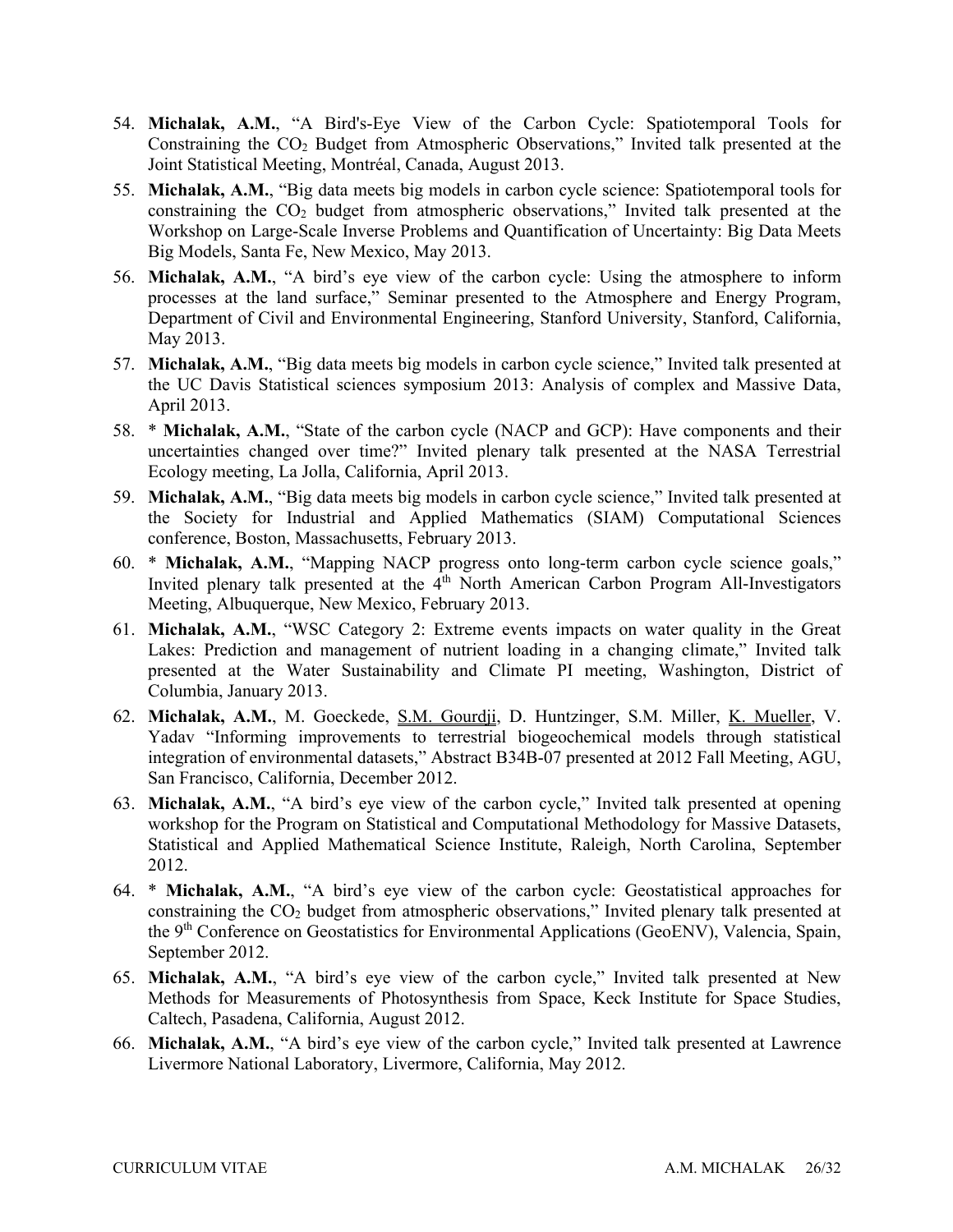- 67. **Michalak, A.M.**, R.B. Jackson, G. Marland, C.L. Sabine "A U.S. Carbon Cycle Science Plan, Washington, D.C., March 2012. Invited talk presented at the National Aeronautics and Space Administration headquarters,
- 68. **Michalak, A.M.**, R.B. Jackson, G. Marland, C.L. Sabine "A U.S. Carbon Cycle Science Plan, Invited talk presented at the United States Department of Agriculture headquarters, Washington, D.C., March 2012.
- 69. **Michalak, A.M.**, R.B. Jackson, G. Marland, C.L. Sabine "A U.S. Carbon Cycle Science Plan, Invited talk presented at the Department of Energy headquarters, Germantown, Maryland, March 2012.
- Tokyo, Japan, February/March 2012. 70. **Michalak, A.M.**,D. Hammerling, C. O'Dell, S.R. Kawa "ACOS GOSAT Level 3 data products," Invited talk presented at The GOSAT Workshop 2012 – Towards GOSAT-2 Mission,
- 71. **Michalak, A.M.**, K.L. Mueller, S. Gourdji, V. Yadav "Uncertainty quantification and parameter estimation for multi-scale systems: Lessons learned from inverse problems aimed at constraining the CO2 budget from atmospheric observations," Abstract H11J-03 presented at 2011 Fall Meeting, AGU, San Francisco, California, December 2011.
- Lakes: Prediction and management of nutrient loading in a changing climate," Invited talk 72. **Michalak, A.M.**, "WSC Category 2: Extreme events impacts on water quality in the Great presented at the Water Sustainability and Climate PI meeting, Washington, District of Columbia, December 2011.
- 73. **Michalak, A.M.**, "Mining sparse water quality data using spatial statistics," Invited talk presented at the Environmental Engineering and Science seminar series, Department of Civil and Environmental Engineering, Stanford University, Stanford, California, December 2011.
- Department of Plant Biology seminar series, Carnegie Institution for Science, Stanford, California, November 2011. 74. **Michalak, A.M.**, "A bird's eye view of the carbon cycle," Invited talk presented at the
- Department of Environmental Earth System Science seminar series, Stanford University, 75. **Michalak, A.M.**, "A bird's eye view of the carbon cycle," Invited talk presented at the Stanford, California, October 2011.
- presented at the *What can't we (yet) do to exploit the Earth Sciences data tsunami*  Computational Earth Sciences Forum, Stanford University, Stanford, California, September 76. **Michalak, A.M.**, "Why can't we (yet) exploit the Earth Sciences data tsunami," Invited talk 2011.
- 77. **Michalak, A.M.**, "Assimilations and inversions from simulated measurements of  $CO<sub>2</sub>$  mixing Emissions over Nights, Days, and Seasons) workshop, Greenbelt, Maryland, April 2011. ratio: A pro-typical example," Invited talk presented at the ASCENDS (Active Sensing of  $CO<sub>2</sub>$
- Emissions over Nights, Days, and Seasons) workshop, Greenbelt, Maryland, April 2011. 78. **Michalak, A.M.**, "Assimilations and inversions from simulated measurements: Issues, approaches, and value," Invited talk presented at the ASCENDS (Active Sensing of  $CO<sub>2</sub>$
- Engineering seminar series, Colorado School of Mines, Golden, Colorado, March 2011. 79. **Michalak, A.M.**, "Towards a global carbon monitoring system: Assimilating environmental data in a geostatistical framework," Invited talk presented at the Environmental Science and
- estimation," Invited talk presented at the National Ecological Observing Network, Boulder, 80. **Michalak, A.M.**, "Bridging across spatial and temporal scales in carbon dioxide flux Colorado, February 2011.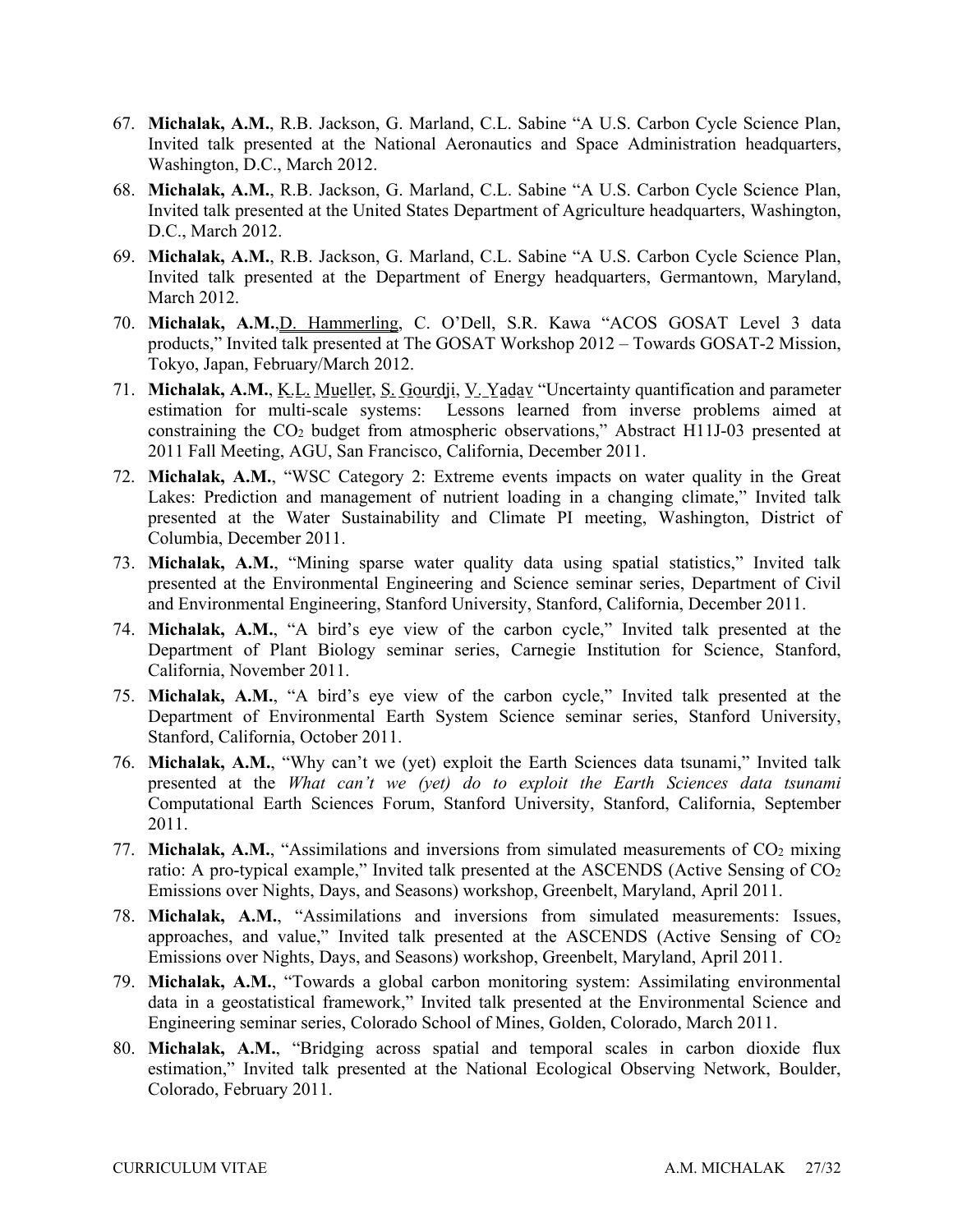- 81. \* **Michalak, A.M.**, G. Marland, R. Jackson, and C. Sabine, "The New U.S. Carbon Cycle Meeting, New Orleans, Louisiana, February 2011. Science Plan," Plenary talk presented at the North American Carbon Program All Investigators
- Laboratory, Pasadena, California, January 2011. 82. **Michalak, A.M.**, "Towards a global carbon monitoring system: Novel approaches for characterizing fluxes, and ongoing research needs," Invited talk presented at the Jet Propulsion
- verification," Abstract GC41G-05 presented at 2010 Fall Meeting, AGU, San Francisco, California, December 2010. 83. **Michalak, A.M.**, "Research needs and current approaches for a global carbon monitoring system: Monitoring requirements, synthesis of existing data streams, and emissions
- 06 presented at 2010 Fall Meeting, AGU, San Francisco, California, December 2010. 84. **Michalak, A.M.**, "Evaluation of constraint provided by current atmospheric monitoring network for quantifying anthropogenic emissions and biospheric carbon fluxes" Abstract A24A-
- 85. \* **Michalak, A.M.**, "The C-Train: Highlights of A-Train Contributions to Carbon Cycle Train Satellite Constellation, New Orleans, Louisiana, October 2010. Science," Invited keynote address presented at the NASA International Symposium on the A-
- 86. **Michalak, A.M.**,G. Marland, R. Jackson, and C. Sabine, "A New U.S. Carbon Cycle Science Boulder, Colorado, July 2010. Plan," Invited talk presented at the NASA Carbon Monitoring System Scoping Workshop,
- 87. **Michalak, A.M.**,G. Marland, R. Jackson, and C. Sabine, "A New U.S. Carbon Cycle Science Plan," Invited talk presented at the Carbon Cycle Science Steering Group meeting, Washington, D.C., June 2010.
- Invited seminar presented to the Department of Statistics, University of Michigan, Ann Arbor, 88. **Michalak, A.M.**, "Geostatistical inverse modeling for characterizing the global carbon cycle," Michigan, May 2010.
- Laboratories, Livermore, California, April 2010. 89. **Michalak, A.M.**, "Towards a global carbon monitoring system: Assimilating in situ and remote sensing observations in a geostatistical framework," Invited talk presented to Sandia National
- Department of Global Ecology of the Carnegie Institution at Stanford University, California, 90. **Michalak, A.M.**, "Towards a global carbon monitoring system: Assimilating in situ and remote sensing observations in a geostatistical framework," Invited seminar presented to the April 2010.
- presented at the NASA Terrestrial Ecology meeting, LaJolla, California, March 2010. 91. \* **Michalak, A.M.**, "Overview of Research in Carbon Cycle Science," Invited plenary talk
- 92. **Michalak, A.M.**, "Monitoring Future Climate Treaties," Invited public panel presentation at the *Quantifying the Sources and Sinks of Atmospheric* CO2 workshop, Keck Institute for Space Studies, California Institute of Technology, Pasadena, California, March 2010.
- 93. **Michalak, A.M.**, P. Rayner "Overview of top-down methods," Invited presentation at the *Quantifying the Sources and Sinks of Atmospheric CO<sub>2</sub> workshop, Keck Institute for Space* Studies, California Institute of Technology, Pasadena, California, March 2010.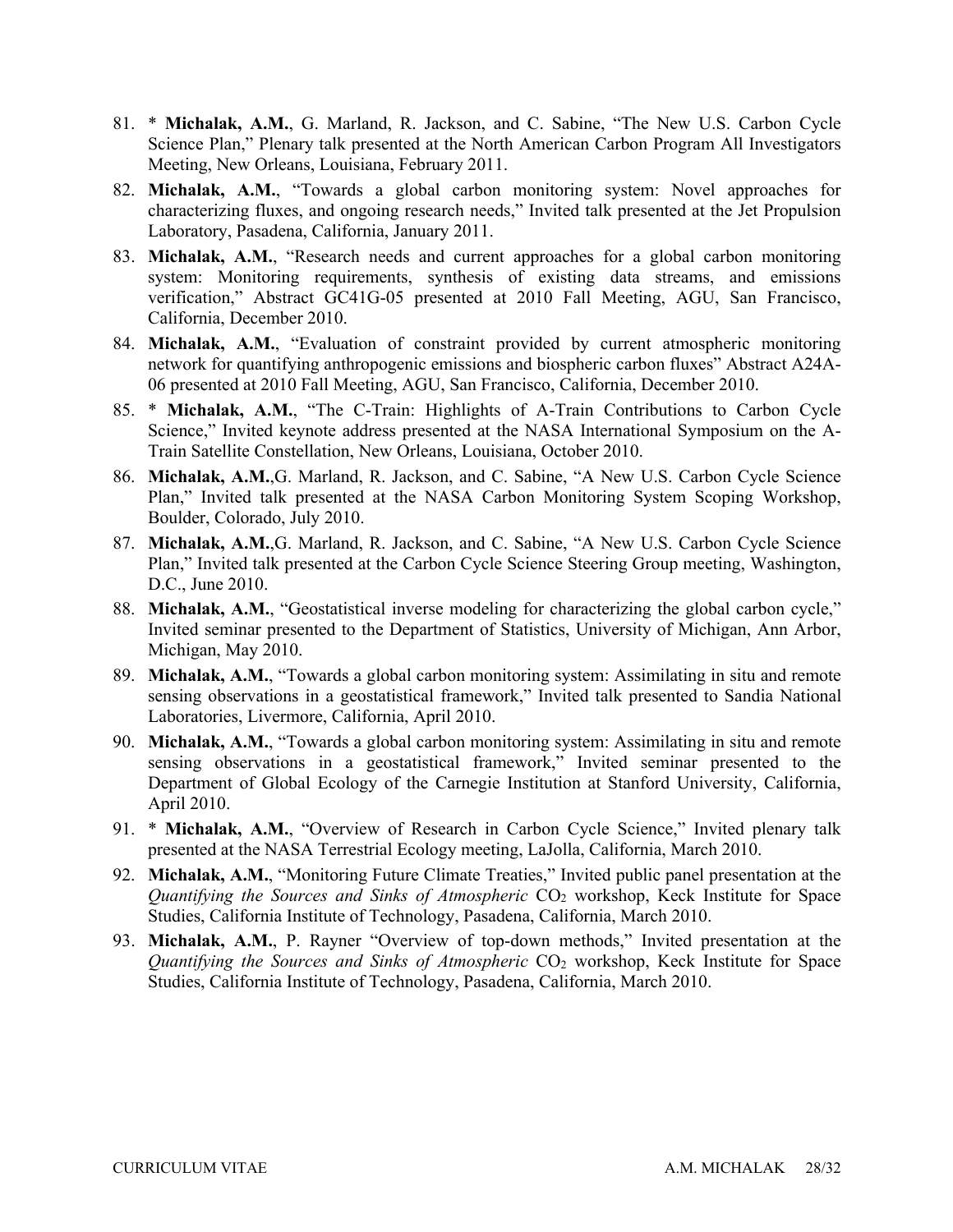- optical thickness," Invited presentation at the *American Geophysical Union Fall Meeting*, *EOS*  94. **Michalak, A.M.**, A. Chatterjee, S.R. Paradise, A.J. Braverman, C.E. Miller "A geostatistical data fusion technique for merging remote sensing and ground-based observations of aerosol *Transactions, American Geophysical Union* 90 (52), Fall Meeting Supplement, Abstract A21G-01, December 2009.
- Dioxide Flux Estimation," Invited seminar presented to the Department of Atmospheric and Oceanic Sciences, University of Wisconsin, Madison, Wisconsin, October 2009. 95. **Michalak, A.M.**, "Merging Across Spatial and Temporal Scales in North American Carbon
- Atmospheric Sounding Science Team Meeting, Greenbelt, Maryland, October 2009. 96. Michalak, A.M., "Mapping Global CO<sub>2</sub> using AIRS data," Invited talk presented at the
- 97. **Michalak, A.M.**, "Modeling studies in support of the development of the ASCENDS instrument," Invited talk presented at the 3<sup>rd</sup> International Workshop on CO<sub>2</sub> Active Remote Sensing by DiAL, Hampton, Virginia, October 2009.
- meeting, Jena, Germany, September 2009. 98. **Michalak, A.M.**, "Prior Error Structures," Invited talk presented at the TransCom 2009
- Environmental Mapping, Epidemiology, and Climate Change, at the Statistical and Applied Mathematical Science Institute, Research Triangle Park, North Carolina, September 2009. 99. **Michalak, A.M.**, "Geostatistical inverse modeling for characterizing the global carbon cycle," Invited talk presented at the opening workshop of the Program on Space-time Analysis for
- Change and the Carbon Cycle, Ann Arbor, Michigan, June 2009. 100. **Michalak, A.M.**, "Contribution of terrestrial land surface to the carbon cycle, evidence from atmospheric models." Invited plenary talk presented at the Workshop on Land Use / Land Cover
- 101. **Michalak, A.M.**, G. Marland, R. Jackson, and C. Sabine, "Status and Review of New Carbon meeting, Reston, Virginia, June 2009. Cycle Science Plan," Invited talk presented at the Carbon Cycle Science Steering Group
- 102. **Michalak, A.M.**, "Atmospheric Inverse Modeling, Data Assimilation, and Top-down / Bottomup Reconciliation," Invited talk presented at the Greenhouse Gas Information System Workshop, Sandia National Laboratory, Albuquerque, New Mexico, May 2009.
- Dioxide Flux Estimation," Invited seminar presented to the Department of Physics, University 103. **Michalak, A.M.**, "Bridging across Spatial and Temporal Scales in North American Carbon of Toronto, Ontario, Canada, April 2009.
- 104. **Michalak, A.M.**, "Inferring historical forcing using geostatistical methods: Examples from atmospheric and water quality monitoring," Invited seminar presented to the Department of Civil and Environmental Engineering, University of Illinois at Urbana-Champaign, April 2009.
- *Advancement of Science (AAAS)*, Chicago, Illinois, February 2009. 105. **Michalak, A.M.**, "Improving understanding of carbon flux variability using atmospheric inverse modeling," Invited talk presented at the symposium "The Carbon Budget: Can We Reconcile Flux Estimates," at the Annual Meeting of the *American Association for the*
- 106. \* **Michalak, A.M.**, C. Sabine, R. Jackson, G. Marland, "The New U.S. Carbon Cycle Science Investigators' Conference, San Diego, California, February 2009. Plan," Invited plenary talk presented at the 2009 North American Carbon Program (NACP)
- 107. **Michalak, A.M.**, "The global carbon cycle and the role of the Orbiting Carbon Observatory," Invited talk presented at the *Launch Minus 30 Days* press briefing for the Orbiting Carbon Observatory, Washington, D.C., January 2009.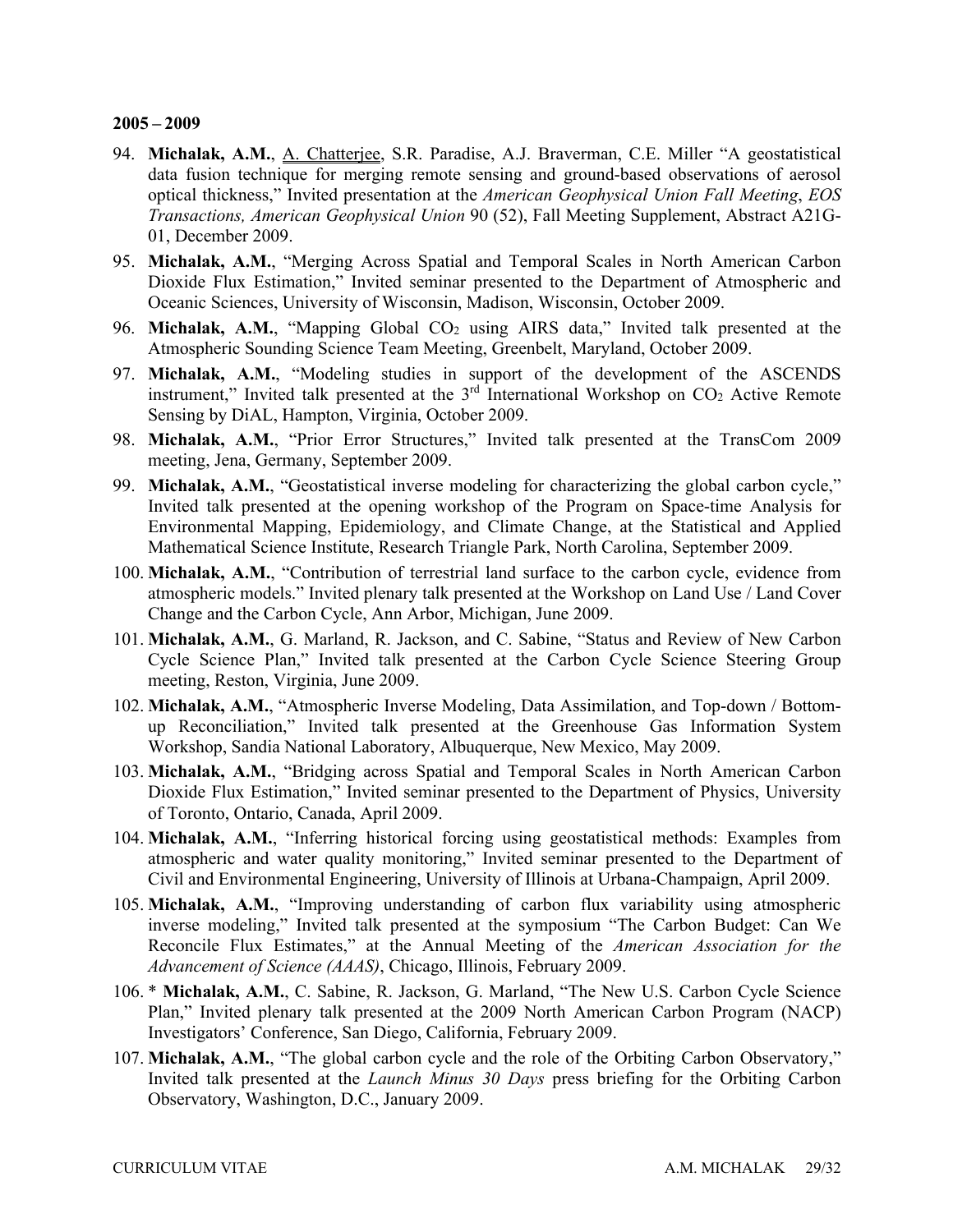- 108. **Michalak, A.M.**, G. Marland, R. Jackson, and C.Sabine, "Status and Review of New Carbon Interim Synthesis Meeting, Oak Ridge National Laboratory, Tennessee, January 2009. Cycle Science Plan," Invited talk presented at the North American Carbon Program (NACP)
- 109. Michalak, A.M., K. Mueller, V. Yadav, A. Alkhaled, Y. Zhou, S. Gourdji, D. Huntzinger, A. Hirsch, A. Andrews, S. Wofsy, "Applications of Geostatistics to Data Assimilation in Biogeochemical Models," Invited presentation at the *American Geophysical Union Fall Meeting*, *EOS Transactions, American Geophysical Union* 89 (53), Fall Meeting Supplement, Abstract B33A-0391, December 2008.
- 110. **Michalak, A.M.**, G. Marland, R. Jackson, and C. Sabine, "Status and Review of New Carbon Washington, D.C., December 2008. Cycle Science Plan," Invited presentation at the Carbon Cycle Science Steering Group meeting,
- 111. **Michalak, A.M.**, "Differences in terminology, techniques, and approaches between statisticians Climate Research Committee (CRC), Committee on Applied and Theoretical Statistics (CATS), and Committee on Earth Studies (CES), Washington, D.C., December 2008. and earth scientists," Invited plenary talk presented at the *Workshop on Uncertainty Management in Remote Sensing of Climate Data,*" organized by the National Academies'
- 112. **Michalak, A.M.**, "The role of atmospheric observations in improving understanding of the global carbon cycle," Invited talk presented at a press conference at NASA Headquarters and to be broadcast on NASA TV ([http://www.nasa.gov/multimedia/nasatv/](http://www.nasa.gov/multimedia/nasatv)), Washington, D.C., November 2008.
- *Greenhouse Gases (CH4, CO, N2O) over North America* Workshop, Boulder, Colorado, October 113. Michalak, A.M., "Determining regional emissions patterns of non-CO<sub>2</sub> greenhouse gases," Invited talk presented at the *Spatial and Temporal Distributions of Sources of non-CO2* 2008.
- 114. **Michalak, A.M.**, "Atmospheric CO<sub>2</sub> and ASCENDS Science Background," Invited plenary talk presented at the NASA ASCENDS Community Workshop, University of Michigan, Ann Arbor, Michigan, July 2008.
- Global Change Postdoctoral Fellowship Program, Steamboat Springs, Colorado, July 2008. 115. **Michalak, A.M.**,"Improving Understanding of Global and Regional Carbon Dioxide Flux Variability through Assimilation of in Situ and Remote Sensing Data in a Geostatistical Framework," Invited talk presented at the 8th Summer Institute for the NOAA Climate and
- Wang, "Mapping global CO<sub>2</sub>: Development and application of geostatistical algorithms for gap 116. **Michalak, A.M.**, A.A. Alkhaled, N. Cressie, A. Braverman, S.R. Kawa, S.C. Olsen, J.-W. filling and uncertainty assessment for the Orbiting Carbon Observatory," Invited talk presented at the 5th International Workshop of Greenhouse Gas Measurements from Space (IWGGMS), California Institute of Technology, Pasadena, California, June 2008.
- Nehrkorn, "Bridging across spatial and temporal scales in North American  $CO<sub>2</sub>$  flux estimation 117. **Michalak, A.M.**, K. Mueller, S.M. Gourdji, A. Hirsch, A.E. Andrews, J.C. Lin, and T. through geostatistical analysis of scale-dependent relationships between carbon flux and auxiliary environmental data," Invited talk presented at the American Geophysical Union fall meeting, *EOS Transactions, AGU* 88 (52), Fall Meeting Supplement, Abstract B42C-01, December 2007.
- 118. **Michalak, A.M.**, "Atmospheric inverse modeling as a tool for constraining the global and regional budgets of carbon dioxide," Invited talk presented to the interdisciplinary facultygraduate student seminar series "Engineering Climate Change: Knowledge, Responsibilities, and Actions," University of Michigan, November 2007.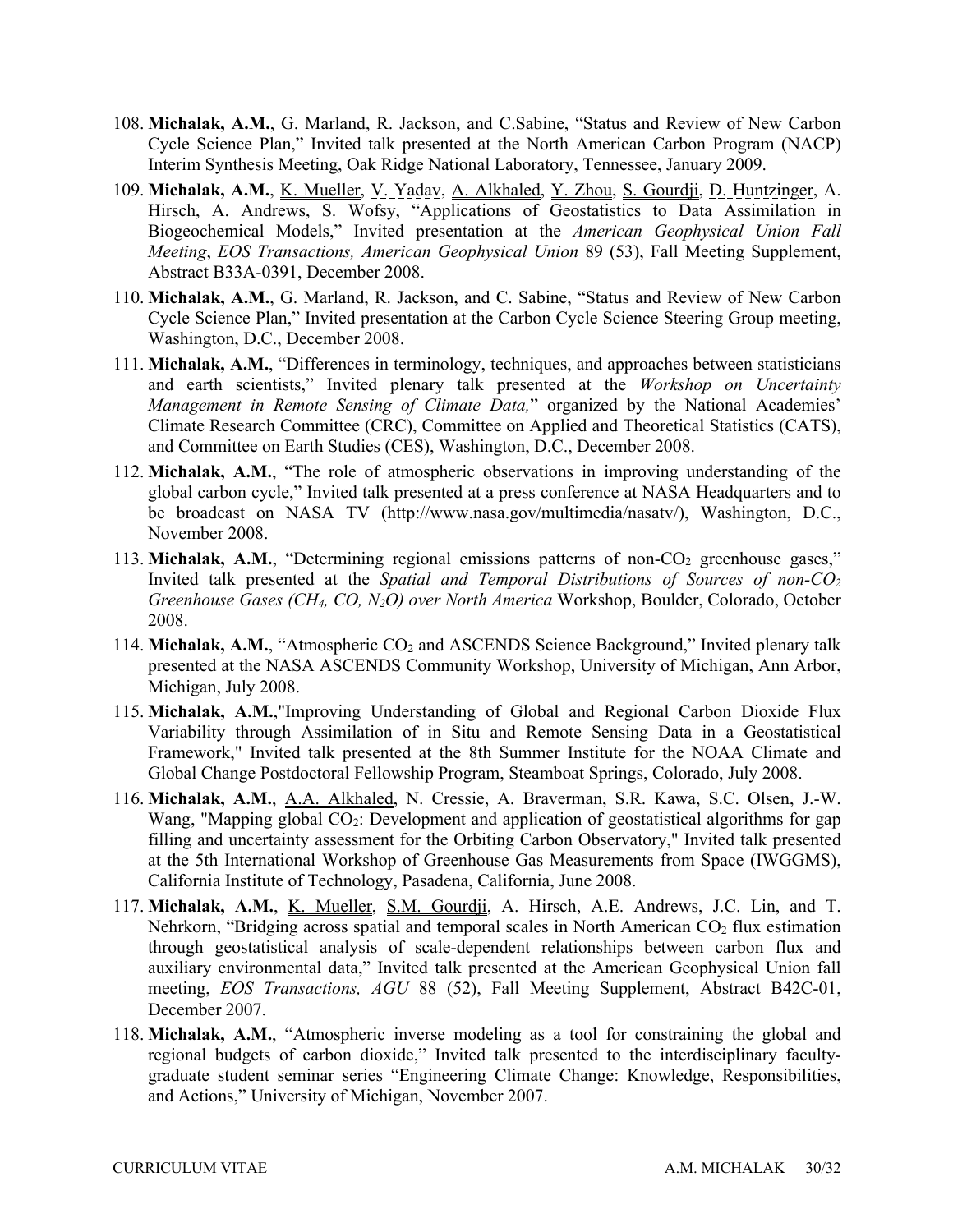- 119. **Michalak, A.M.**, "Inferring historical forcing using geostatistical inverse modeling: Examples from hydrogeology and atmospheric monitoring," Invited talk presented to the *Department of Civil and Environmental Engineering*, Clarkson University, Potsdam, New York, April 2007.
- framework," Invited talk presented at the Atmospheric Sciences Seminar Series, Harvard University, Cambridge, Massachusetts, March 2007. 120. **Michalak, A.M.**, "Improving understanding of global and regional carbon dioxide flux variability through assimilation of in situ and remote sensing data in a geostatistical
- 121. **Michalak, A.M.**, "Improving understanding of global and regional carbon dioxide flux variability through assimilation of in situ and remote sensing data in a geostatistical framework," Invited talk presented at the *Department of Atmospheric Oceanic and Space Sciences Seminar Series*, University of Michigan, Ann Arbor, Michigan, March 2007.
- 122. \* **Michalak, A.M.**, Invited plenary presentation at wrap-up panel session, U.S. North American Carbon Program (NACP) Investigators Meeting, Colorado Springs, Colorado, January 2007.
- *on Soil, Groundwater Environment & Waste Management*, The University of Seoul, Seoul, 123. **Michalak, A.M.**, "Application of Geostatistical Tools for Quantifying Complexity and Uncertainty in Environmental Systems," Invited talk presented at the *International Symposium*  Korea, May 2006.
- 124. **Michalak, A.M.**, "Application of Geostatistical Tools for Quantifying Complexity and Uncertainty in Environmental Systems," Invited talk presented at the *IIHR Hydroscience & Engineering seminar series*, University of Iowa, Iowa City, Iowa, March 2006.
- of Iowa, Iowa City, Iowa, March 2006. 125. **Michalak, A.M.**, "Applications of geostatistical tools to constraining the global carbon cycle," Invited talk presented to the *Department of Chemical and Biochemical Engineering*, University
- 126. **Michalak, A.M.**, "Quantifying the Spatial Covariance Structure of Modeled  $X_{CO2}$  Distributions: A Tool for Informing the Level 1b Subsampling Strategy," Invited talk presented at the *Orbiting Carbon Observatory (OCO) Science Team Meeting,* Pasadena, California, March 2006.
- Environmental Data," Invited talk presented at the *Data Assimilation Techniques for Regional Estimates of North American Carbon Fluxes* workshop, NOAA, Boulder, Colorado, February 127. **Michalak, A.M.**, "Improved Carbon Flux Estimates through Assimilation of Auxiliary 2006.
- Geostatistical Inverse Modeling," Invited talk presented to the *Physical Sciences group, Women*  128. **Michalak, A.M.**, "Estimating Sources and Sinks of Atmospheric Trace Gases Using *in Science and Engineering group, and Natural Resources group* of the University of Michigan Undergraduate Research Opportunity Program, Ann Arbor Michigan, November 2005.
- Geostatistical Inverse Modeling, *or* Why Should Atmospheric Scientists Care about a South African Mining Engineer Named Dr. Krige?," Invited talk presented at the *Department of*  Michigan, October 2005. 129. **Michalak, A.M.**, "Estimating Sources and Sinks of Atmospheric Trace Gases Using *Atmospheric Oceanic and Space Sciences Seminar Series*, University of Michigan, Ann Arbor,
- 130. **Michalak, A.M.**, "Inferring historical forcing using geostatistical inverse modeling: Examples from hydrogeology and atmospheric monitoring," Invited talk presented at the *Smith Lecture Series*, Department of Geological Sciences, University of Michigan, Ann Arbor, Michigan, September 2005.